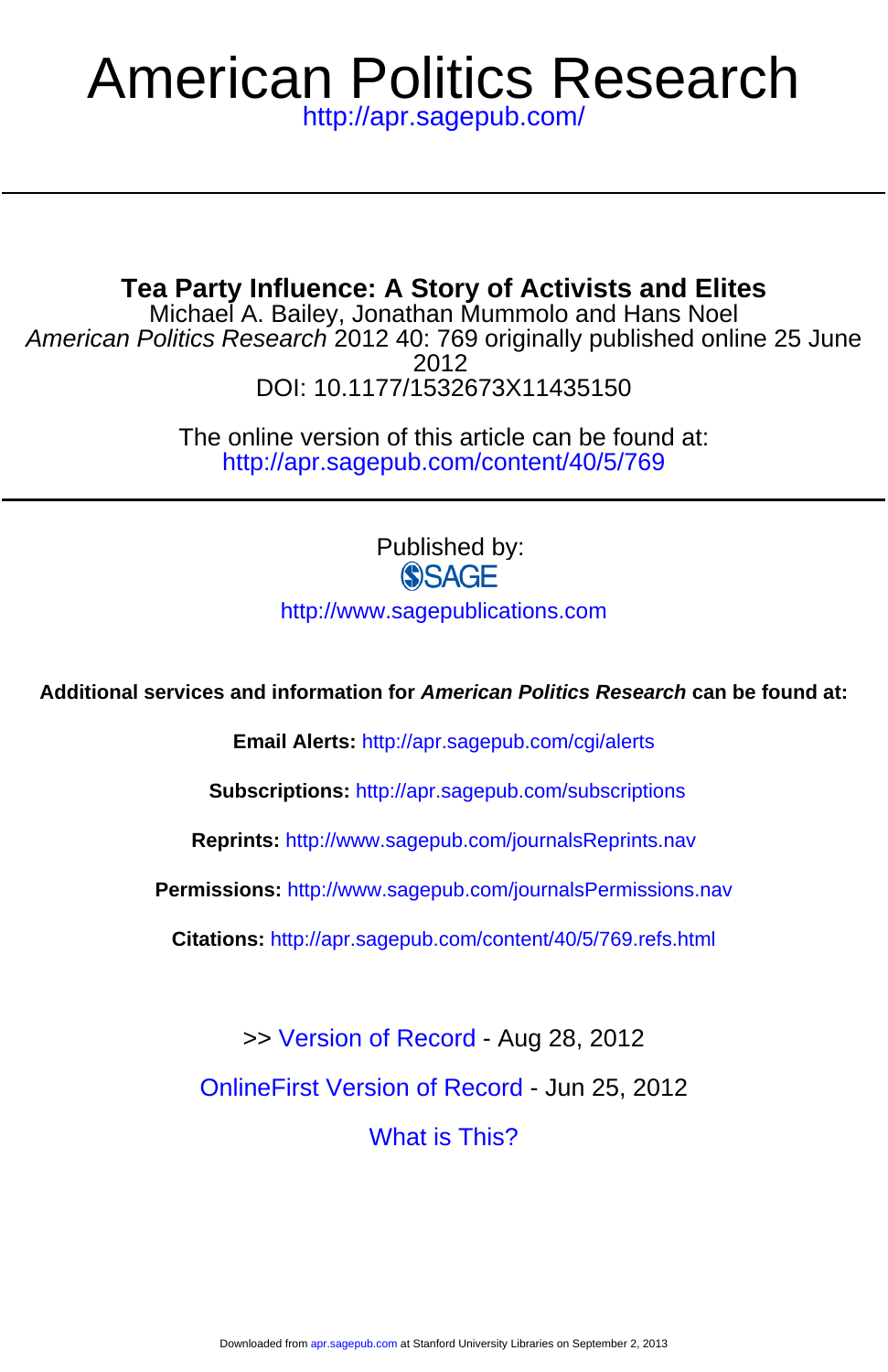# **Tea Party Influence: A Story of Activists and Elites**

American Politics Research 40(5) 769–804 © The Author(s) 2012 Reprints and permission: sagepub.com/journalsPermissions.nav DOI: 10.1177/1532673X11435150 http://apr.sagepub.com



# Michael A. Bailey<sup>1</sup>, Jonathan Mummolo<sup>1</sup>, and Hans Noel<sup>1</sup>

### **Abstract**

Understanding how the Tea Party has affected congressional elections and roll call voting helps us understand not only an important political movement, but how movements affect politics more generally. We investigate four channels for the movement to influence political outcomes: activists, constituent opinion, group endorsement activity and elite-level self-identification. We find consistent evidence that activists mattered both electorally and for roll call voting on issues of importance to the movement. Constituent opinion had virtually no impact on either political outcome. Group endorsement activity had possible effects on elections, but mostly no effect on congressional voting. Self-identification among elites did not enhance—or harm—Republican electoral fortunes, but did affect congressional votes important to the movement. These divergent results illustrate how movement politics can influence outcomes through multiple channels and call into question the usefulness of the "Tea Party'' moniker without important qualifiers.

### **Keywords**

elections, roll call votes, social movements, tea party, U.S. Congress

#### **Corresponding Author:**

Michael A. Bailey, Georgetown University, Department of Gov't & Public Policy Institute ICC, Suite 681, 37th and 0 Streets, Washington, DC 20057, USA Email: baileyma@georgetown.edu

<sup>&</sup>lt;sup>1</sup>Georgetown University, Washington, DC, USA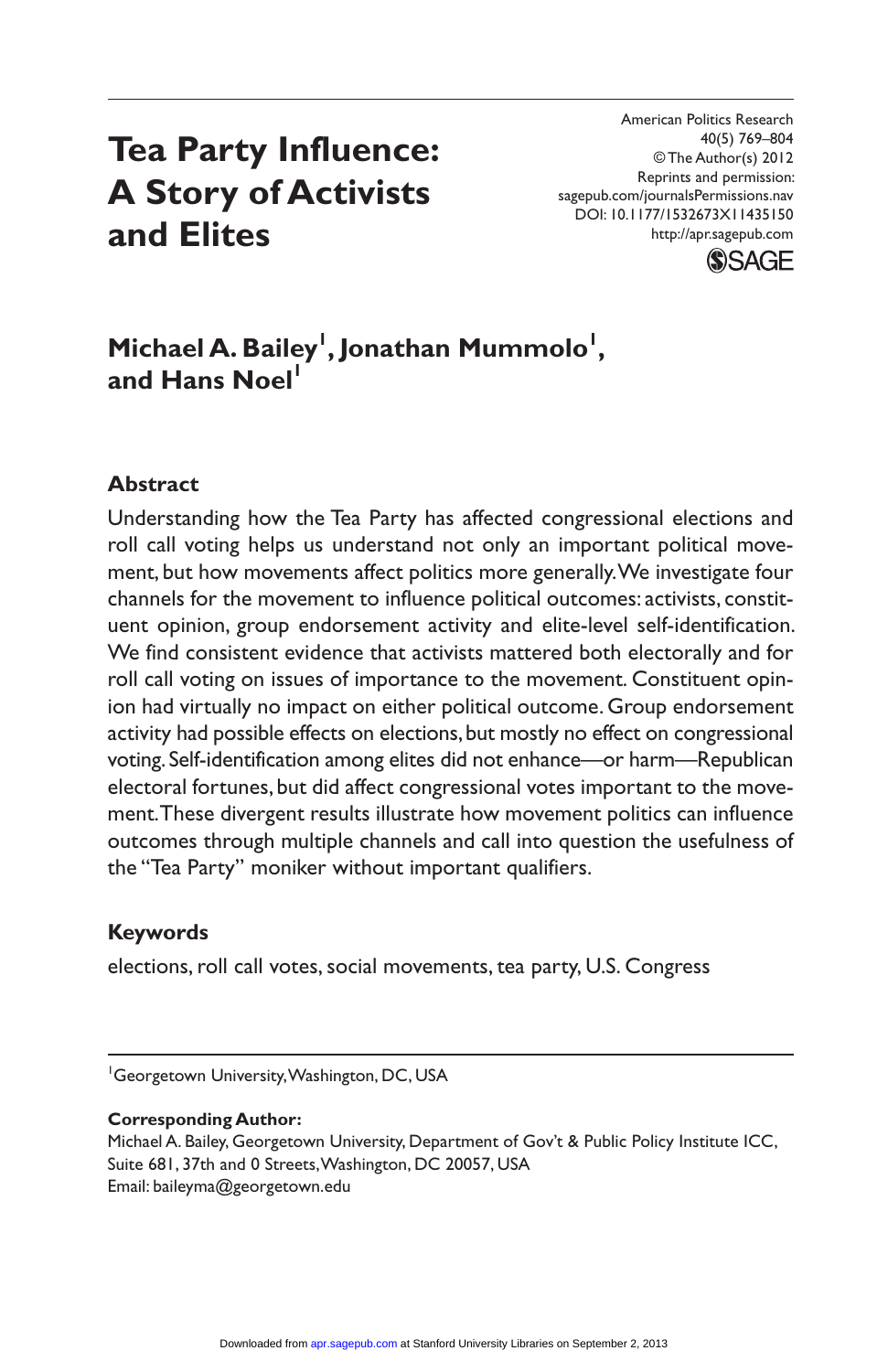The influence of any movement, the Tea Party included, might be felt in multiple ways. Movement activists may bring energy to campaigns and exert pressure on elected officials. Sympathetic constituents may be more inclined to vote for movement-associated candidates and reward representatives who vote with the movement. Movement interest groups offering endorsements may bring publicity and other resources to bear in both campaigns and lobbying efforts. Politicians may take explicit steps—such as joining the congressional Tea Party Caucus—to associate themselves with the movement in ways that could affect both their electoral performance and their voting in Congress.

In this paper we use the important example of the Tea Party to assess which elements of a movement most influence elections and congressional voting. Two factors give us analytical leverage. First, while one might assume that any measures of the various elements of the movement would be highly correlated—thereby making analysis difficult—the reality is that the measures are remarkably weakly correlated. Second, the Tea Party had a relatively clear starting point early in Obama's term. This means that we can do before and after comparisons, placebo tests and other analyses that would be more difficult if the movement had evolved more gradually.

We find several clear patterns. The most consistent is that Tea Party activism matters. The more Tea Party activists in a district, the better Republican candidates did and the more likely Republican representatives were to vote with the Tea Party on issues salient to the movement. In contrast, diffuse popular support for the movement was largely irrelevant for election returns and roll call votes. Interest group endorsements appeared to affect elections (although we are somewhat cautious about this conclusion for reasons we explain below), but mostly did not affect congressional voting. Elite selfidentification with the movement did the opposite: members of Congress who joined the Tea Party Caucus did no better or worse than before, but they did vote differently on roll calls important to the movement.

The implication is that the movement's influence is multifaceted. It makes little sense to generalize about the Tea Party based on elected officials who had been endorsed by the Tea Party groups; nor does it make sense to generalize about the Tea Party based on members of Congress in the Tea Party Caucus. Each of these capture real aspects of the Tea Party movement, but none are the full expression of it.

This paper proceeds as follows. In part one, we discuss ways in which a movement may be able to affect elections and voting in Congress. In part two, we assess how these strengths influenced the 2010 congressional elections. In part three, we assess how these facets of movement strength influenced roll call voting in the 112th Congress. We conclude in part four.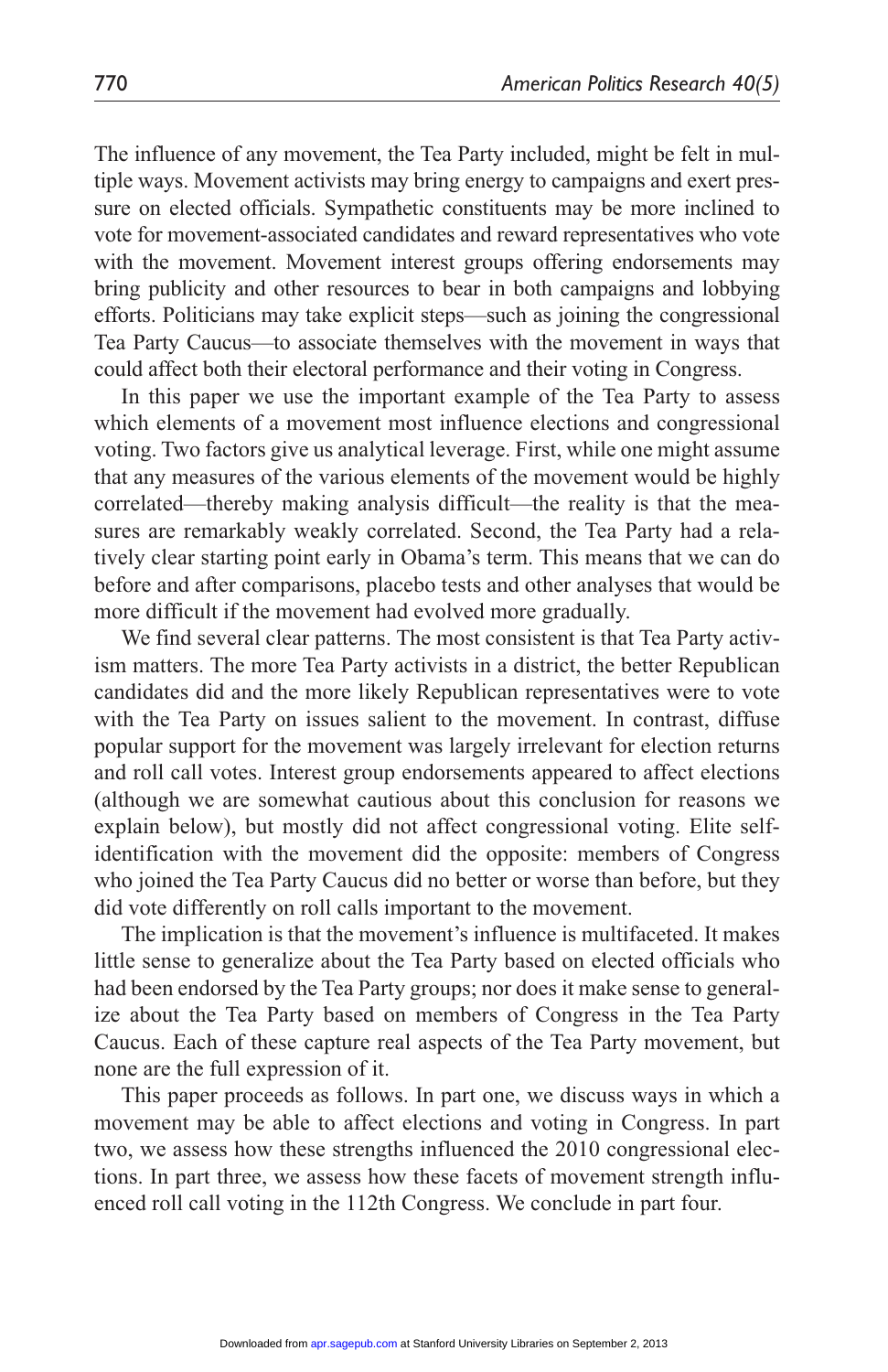# **Facets of Tea Party Strength**

The Tea Party is an organized interest or movement associated with the Republican Party, but not the same as the Republican Party. This is consistent with the conception of political parties as coalitions of interests. Parties respond to the demands of activists and other groups of policy demanders who want things from government. The Tea Party is one of these groups. At the same time, elected officials may have incentives to resist the demands of affiliated groups, especially if they conflict with the demands of other affiliated groups, or are so extreme as to alienate unaffiliated voters (Aldrich 1983, 1995; Bawn et al., 2006; Cohen, Karol, Noel, & Zaller, 2008; Karol, 2009; Masket, 2009; Masket & Noel, 2012). In this way, the movement is similar to other social movements that have strong alliances or ties to one party and not the other (Green, 1995; Heaney & Rojas, 2007; Schwartz, 2010).

The Tea Party's goals are generally consistent with Republican orthodoxy. Recent scholarship has shown that Tea Party activists are similar to other conservative Republican activists, on both economic and social issues (Perrin, Tepper, Caren, & Morris, 2011; Campbell & Putnam, 2011; Abramowitz, 2011; Jacobson, 2011). The movement's central stated focus is on economic issues, including reducing government spending and lowering taxes. Movement activists also tend to oppose environmental restrictions on emissions, favor repealing the Patient Protection and Affordable Care Act and adopt a strict constructionist view of the Constitution. Large majorities of selfidentified Tea Party supporters support restrictions on immigration, and Tea Party groups have organized rallies supporting tougher immigration enforcement. Large majorities also oppose gay marriage and support racial profiling in airport screenings (Barreto & Parker, 2010). To the extent that the Tea Party distinguishes itself from the GOP it may be its opposition to compromise.

We focus on four elements of the Tea Party movement, elements that will to varying degrees be present in any major political movement. These elements represent distinct ways in which an analyst might measure the strength of a movement, as well as different pathways for how the movement might influence political outcomes.

First, at the core of any movement are activists. These are the people most energized by the movement's agenda. Activists are not just voters who are sympathetic to the movement, nor are they necessarily the leaders of the movement. They are the ones willing to take some action for the cause. As a movement with a strong grassroots component (Gardner, 2010; Williamson, Skocpol, & Coggin, 2011; Zernike, 2010), the Tea Party could influence elections and representation by having a lot of supporters in a district. These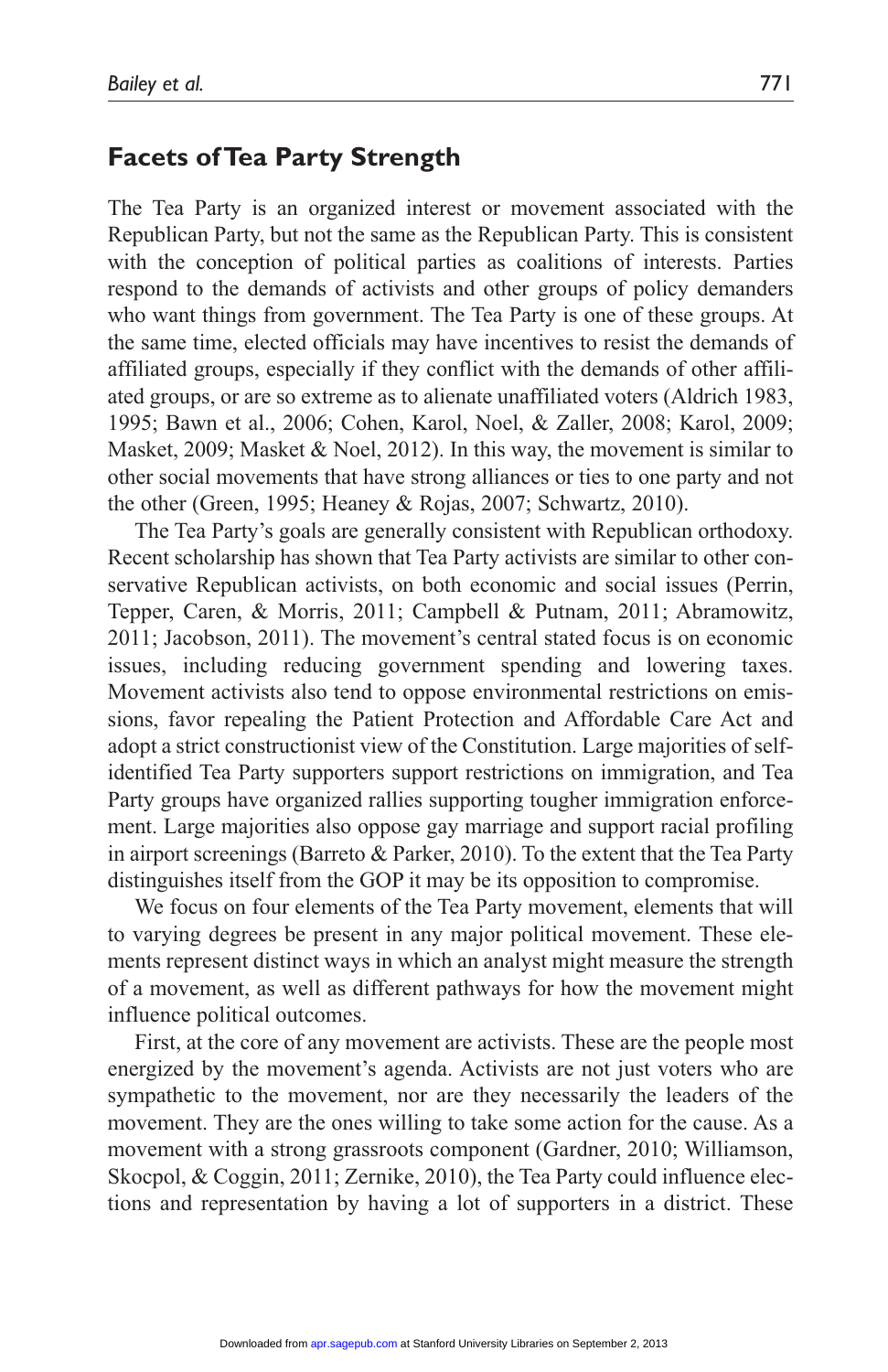activists form the labor pool for campaign activities. Many of these enthusiastic supporters campaigned against candidates they viewed as Washington insiders and organized get-out-the vote efforts for favored candidates (Gardner, 2010). Members of Congress who know that their districts have many Tea Party supporters may not need any formal endorsement from movement leaders to feel increased pressure to cast votes sympathetic to the movement's concerns.

We measure district-level Tea Party activism based on the registration numbers of six national Tea Party organizations, provided in a study by Burghart and Zeskind (2010). The groups are: Tea Party Nation, Tea Party Patriots, 1776 Tea Party (also known as TeaParty.org), Freedom Works, ResistNet and Tea Party Express. These membership figures represent district residents who indicated their support for the movement by signing up with a Tea Party-affiliated web site, or, in the case of the Tea Party Express, by donating to its PAC. These residents are ground-level activists, distinct from the elite politicians and organizations that endorsed candidates in 2010. The Burghart and Zeskind data set provided the number of group registrants in thousands of U.S. cities. We summed these six group membership totals within each city, and then matched these sums with congressional districts. We also took care to account for cities that cross district boundaries. The mean number of activists in a congressional district was about 402, and the variable ranged from about 41 to 1,148 activists.

Second, at a movement's periphery are sympathetic voters. They may not be as informed about the movement or particularly political, but it is from this more numerous group that movement affiliated politicians may actually reap large numbers of votes. Activists alone cannot swing elections. Members of Congress presumably work hard to have a good idea of how widely supported Tea Party ideas are in their district, and then orient their behavior to satisfy those preferences (Arnold, 1990; Canes-Wrone, Brady, & Cogan, 2002; Fenno, 1977; Kingdon, 1977).

At the same time, popular support for the movement ought to be the least important area of strength. Voters who are sympathetic with the Tea Party but not activists with it are likely to be less familiar with the details of the movement. They may find some policy positions attractive, but not others. They may need help deciding which politicians really are standard-bearers for the movement and which are not. When it comes time to vote, their Tea Party sympathy may play some role, but the other things that matter, including their party identification, the state of the economy and the personal characteristics of the candidates may overshadow their movement sympathy. Activists or interest group leaders or the candidates themselves might be able to make the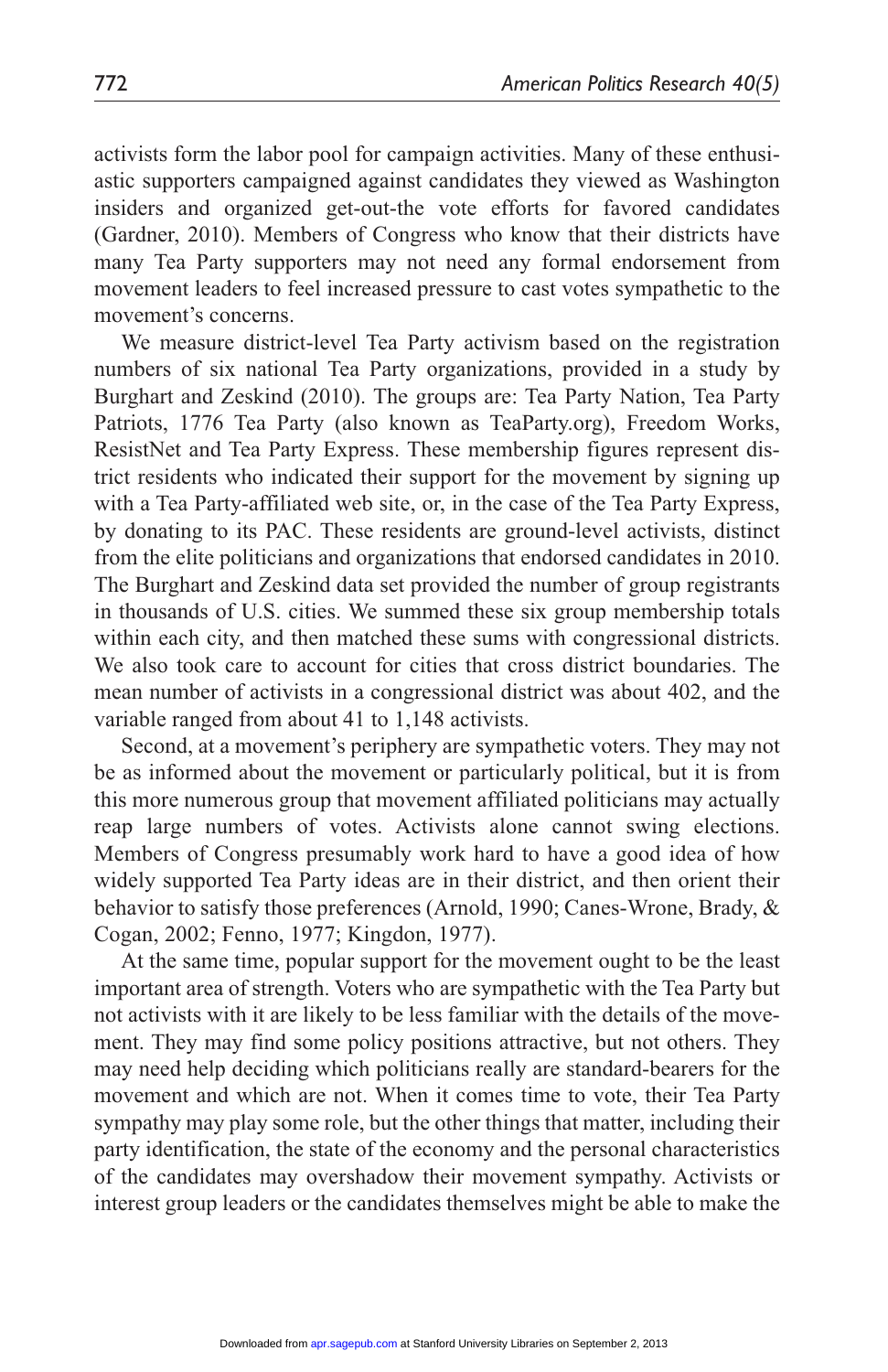Tea Party more salient to the campaign, but absent these other aspects of the movement, voter sympathy may not mean much.

We measure district-level Tea Party constituent support with a question from the Cooperative Congressional Election Study in 2010. The survey asks respondents, "What is your view of the Tea Party movement—would you say it is very positive, somewhat positive, neutral, somewhat negative, or very negative, or don't you know enough about the Tea Party movement to say?'' Responses were coded on a 1 to 5 scale, with 1 being "very negative'' and 5 being "very positive.'' We then took the mean response for each congressional district, excluding "don't know enough to say'' and "no opinion'' responses. We have an average of 127 observations for each district and the mean response across districts is 3.03.

Third, movements are affiliated with one or more interest groups that handle organization and mobilization. An interest group offers a member of Congress the carrot of support, financial or otherwise, in future primaries and general elections, or the stick of intervention on behalf of a challenger instead (e.g., Masket, 2009). Smart candidates anticipate this and vote accordingly, perhaps even without any explicit instructions. As effective as this can be, however, it is hard to influence a legislator who has no sympathy for your agenda. So it might be easier to elect members who already agree with what you want (e.g., Bawn et al., 2006, Cohen et al., 2008; Dominguez, 2011).

Some of the major groups associated with the Tea Party include FreedomWorks, Tea Party Express ("TPX'') and Americans for Prosperity. The movement also includes many local groups that are not officially related to these umbrella groups (Gardner, 2010). In this way, the Tea Party is like a diffuse social movement, perhaps like the environmental or antiwar movements, which were also managed by a variety of organized leaders but were still informal. These Tea Party groups are particularly active in both electoral and legislative politics. National Tea Party organizations and websites endorsed candidates in the 2010 Republican primaries and mobilized voters on their behalf. The organizations also closely monitor events in Washington, especially votes in Congress, urging movement members via e-mail blasts to write to their Congressmen and present the movement's position.

We measure the attempts of interest groups to influence outcomes via endorsement data. Of course, interest groups may have other pathways of influence, but this is one of the most visible forms of their activity and one that features prominently in many academic and media discussions of the Tea Party movement. In the general election cycle, 201 GOP candidates were endorsed by one or more of FreedomWorks, Tea Party Express and Sarah Palin, a figure commonly associated with the Tea Party. Most of these candidates (149) were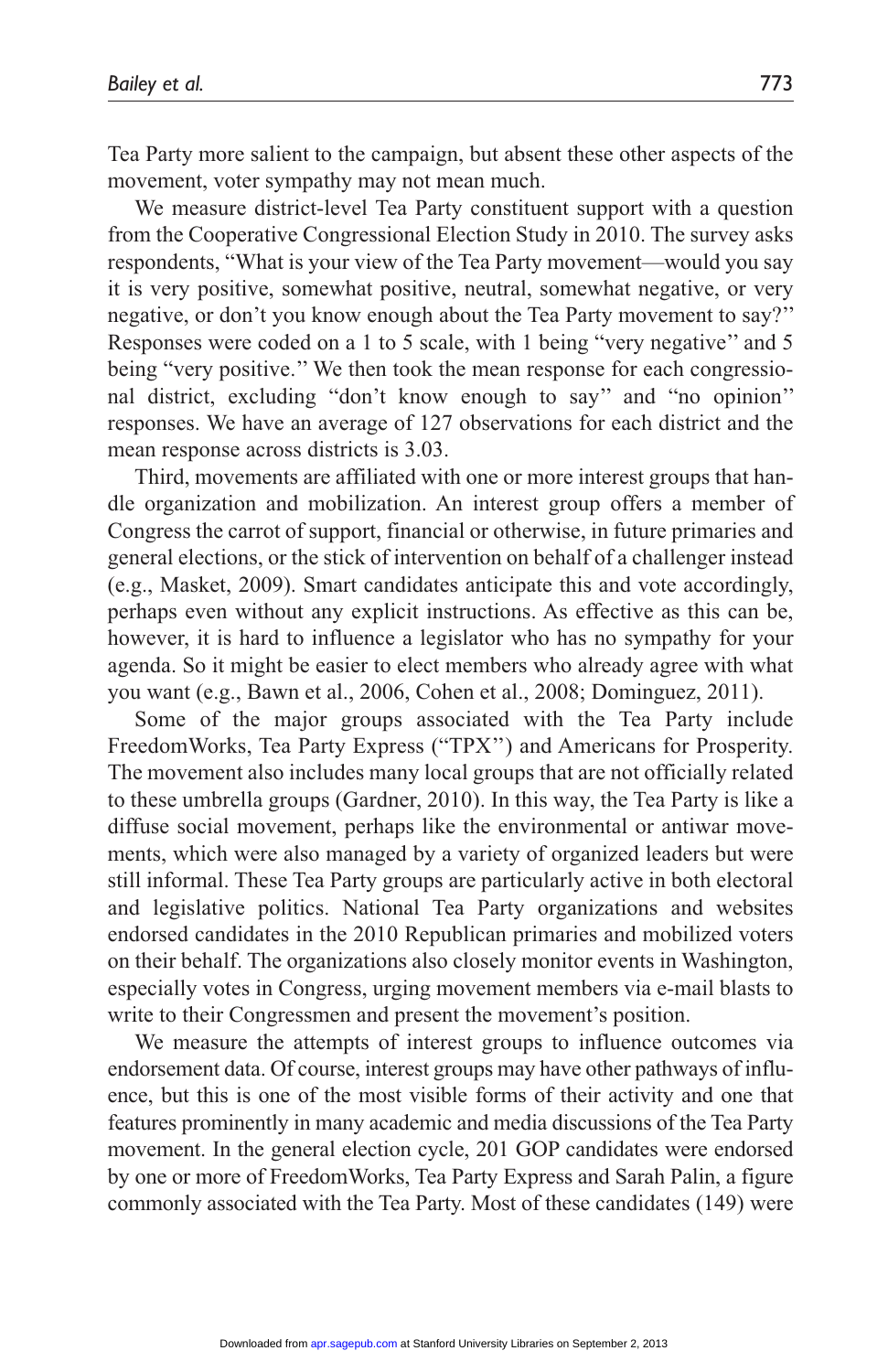|                                 | All candidates |                                                              |                     | Challengers only | Open seats |            |
|---------------------------------|----------------|--------------------------------------------------------------|---------------------|------------------|------------|------------|
|                                 | Not TPX        | TPX<br>endorsed endorsed endorsed endorsed endorsed endorsed | Not TPX TPX Not TPX |                  |            | <b>TPX</b> |
| Not FreedomWorks<br>endorsed    | 239            | 83                                                           | 135.                | 33               | 10         |            |
| <b>FreedomWorks</b><br>endorsed | 58             | 55                                                           | -57                 | 54               | 18         | 14         |

**Table 1.** Tea Party Endorsements

not incumbents. These national group endorsements vary considerably. Table 1 shows a cross-tabulation of endorsements by FreedomWorks and Tea Party Express. Of the 113 candidates endorsed by FreedomWorks, and the 138 endorsed by Tea Party Express, only 55 were endorsed by both groups. FreedomWorks generally did not endorse incumbents, (a couple of candidates who were elected in special elections before the 2010 election were endorsed), and Tea Party Express did. Of the 87 non-incumbents endorsed by the Tea Party Express, 33 were not endorsed by FreedomWorks

Fourth, a movement can influence outcomes when elected officials choose to affiliate with it. For the Tea Party, many members of Congress self-identified with the movement by joining the Tea Party Caucus organized by Rep. Michelle Bachmann (R, MN) in July 2010. Unlike the other external forms of movement expression, this is the manifestation of the movement *inside* the institution of Congress.

Members of Congress might join the caucus for various reasons. Congressional caucuses provide an opportunity for like-minded members—in this case, members sympathetic to the Tea Party movement—to coordinate legislative strategy, decide priorities and otherwise communicate with one another about movement goals (Victor & Ringe, 2009, Victor, Ringe, & Gross, 2008). Caucus membership also sends a signal to voters, to activists and to interest group leaders that the member identifies with the movement. And of course, membership may simply be sincere expression, as legislators who believe in the Tea Party cause stand up to be counted.

The incumbent members who joined the Tea Party Caucus were *responding* to the Tea Party; they were not spawned by it. Many may have already held policy positions consistent with the movement, but some may have merely been trying to capitalize on the attention the Tea Party was receiving throughout the election cycle by joining the Caucus.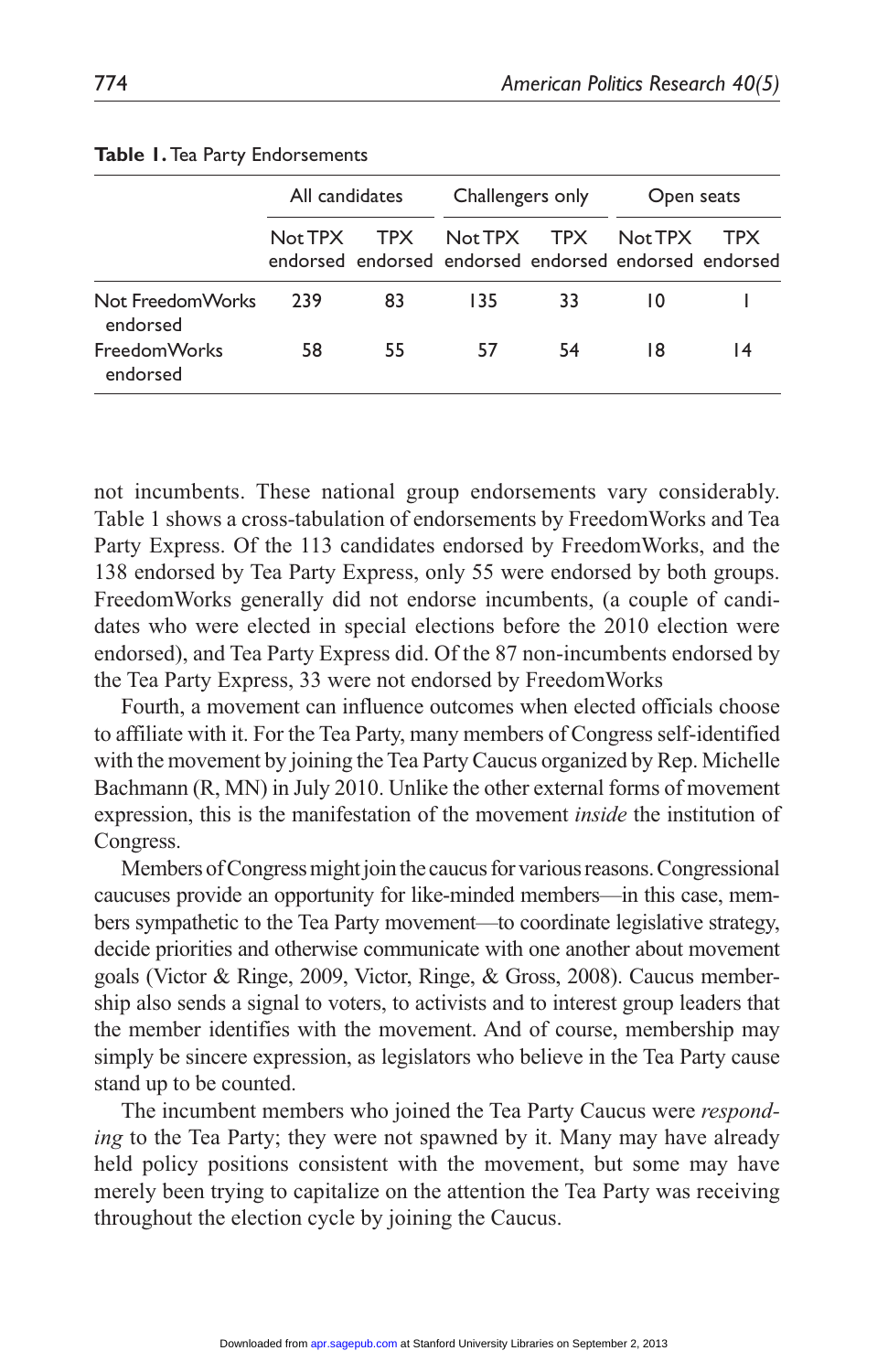|                     |                                                           | Tea Party |      |      |         | Tea Party Tea Party Tea Party |
|---------------------|-----------------------------------------------------------|-----------|------|------|---------|-------------------------------|
|                     | Freedom Works Express Palin Activists Caucus Favorability |           |      |      |         |                               |
| <b>FreedomWorks</b> |                                                           | 0.22      | 0.27 | 0.12 | $-0.19$ | 0.15                          |
| Tea Party Express   |                                                           |           | 0.02 | 0.07 | $-0.05$ | 0.10                          |
| Palin               |                                                           |           |      | 0.08 | $-0.07$ | 0.07                          |
| Tea Party Activists |                                                           |           |      |      | 0.26    | 0.52                          |
| Tea Party Caucus    |                                                           |           |      |      |         | 0.29                          |
| Tea Party           |                                                           |           |      |      |         |                               |
| Favorability        |                                                           |           |      |      |         |                               |

**Table 2.** Correlation of Measures of Tea Party Association - 2010 Republican **Candidates** 

These four facets of the Tea Party are plausibly related to one another. Members who come from districts with large groups of Tea Party activists might be expected to join the Tea Party Caucus, and so forth. But in fact, the relationship among the variables is not strong. In some cases, the relationship is actually negative.

The correlation matrix across various affiliation types displayed in Table 2 makes it clear one cannot simply take one or another association and assume it completely embodies the nature of the Tea Party movement. The national groups and Palin correlate weakly with one another (no pair tops  $r = .27$ ). Their endorsements correlate even less with local levels of Tea Party activists and membership in the Tea Party Caucus in the 111th Congress (the Congress before the 2010 election). And the group endorsements meant little for subsequent membership in the Tea Party Caucus: of the 72 GOP freshman in 2010 who had been endorsed by FreedomWorks, only 13 joined the Tea Party Caucus in the 112*th* Congress. The single exception is a moderately high correlation between the number of activists in a district and the opinion of the Tea Party in that district  $(r = .52)$ . While many low correlations can be easily explained (e.g. FreedomWorks avoided endorsing incumbents while Tea Party Caucus membership in the 111th Congress was open only to incumbents), this does not change the simple fact that the measures diverge, often dramatically. Summary statistics for these and all other variables used are in the Appendix, Table 1.

These various faces of the Tea Party reflect efforts to influence the political process by electing like-minded individuals to Congress and by influencing the votes of members of Congress. Tea Party activism in an election might send movement politicians to Washington, or its threat might keep those politicians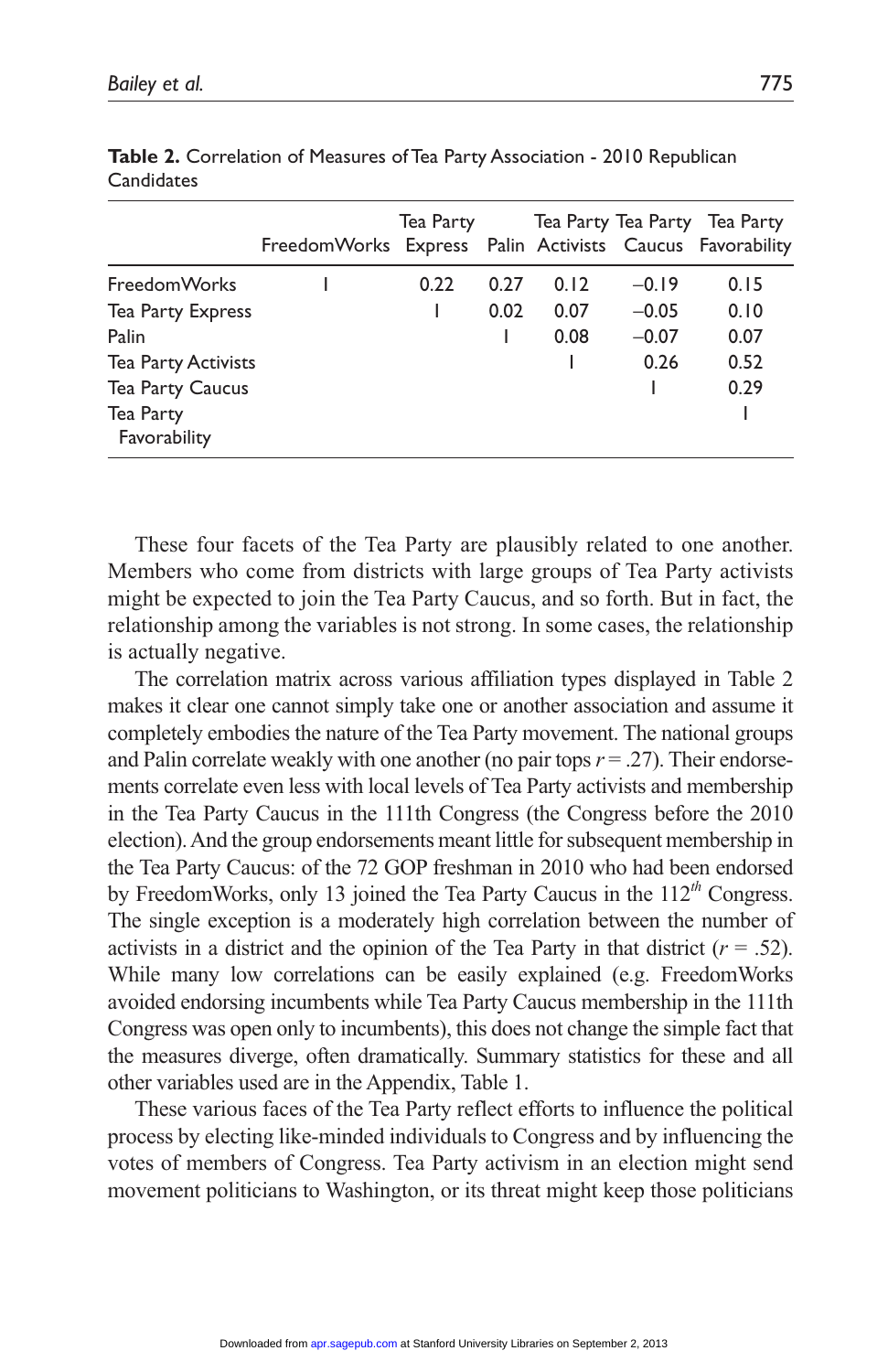loyal in anticipation of later elections. Joining the Tea Party Caucus might be a signal to voters that proves electorally useful, or it might be a way for legislators to coordinate on legislative strategy. Or some of these aspects might only matter in one arena and not the other. The next two sections take up these two possible arenas in which to exert influence, beginning with elections.

# **Influence and the 2010 Election**

One strategy the Tea Party might use to influence policy is simply to increase the numbers of its supporters in Congress. We therefore assess in this section if and how any of the four aspects of the movement were associated with higher vote percentages for GOP candidates in the 2010 congressional elections. We build from the approach of Karpowitz, Monson, Patterson, and Pope (2011) who found that "Tea Party endorsements generally had little statistically discernible effect on Republican vote share in the general election,'' (2011, p. 305). The single exception was endorsement by FreedomWorks, which was associated with an additional two percentage points in general election vote share. Ansolobehere and Snyder (2011), Bond et al. (2011), Jacobson (2010), and Sides (2010) also found little or no influence of Tea Party endorsements and affiliation on general election results. Karpowitz, Monson, Patterson and Pope (2011) did find that Tea Party endorsements were most associated with better outcomes in Republican primaries.

We begin with a standard OLS model in which the dependent variable is the percent of the two-party vote received by the Republican candidate for the House of Representatives in the 2010 general election. We focus on the four modes of Tea Party movement strength described above via four variables: levels of activists in a district ("Tea Party Activists"), constituent opinion ("Tea Party Favorability"), group endorsements ("FreedomWorks") and elite-level self-identification ("Tea Party Caucus"). We control for standard influences on congressional elections, including: incumbency status, candidate quality, district-level support for the GOP (measured by George Bush's share of the presidential vote in 2004), district-level support for the 2008 GOP House candidate, district-level demographics from U.S. Census data, campaign spending (measured in millions) and indicator variables for regions. We do not included uncontested races.

Column (a) of Table 3 shows the results of this specification for 2010, while Figure 1 graphically presents the coefficients for the Tea Party variables. In the 2010 model, all four Tea Party variables show statistically significant relationships with GOP performance, though their substantive impact varies. Tea Party Activists has a large coefficient, with an increase of 1,000 activists in a district corresponding to an 8-point boost in the two-party vote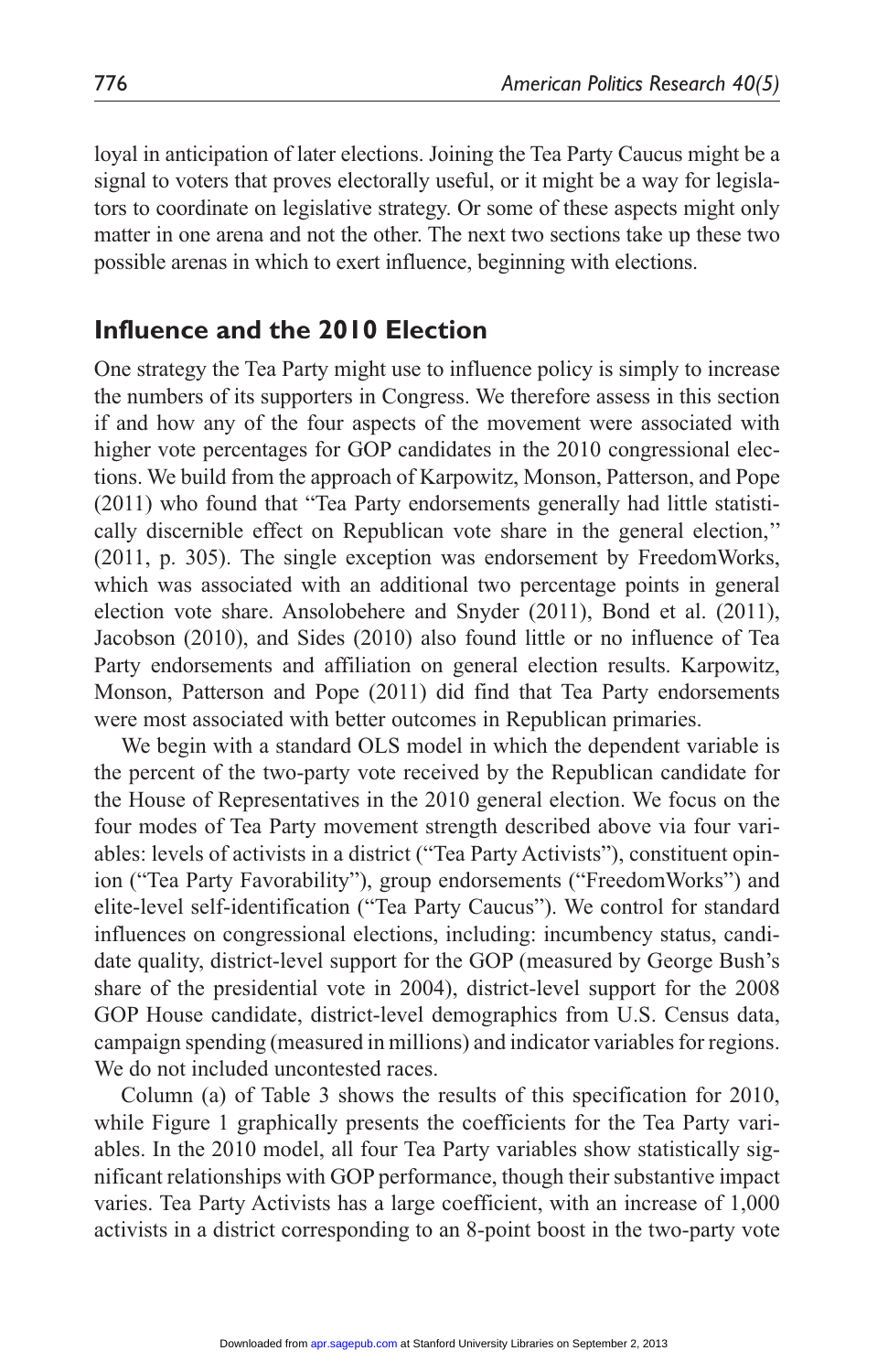| (a)<br>(b)<br>(c)<br>Tea Party Activists (1,000s)<br>$0.081***$<br>0.022<br>$-0.006$<br>(0.015)<br>(0.021)<br>(0.019)<br>$0.027**$<br>0.003<br>0.005<br>Tea Party Favorability<br>(0.013)<br>(0.012)<br>(0.009)<br>$-0.023**$<br>$0.024***$<br>$-0.015*$<br><b>FreedomWorks</b><br>(0.008)<br>(0.007)<br>(0.007)<br>Tea Party Caucus (IIIth)<br>$-0.017*$<br>$-0.005$<br>0.004<br>(0.010)<br>(0.009)<br>(0.008)<br>$0.097***$<br>$0.157***$<br>$0.146***$<br>Lagged GOP House Vote<br>(0.023)<br>(0.017)<br>(0.025)<br>Bush Vote in District, 2004<br>$0.545***$<br>$0.477***$<br>$0.452***$<br>(0.052)<br>(0.041)<br>(0.056)<br>$0.076***$<br>0.067***<br>$0.087***$<br>Rep. Incumbent | 2010 | 2008 (Placebo) | 2006 (Placebo) |
|-----------------------------------------------------------------------------------------------------------------------------------------------------------------------------------------------------------------------------------------------------------------------------------------------------------------------------------------------------------------------------------------------------------------------------------------------------------------------------------------------------------------------------------------------------------------------------------------------------------------------------------------------------------------------------------------|------|----------------|----------------|
|                                                                                                                                                                                                                                                                                                                                                                                                                                                                                                                                                                                                                                                                                         |      |                |                |
|                                                                                                                                                                                                                                                                                                                                                                                                                                                                                                                                                                                                                                                                                         |      |                |                |
|                                                                                                                                                                                                                                                                                                                                                                                                                                                                                                                                                                                                                                                                                         |      |                |                |
|                                                                                                                                                                                                                                                                                                                                                                                                                                                                                                                                                                                                                                                                                         |      |                |                |
|                                                                                                                                                                                                                                                                                                                                                                                                                                                                                                                                                                                                                                                                                         |      |                |                |
|                                                                                                                                                                                                                                                                                                                                                                                                                                                                                                                                                                                                                                                                                         |      |                |                |
|                                                                                                                                                                                                                                                                                                                                                                                                                                                                                                                                                                                                                                                                                         |      |                |                |
|                                                                                                                                                                                                                                                                                                                                                                                                                                                                                                                                                                                                                                                                                         |      |                |                |
|                                                                                                                                                                                                                                                                                                                                                                                                                                                                                                                                                                                                                                                                                         |      |                |                |
|                                                                                                                                                                                                                                                                                                                                                                                                                                                                                                                                                                                                                                                                                         |      |                |                |
|                                                                                                                                                                                                                                                                                                                                                                                                                                                                                                                                                                                                                                                                                         |      |                |                |
|                                                                                                                                                                                                                                                                                                                                                                                                                                                                                                                                                                                                                                                                                         |      |                |                |
|                                                                                                                                                                                                                                                                                                                                                                                                                                                                                                                                                                                                                                                                                         |      |                |                |
|                                                                                                                                                                                                                                                                                                                                                                                                                                                                                                                                                                                                                                                                                         |      |                |                |
| (0.010)<br>(0.014)<br>(0.014)                                                                                                                                                                                                                                                                                                                                                                                                                                                                                                                                                                                                                                                           |      |                |                |
| $-0.057***$<br>$-0.084***$<br>$-0.079***$<br>Dem. Incumbent                                                                                                                                                                                                                                                                                                                                                                                                                                                                                                                                                                                                                             |      |                |                |
| (0.009)<br>(0.015)<br>(0.013)                                                                                                                                                                                                                                                                                                                                                                                                                                                                                                                                                                                                                                                           |      |                |                |
| $0.006^{\dagger}$<br>$-0.000$<br>0.006<br>Rep. Spending                                                                                                                                                                                                                                                                                                                                                                                                                                                                                                                                                                                                                                 |      |                |                |
| (0.002)<br>(0.004)<br>(0.004)                                                                                                                                                                                                                                                                                                                                                                                                                                                                                                                                                                                                                                                           |      |                |                |
| $-0.009*$<br>$-0.018***$<br>0.001<br>Dem. Spending                                                                                                                                                                                                                                                                                                                                                                                                                                                                                                                                                                                                                                      |      |                |                |
| (0.003)<br>(0.004)<br>(0.005)                                                                                                                                                                                                                                                                                                                                                                                                                                                                                                                                                                                                                                                           |      |                |                |
| 0.006<br>$0.030**$<br>$0.043***$<br>Quality Rep. Challenger                                                                                                                                                                                                                                                                                                                                                                                                                                                                                                                                                                                                                             |      |                |                |
| (0.007)<br>(0.010)<br>(0.011)                                                                                                                                                                                                                                                                                                                                                                                                                                                                                                                                                                                                                                                           |      |                |                |
| $-0.014^{\dagger}$<br>$-0.028*$<br>$-0.027**$<br>Quality Dem. Challenger                                                                                                                                                                                                                                                                                                                                                                                                                                                                                                                                                                                                                |      |                |                |
| (0.008)<br>(0.011)<br>(0.009)                                                                                                                                                                                                                                                                                                                                                                                                                                                                                                                                                                                                                                                           |      |                |                |
| $-0.118***$<br>Percent Black<br>$-0.061*$<br>0.037                                                                                                                                                                                                                                                                                                                                                                                                                                                                                                                                                                                                                                      |      |                |                |
| (0.020)<br>(0.030)<br>(0.028)                                                                                                                                                                                                                                                                                                                                                                                                                                                                                                                                                                                                                                                           |      |                |                |
| District Median Household Income<br>$-0.002$<br>0.012<br>$0.058*$                                                                                                                                                                                                                                                                                                                                                                                                                                                                                                                                                                                                                       |      |                |                |
| (0.018)<br>(0.025)<br>(0.023)                                                                                                                                                                                                                                                                                                                                                                                                                                                                                                                                                                                                                                                           |      |                |                |
| $0.017^{\dagger}$<br>$-0.003$<br>South<br>0.006                                                                                                                                                                                                                                                                                                                                                                                                                                                                                                                                                                                                                                         |      |                |                |
| (0.007)<br>(0.010)<br>(0.010)                                                                                                                                                                                                                                                                                                                                                                                                                                                                                                                                                                                                                                                           |      |                |                |
| $0.013^{\dagger}$<br>$-0.000$<br>0.020<br>Midwest                                                                                                                                                                                                                                                                                                                                                                                                                                                                                                                                                                                                                                       |      |                |                |
| (0.007)<br>(0.009)<br>(0.008)                                                                                                                                                                                                                                                                                                                                                                                                                                                                                                                                                                                                                                                           |      |                |                |
| $-0.037***$<br>$0.024**$<br>$-0.028**$<br>West                                                                                                                                                                                                                                                                                                                                                                                                                                                                                                                                                                                                                                          |      |                |                |
| (0.006)<br>(0.009)<br>(0.008)                                                                                                                                                                                                                                                                                                                                                                                                                                                                                                                                                                                                                                                           |      |                |                |
| $0.103***$<br>$0.146***$<br>$0.089*$<br>(Intercept)                                                                                                                                                                                                                                                                                                                                                                                                                                                                                                                                                                                                                                     |      |                |                |
| (0.026)<br>(0.035)<br>(0.038)                                                                                                                                                                                                                                                                                                                                                                                                                                                                                                                                                                                                                                                           |      |                |                |
| 406<br>380<br>374<br>Ν                                                                                                                                                                                                                                                                                                                                                                                                                                                                                                                                                                                                                                                                  |      |                |                |
| $R^2$<br>0.944<br>0.918<br>0.900                                                                                                                                                                                                                                                                                                                                                                                                                                                                                                                                                                                                                                                        |      |                |                |

### **Table 3.** Congressional GOP Vote

Dependent variable is Republican share of two-party vote. Standard errors in parentheses. Excludes uncontested races. Additional specifications, including restricting the analysis to only challengers, and substituting McCain vote for Bush vote are included in Appendix Tables 2, 3 and 4. †Significant at *p* < .10. \**p* < .05. \*\**p* < .01. \*\*\**p* < .001.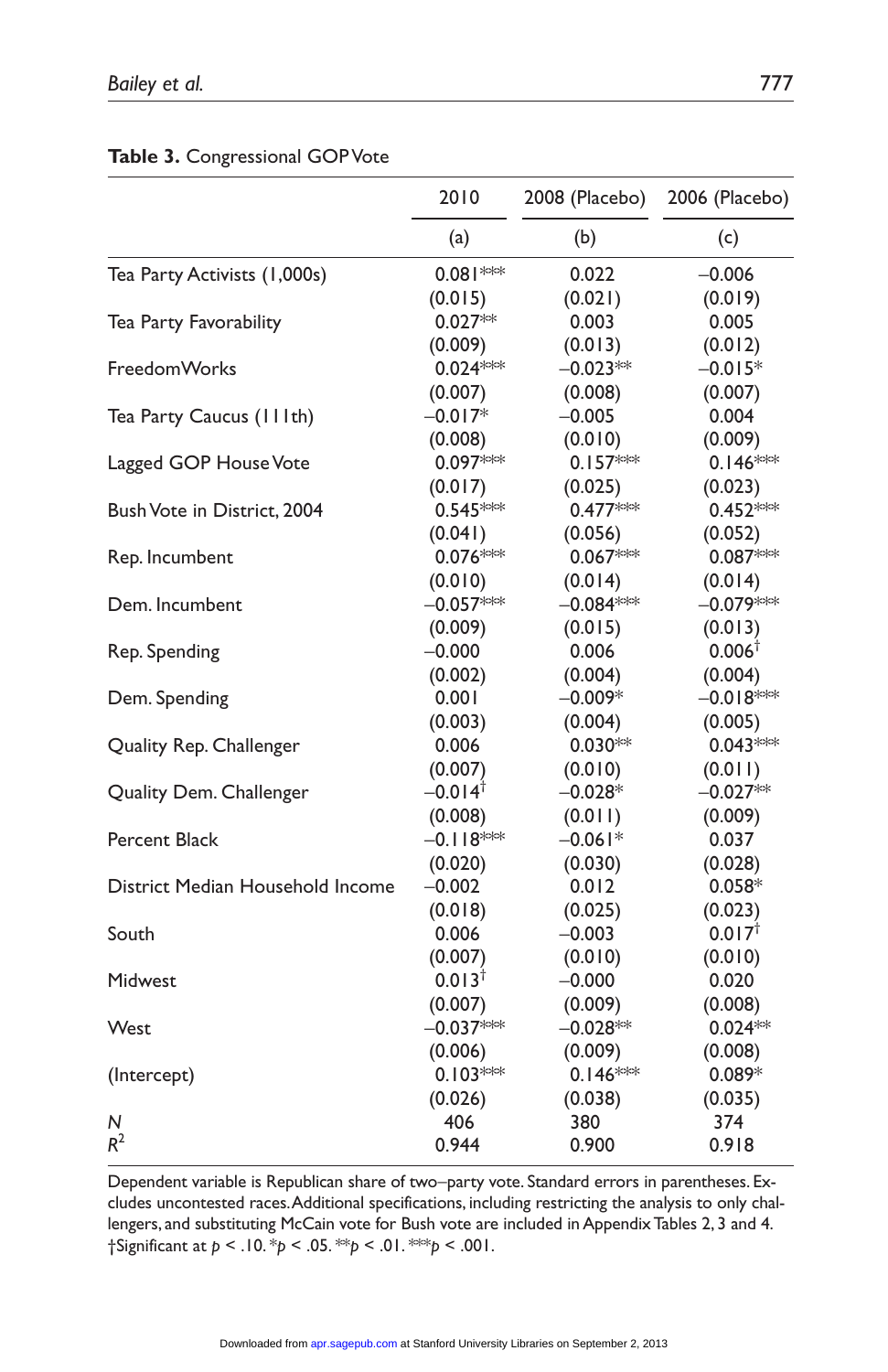

**Figure 1.** Coefficients from models of GOP vote in recent congressional elections Dots are point estimates for coeffcients. Lines are 95 percent confidence intervals.

for a GOP candidate. A two standard deviation change (of about 360 activists) is associated with a 2.9 point increase in GOP percentage. To get a further sense of the substantive effect of the activist variable, we compared the fitted values for the GOP Vote in 2010 at actual levels of the activist variable to fitted values where the Tea Party Activism variable was set to zero and all other variables remained at their true values. For 38 districts, the fitted value fell below the 50 percent threshold when Tea Party Activism disappeared, providing a rough sense of the political import implied by these results.

Hailing from a district where constituents had a more favorable view of the Tea Party ("Tea Party Favorability") also showed a positive and significant effect. A one-point increase on the five-point favorability scale (equivalent to a roughly 2 standard deviation change) corresponded to about a 2.7-point boost in vote share. Unlike the activist results, however, this finding is not robust as we shall see in Table 4.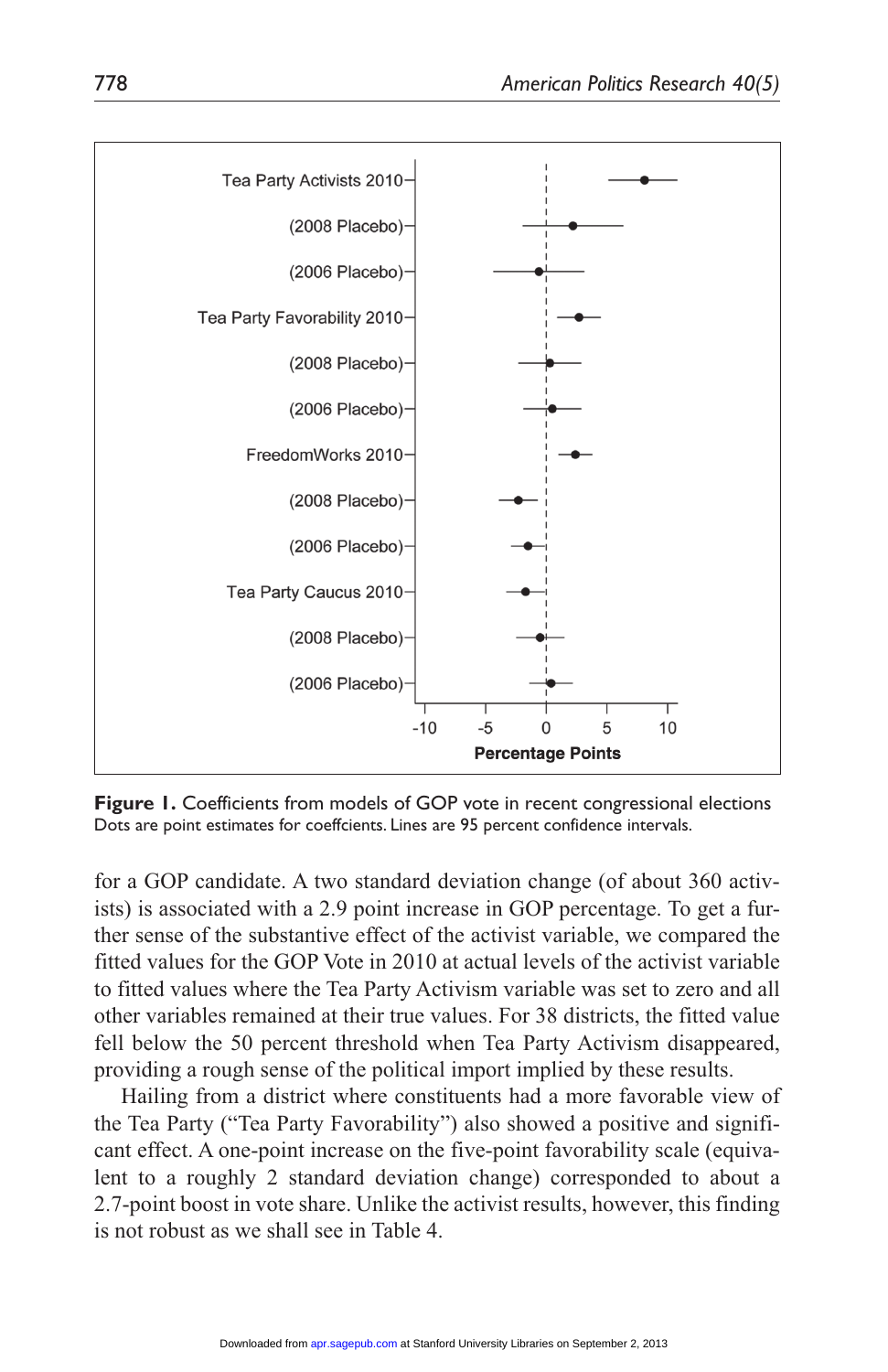|                              | 2010-2008 | 2010-2006  |
|------------------------------|-----------|------------|
|                              | (a)       | (b)        |
| Tea Party Activists (1,000s) | $0.040*$  | $0.088***$ |
|                              | (0.019)   | (0.021)    |
| Tea Party Favorability       | 0.010     | 0.022      |
|                              | (0.012)   | (0.014)    |
| <b>FreedomWorks</b>          | 0.014     | $0.020*$   |
|                              | (0.008)   | (0.010)    |
| Tea Party Caucus (111th)     | $-0.006$  | $-0.009$   |
|                              | (0.010)   | (0.012)    |
| (Intercept)                  | $-0.070*$ | $-0.032$   |
|                              | (0.036)   | (0.041)    |
| N                            | 359       | 354        |
| $R^2$                        | 0.425     | 0.575      |

**Table 4.** Models of Change in GOP Vote Percent in Congressional Elections

Dependent variable is the change in the Republican share of the two-party vote. Standard errors in parentheses. Includes only contested races. Results for control variables included in Appendix Table 5.

†Significant at *p* < .10. \**p* < .05. \*\**p* < .01. \*\*\**p* < .001.

Being endorsed by FreedomWorks was associated with running about 2.4 percentage points ahead of where an otherwise similarly situated candidate would run--a very similar finding to the results in Karpowitz, Monson, Patterson and Pope (2011). We also ran similar models in which the FreedomWorks endorsement variable was replaced by endorsements by Tea Party Express and Sarah Palin. Like Karpowitz, Monson, Patterson and Pope (2011), we found no statistically discernible relationship between these alternate measures and election outcomes. If we include all of these endorsement variables in a single regression, (an acceptable specification given the demonstrated low correlation across these measures), the results are the same: only the FreedomWorks endorsement variable is positive and statistically significant. Finally, membership in the Tea Party Caucus in the 111th Congress correlated with about a 1.7 percentage point *decrease* in GOP performance.

The controls operate as would be expected: Republicans do substantially better when they are incumbents, or are running in districts where Bush ran well in 2004. Republicans also do better when the incumbent is a Republican or their candidate ran well in the previous election; they do worse when the incumbent is a Democrat, the district has large numbers of African Americans or is in the West.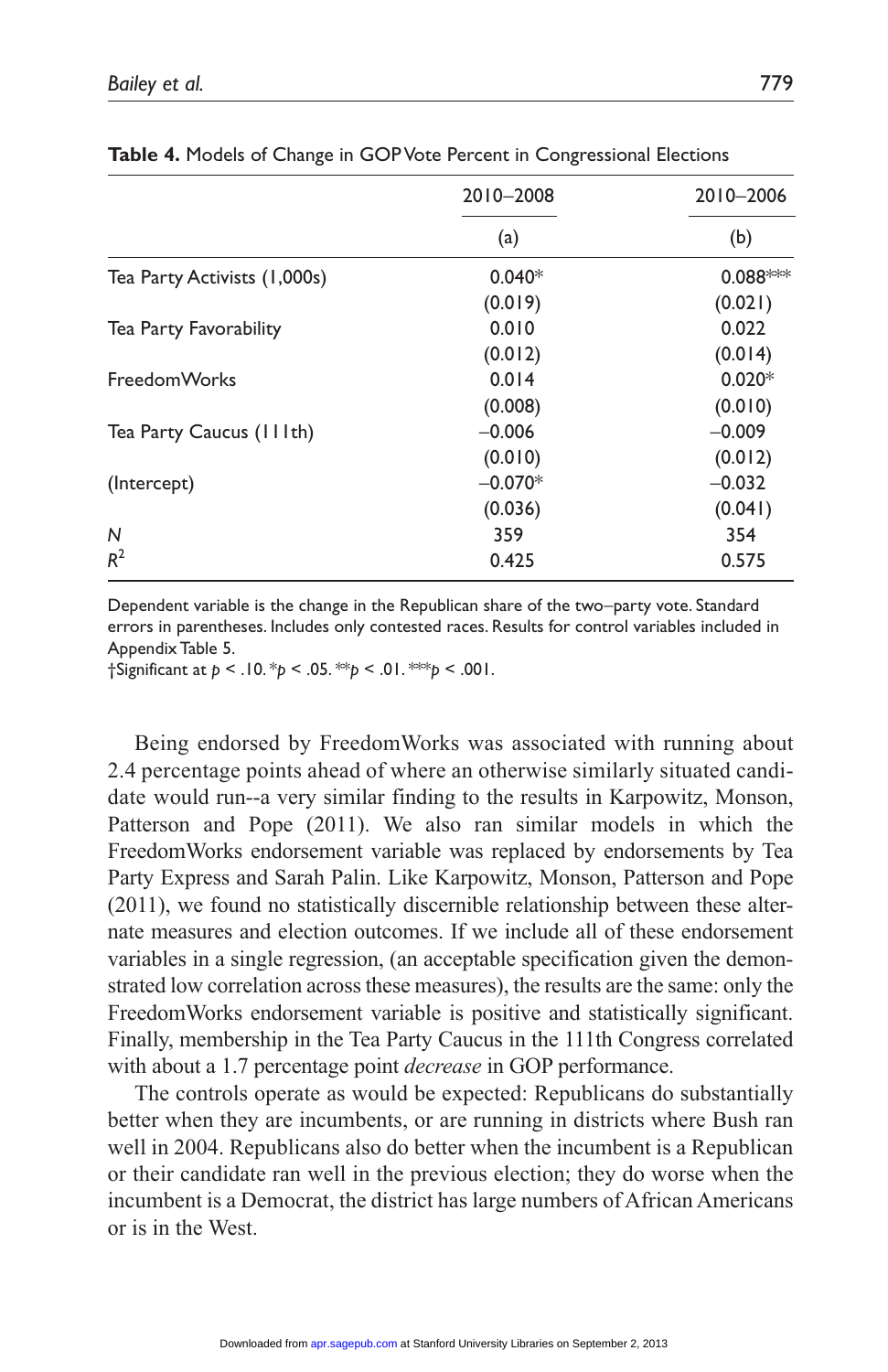Simply looking at a cross section of voting in 2010 is not sufficient to give us confidence that these effects are real. It is possible that the Tea Party variables could somehow be tapping pre-existing predispositions that are not captured by the other variables. For example, while it could be that affiliating with the Tea Party Caucus *causes* vote shares to decline, relatively few voters probably even knew about the affiliation, and it is equally plausible that members of Congress who joined the Tea Party Caucus did worse electorally because they were ideologically more extreme. Likewise, Tea Party activism could simply manifest pre-existing conservatism among a district's voters that was not well captured in other variables. Therefore we also run placebo tests on elections that occurred before the Tea Party movement existed. The Tea Party variables could not have exerted any causal influence on these prior elections, and to the extent we find the Tea Party variables significantly explain previous elections, we must conclude that the variables are tapping some pre-existing characteristics among constituencies or representatives and are not in any way causally associated with the movement itself.

Column (b) of Table 3 reports the results for the 2008 placebo test. The coefficient on the activist measure is 0.022, but is not significant, indicating that the results for the 2010 election reflect a real pattern of areas with lots of activism becoming more pro-Republican only in that year, controlling for all the other factors. The Tea Party Favorability variable was insignificant as well, while the FreedomWorks variable is statistically significant and *negative*. This means that not only is it not the case that the FreedomWorks endorsees came from districts that were more Republican friendly even in 2008, but that they actually came from districts where, all else equal, Republican candidates had done *worse* in 2008. This implies the findings from the 2010 election may understate the relationship. Tea Party Caucus membership was not a significant predictor of 2008 election results.

By many accounts, the Tea Party movement as we now conceive of it did not exist until--at the very earliest--the "Santelli rant'' of February 19, 2009 (Bedard, 2010). But in no small part it reflects a political reaction to President Obama. It is therefore possible that the 2008 elections were seeing some nascent-Tea Party effects, even before such activity had been branded with the Tea Party moniker. Such effects could not have reflected the organizational and mobilizing activities associated with the movement, of course, but they could reflect societal reactions to Obama that are part of the energy behind the broader Tea Party movement. Therefore column (c) of Table 3 also reports results for a placebo test using 2006 House election results as the dependent variable.

In this placebo specification, the Tea Party Activists variable is actually slightly negative, though far from statistically significant, which again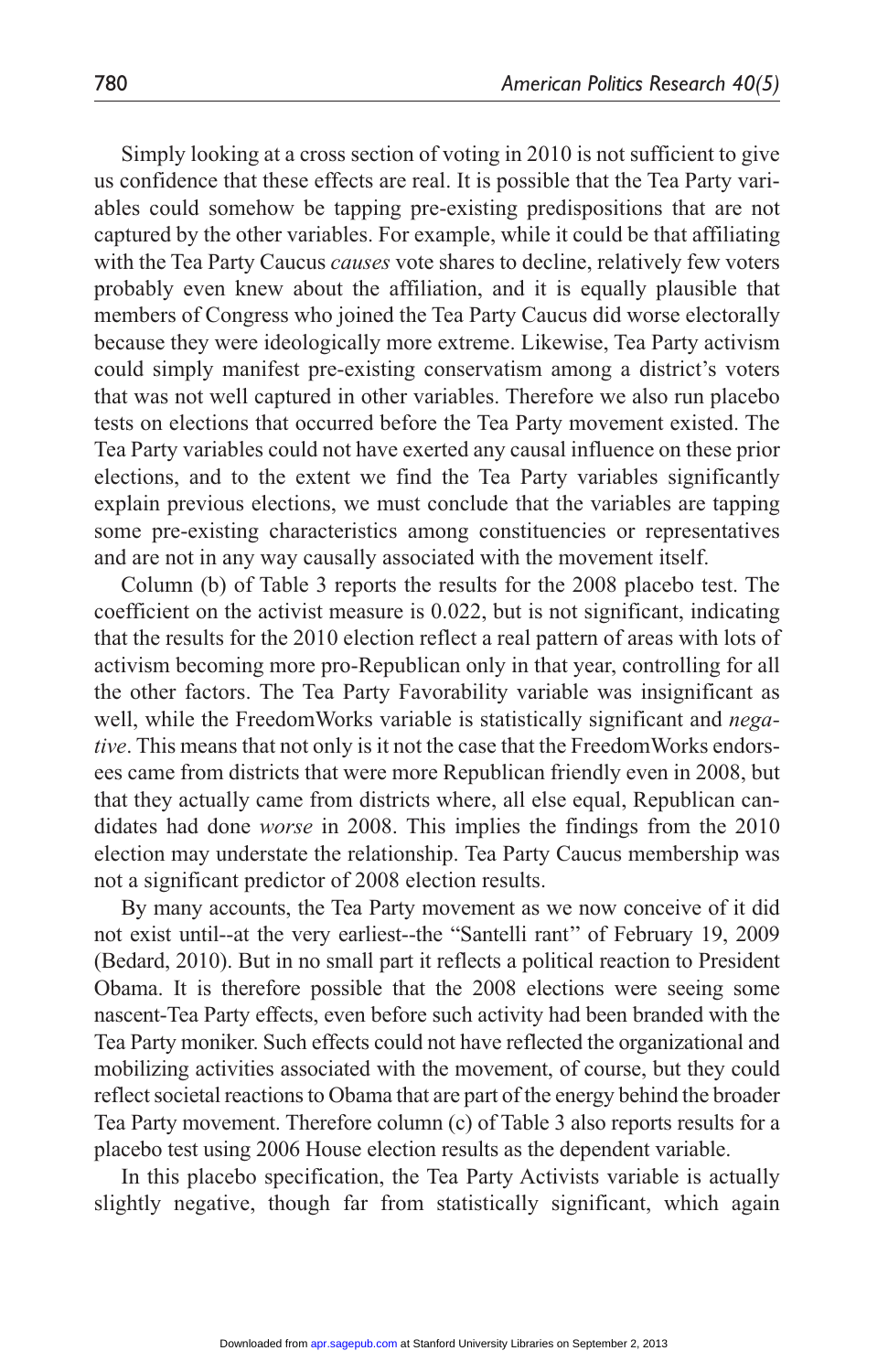bolsters the idea that the variable's effect was a real phenomenon in 2010. As in Model (b), the Tea Party Favorability variable is not significant. FreedomWorks is again significant, but still in the negative direction. Tea Party Caucus membership was not significant. This specification continues to support the inference that the Tea Party effects observed in the 2010 election were actually caused by the various facets of the movement and not a spurious relationship between the movement variables and some pre-existing tendency in some districts.

Figure 1 highlights the overall trend: *only 2010 vote share* is explained by Tea Party variables. All other models yield either statistically insignificant coefficients or theoretically invalid expected directions. With the exception of FreedomWorks, which is negative and significant, coefficients from the placebo models all have confidence intervals which overlap zero.

We conduct one final specification check, one that allows us to make statistical inferences about the net effect of the Tea Party variables and to control for district level fixed effects. Following the logic of placebo testing, the net effect of the Tea Party is the effect on the 2010 election minus the placebo effect. Therefore in Table 4 we report specifications that allow us to isolate the net effect of the Tea Party variables. The dependent variable in the models is the change in vote for GOP candidates. This approach automatically estimates standard errors on the net difference in a variable's effect and also allows us to net out so-called district-level fixed effects that are the set of all otherwise unmeasured district-level factors which are unchanged from one election to another. Factors covered by district-level fixed effects include district-level idiosyncrasies in party organization, political attitudes, or, for districts represented by the same person in both elections, representativelevel idiosyncrasies.

The model is generated simply by subtracting the model from the early placebo results from the model for the 2010 results. For example, if we wish to compare 2010 to 2008 we begin with basic models of the election outcomes:

$$
GOP2010_i = \alpha_i + \beta_0 + \beta_1 TP_i + \beta_2 \text{districtvar.} + \beta_3 \text{cand.} \text{var.}^{2010} + \varepsilon^{2010}
$$
  

$$
GOP2008_i = \alpha_i + \gamma_0 + \gamma_1 TP_i + \gamma_2 \text{districtvar.} + \gamma_3 \text{cand.} \text{var.}^{2008} + \varepsilon^{2008}
$$

where *GOP2010* is the percent of the two-party vote received by the GOP candidate in district i in 2010,  $\alpha$ <sub>i</sub> is a district-level fixed effect, *district var.* is a set of district variables that do not change across elections and *cand. var.* is a set of candidate variables that do change from one election to another.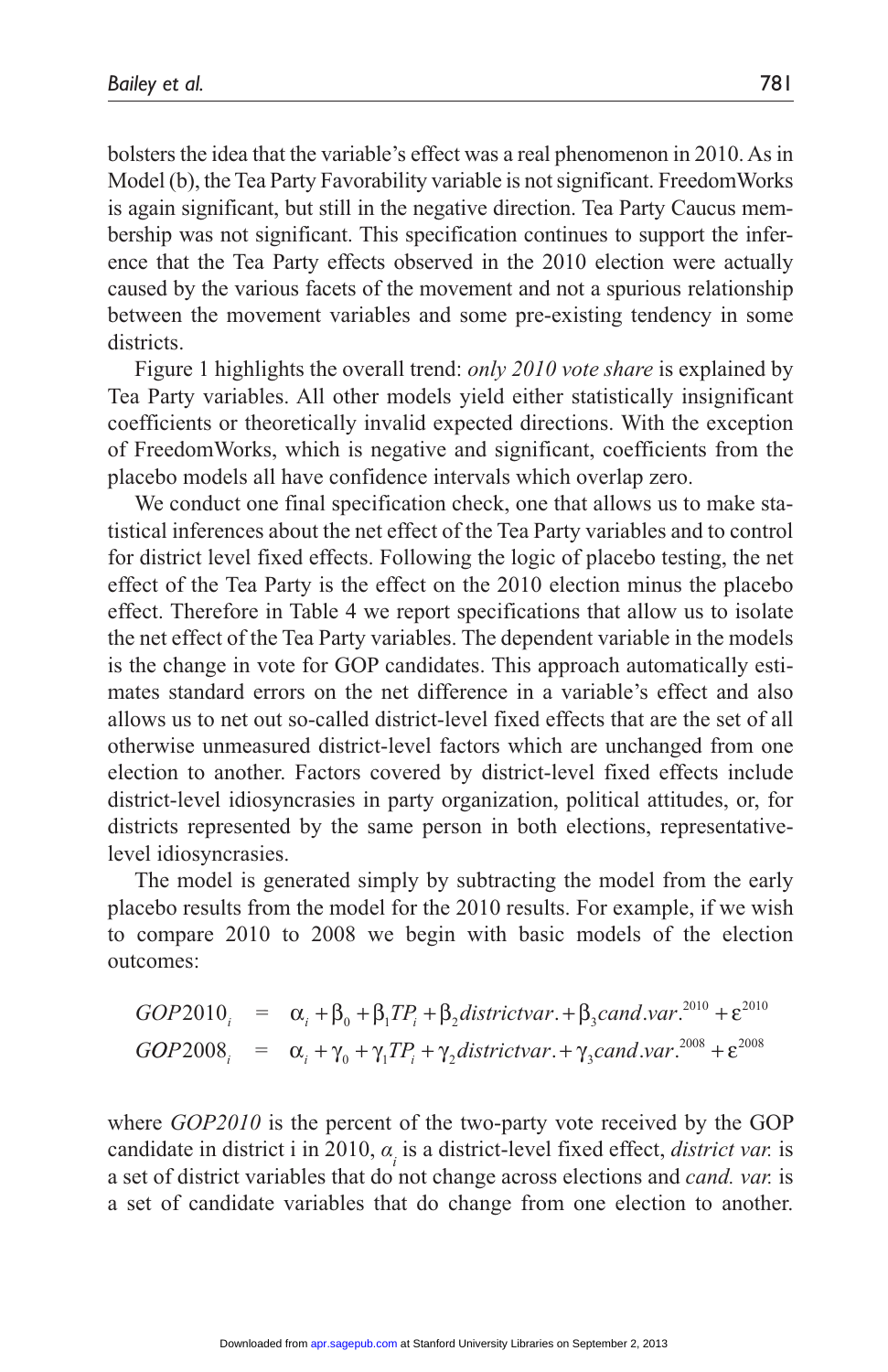Subtracting the 2008 equation from the 2010 equation cancels out the  $\alpha$ <sub>i</sub> parameters and yields

$$
\Delta GOP_i = (\beta_0 - \gamma_0) + (\beta_1 - \gamma_1)TP_i + (\beta_2 - \gamma_2) \text{distributive}_{i} + \beta_3 \text{cand}_{i} \text{var}_{i}^{2010} \n- \gamma_3 \text{cand}_{i} \text{var}_{i}^{2008} + \varepsilon_i^{2010} - \varepsilon_i^{2008} \n= \pi_0 + \pi_1 TP_i + \pi_2 \text{distributive}_{i} + \beta_3 \text{cand}_{i} \text{var}_{i}^{2010} - \gamma_3 \text{cand}_{i} \text{var}_{i}^{2008} + \eta_i
$$

The results for the change model from 2008 to 2010 are reported in column (a) of Table 4. The Tea Party Activist variable is significant and about half the size it was in the cross sectional model. The Tea Party Favorability, FreedomWorks and Tea Party Caucus variables are all insignificant. The implication is that only the activist variable exerted influence such that the net difference from 2008 to 2010 is statistically significant. The FreedomWorks variable is approaching statistical significance  $(p=102)$ , but the constituency opinion and Tea Party Caucus variables are far from significant. This implies that any effects observed for the 2010 specification for these variables were actually due to pre-existing factors: the Tea Party Caucus members didn't do worse in 2010 per se, they always ran a bit worse (and since we have controlled for fixed effects in this model we are doing more than simply comparing coefficients across the columns of Table 3). Candidates in 2010 from districts with more favorable constituency opinion toward the Tea Party did better in 2010, but this should not be attributed to the Tea Party because candidates from these districts were running ahead in 2006 and 2008 as well.

We can also estimate a change model from 2006 to 2010. While the 2008 to 2010 results capture changes that occurred after Obama—and thereby capture all the organizational and rhetorical Tea Party activity that has occurred since Obama has been president—the 2006 to 2010 results capture the changes that occurred since before Obama was even the Democratic nominee. They therefore encapsulate not only the organizational activities of Tea Party groups since the Santelli Rant, but also the more generalized political movement that began with the start of the 2008 election campaign, which can be considered part of the Tea Party movement broadly construed. Column (b) of Table 4 reports these results.

In this model, we see the Tea Party Activists variable is significant again, and its coefficient returns to a size comparable to our original 2010 election model in Table 3. The only other significant variable is FreedomWorks, which also shows a coefficient similar to that in the 2010 model. The Tea Party Favorability and Tea Party Caucus variables are again statistically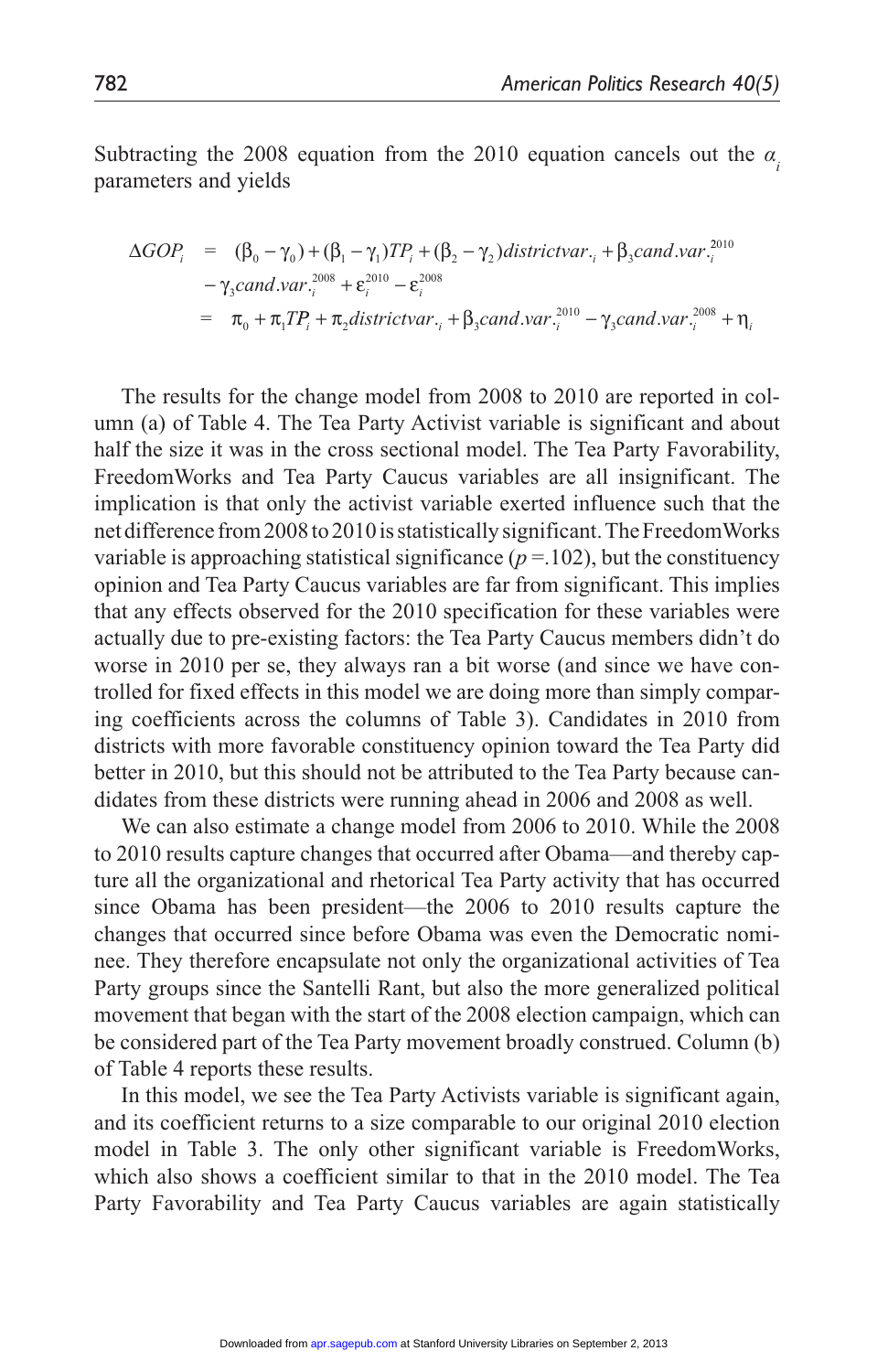insignificant. Though they achieved significance in the earlier models, those results appear to be artifacts of unmeasured district-level factors for which the change model accounts.

While we find the results for Tea Party activism compelling, it is difficult to parse whether the endorsements caused vote shares to go up or were associated with FreedomWorks focusing, "its attention on 'winnable' contests rather than using other more ideological criteria,'' (Karpowitz, Monson, Patterson, & Pope, 2011, p. 309). This interpretation is consistent with claims of FreedomWorks' Vice President of Communications, Adam Brandon, who said in an interview (April 5, 2011) with us that the organization initially used a two-pronged test for whether to endorse candidates. First, the candidate had to be aligned with the conservative fiscal policy stances of FreedomWorks; second, the candidate had to have a viable chance of being elected. However, Brandon also noted that as the election season went on, grassroots activists supporting candidates who stood little chance of winning demanded that FreedomWorks endorse these candidates as well, so the endorsement list is not wholly constituted by candidates deemed more likely to win by the group. We can, however, rule out that FreedomWorks simply picked candidates from *districts* that were more winnable by looking at the change models and noting that the results are positive and statistically significant, or nearly so.

# **The Tea Party and Voting in Congress**

As discussed above, a movement can also influence political outcomes by directly influencing roll call votes. This might be through threats to intervene in primary and general elections if their interests are not supported by their representatives. It might be that members, aware of broad support for the agenda in their districts, adjust accordingly. Or it may be that the movement has successfully persuaded members of the importance of its goals. And so, as before, activist, constituent, interest group and elite elements of the Tea Party may exhibit substantially different patterns of influence, and we find that they do.

# *Overall Ideology*

We first consider general voting patterns. Does Tea Party affiliation push members to the right? The most general way to assess this is to model some measure of ideological voting as a function of Tea Party variables. We use Poole and Rosenthal's NOMINATE procedure, which generates ideal points based on all votes in the 112th Congress.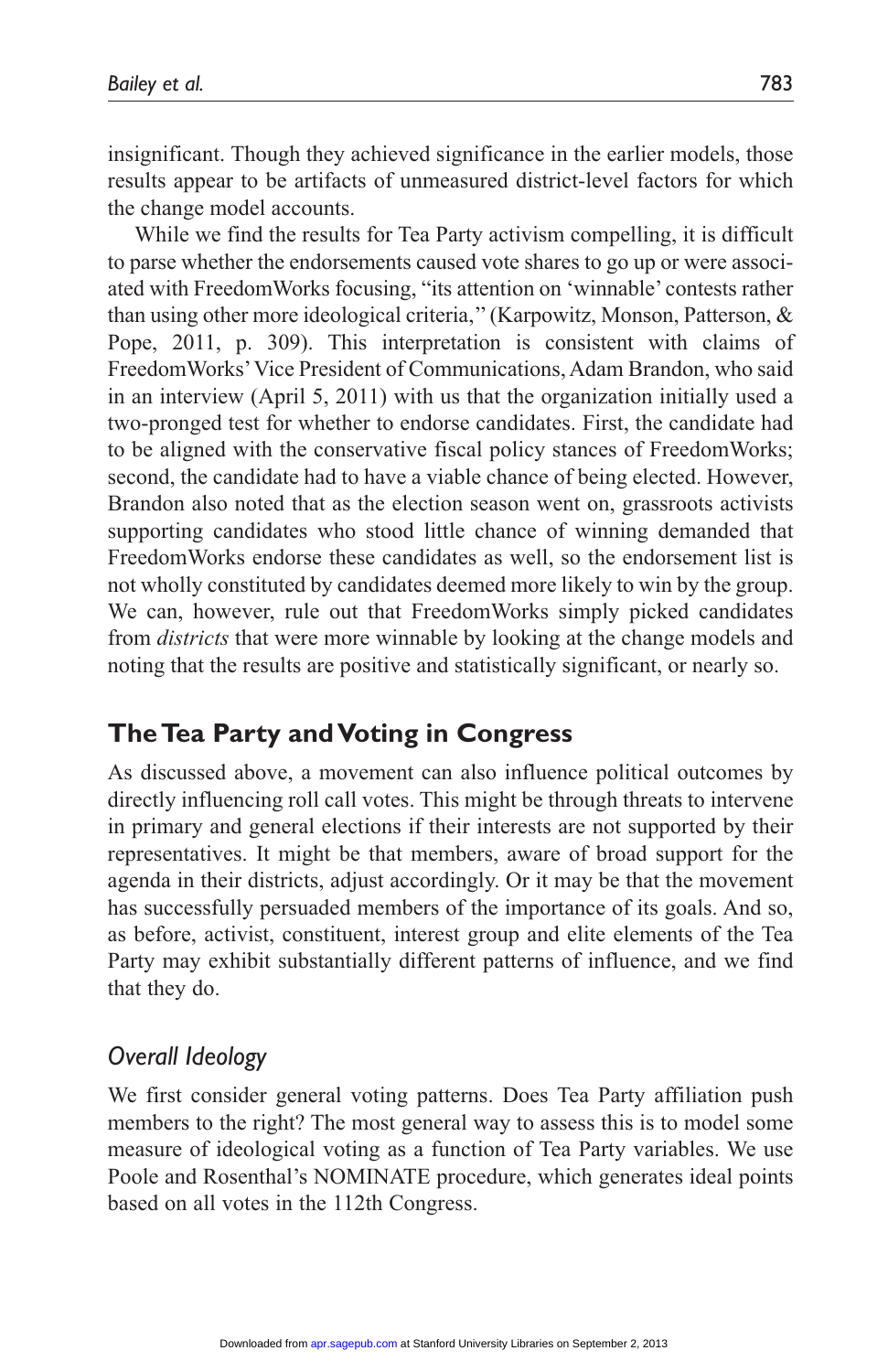|                                  | (a)                   | (b)        |
|----------------------------------|-----------------------|------------|
| Tea Party Activists (1,000s)     | $0.151*$              | 0.038      |
|                                  | (0.064)               | (0.045)    |
| Tea Party Favorability           | 0.035                 | $-0.011$   |
|                                  | (0.043)               | (0.032)    |
| <b>FreedomWorks</b>              | 0.018                 | 0.035      |
|                                  | (0.039)               | (0.080)    |
| Tea Party Caucus (112th)         | $0.069**$             | 0.008      |
|                                  | (0.022)               | (0.016)    |
| Poole Rosenthal (110th)          |                       | $0.814***$ |
|                                  |                       | (0.044)    |
| Seniority                        | $-0.006*$             | $-0.001$   |
|                                  | (0.003)               | (0.002)    |
| Bush Vote in District, 2004      | 0.977***              | $-0.007$   |
|                                  | (0.176)               | (0.149)    |
| <b>Percent Black</b>             | 0.141                 | $-0.130$   |
|                                  | (0.143)               | (0.118)    |
| District Median Household Income | $0.155^{\dagger}$     | $-0.052$   |
|                                  | (0.086)               | (0.061)    |
| <b>GOP</b> Freshman              | 0.041                 |            |
|                                  | (0.041)               |            |
| South                            | $0.089*$              | $-0.021$   |
|                                  | (0.037)               | (0.029)    |
| Midwest                          | $0.141***$            | $-0.033$   |
|                                  | (0.033)               | (0.028)    |
| West                             | $0.129***$            | $-0.028$   |
|                                  | (0.036)               | (0.028)    |
| (Intercept)                      | $-0.291$ <sup>†</sup> | $0.392**$  |
|                                  | (0.164)               | (0.124)    |
| N                                | 241                   | 133        |
| $R^2$                            | 0.374                 | 0.834      |

**Table 5.** Models of NOMINATE Scores for Republican Members of Congress

Dependent variable is the NOMINATE score for Republican members of Congress. Standard errors in parentheses. Results for control variables excluded from table. †Significant at *p* < .10. \**p* < .05. \*\**p* < .01. \*\*\**p* < .001.

Table 5 shows results for the models in which the dependent variable is the Poole Rosenthal NOMINATE score for a Republican member from the 112th Congress (2011-2012) based on 741 votes taken as of September 23, 2011. We report specifications in which we control for many of the standard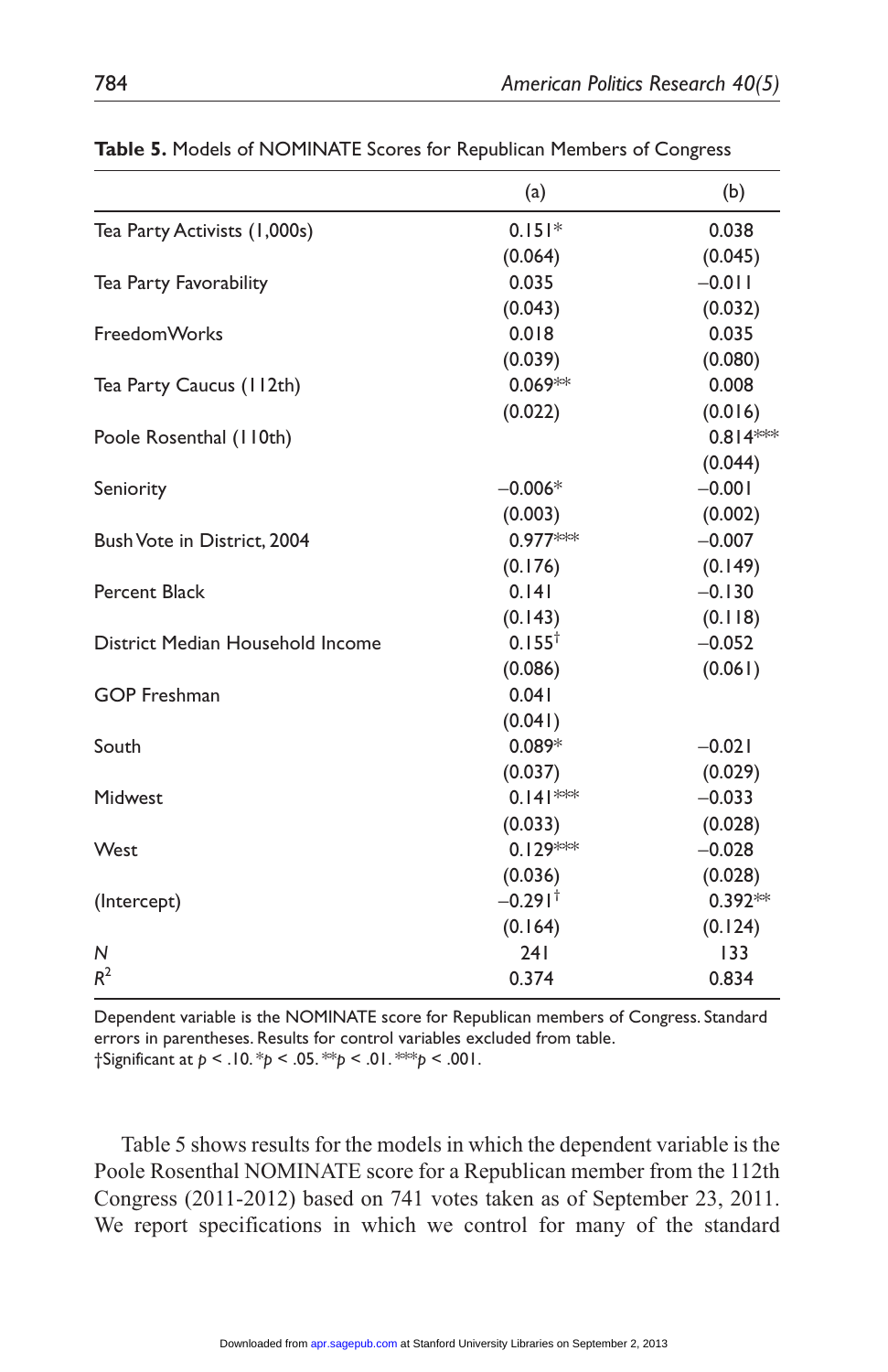variables in voting models, including seniority, district-level presidential vote results, black percent, median household income and region. We also control for whether a representative was newly elected in the 112th Congress.

The results indicate that there are no robust relationships between Tea Party activity or group variables and ideology in Congress. District-level Tea Party activism and Tea Party Caucus membership are statistically significant in specification (a), but these relationships completely disappear in specification (b) when pre-Tea Party ideology is controlled for by including the NOMINATE scores from the 110th Congress (2007-2008) for those members who served then as well. The cost of including this measure is that we do not have it for members who did not serve in both Congresses, reducing the sample size considerably; the benefit is that it allows us to ascertain if the members from active Tea Party districts have been moving to the right, or whether the members from those districts have simply always been more conservative than their districts would otherwise suggest. The Tea Party Favorability and FreedomWorks variables are insignificant in both specifications, (and the results are the same if we use any of the other group endorsement variables).

The NOMINATE scaling procedure effectively summarizes voting in one dimension, but may nonetheless mask important changes in representation that the Tea Party could have induced. First, the procedure is not rooted in policy space, so a movement of the *whole* Republican Party to the right (or left) would not necessarily register any change. Bailey (2007) shows how the NOMINATE scores of many actors did not move at all during the civil rights movement even as the policy space moved decisively. At the beginning of the sixties, Jim Crow laws and segregation were widespread; by the end of the sixties, the debate had moved to debates over mandatory busing for desegregation. Poole and Rosenthal scores would indicate no change in such a scenario and, if used naively, could lead one to believe that the civil rights movement had no policy effects. Second, since the NOMINATE scores place members along a single dimension that best predicts voting, it is possible that the mapping of policies into that dimension--what Converse (1964) calls "what goes with what''--could change over time, and that the Tea Party could have something to do with this. We therefore turn in the next section to a consideration of individual votes in order to assess whether the various associations with the Tea Party are connected to distinctive voting patterns in specific issue areas.

### *Individual Votes*

While Tea Party affiliation does not appear to exert a strong influence on the relative preferences of Republicans as measured by Poole and Rosenthal scores, it is possible that the movement has affected some associated members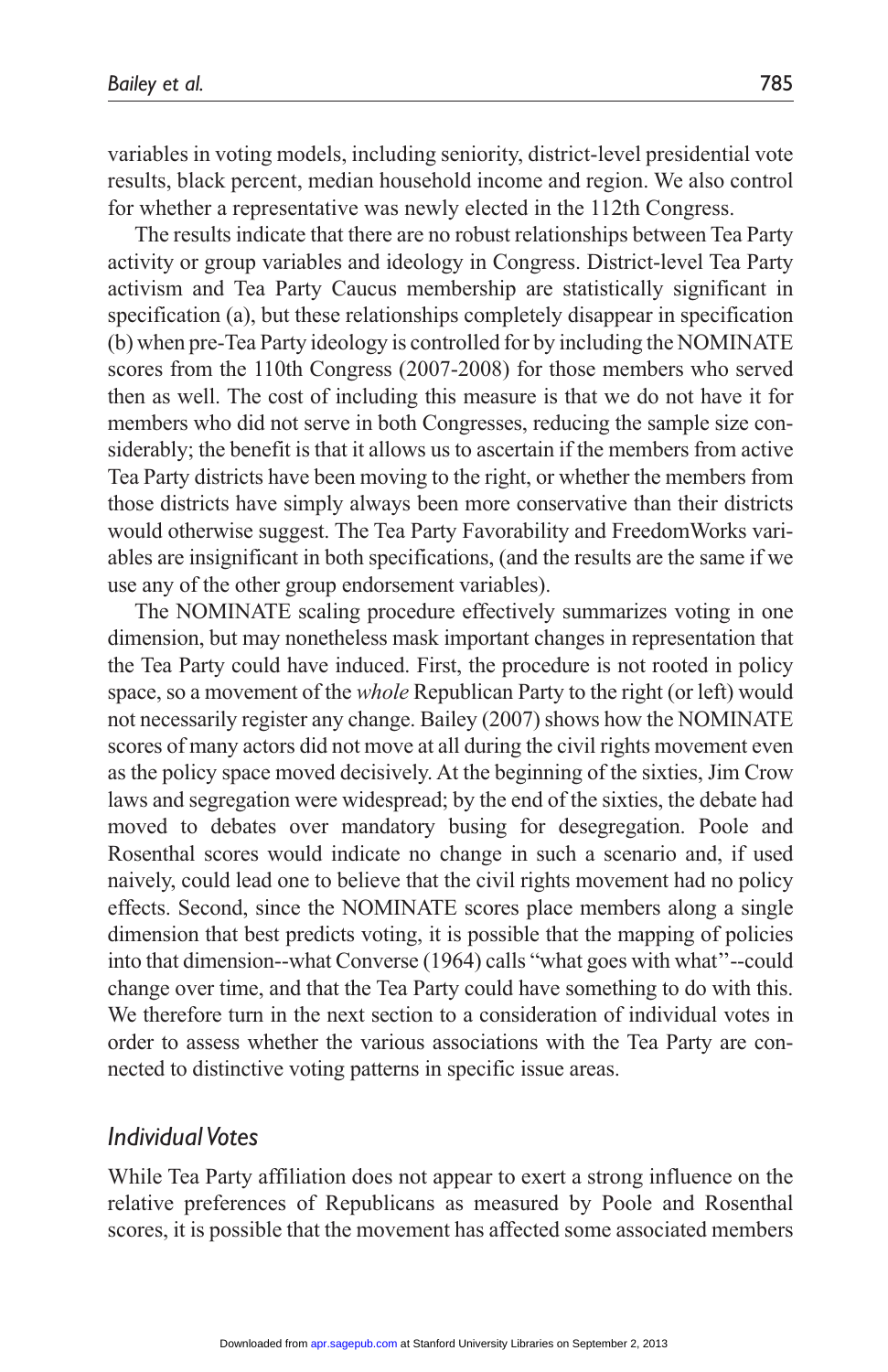of Congress on particular issues of interest to the movement. We therefore explore in this section the association of Tea Party variables with votes central to the movement's agenda. We look only at Republicans, which means that we cannot analyze a number of important votes for which there was no variation among Republicans, such as the unified Republican vote to repeal Obama's Affordable Care Act of 2010. (Votes such as these echo the finding in the previous section, since on these votes, Tea Party-associated members are no different than other Republicans.)

We focus on four votes that exemplify various strands of the policy interests of many Tea Party supporters. First and most obviously are budget votes. The idea that the federal budget and federal debt are too large is clearly one of the dominant themes of the movement. We therefore look at a continuing resolution that was passed on March 15, 2011 in order to avoid a government shutdown while negotiations between the two parties continued. It included \$6 billion in cuts and passed the House, but was opposed by 54 House Republicans. Many in the media attributed this opposition to Tea Partyaffiliated members, who said the measure "kicked the can down the road,'' (Associated Press, 2011; Collender, 2011). We therefore code a vote against the resolution as a vote for the Tea Party's position.

We also look at a roll call vote tied to one of the most intense legislative battles of the Obama Presidency to date: the 2011 effort to raise the national debt ceiling. After months of negotiations over how to raise the nation's debt limit to avoid default--an outcome many in the Tea Party movement advocated as an alternative to borrowing more money--the House passed a compromise measure on August 1 that split the Republican caucus 174-66. The measure, "would cut more than \$2.1 trillion in government spending over 10 years while extending the borrowing authority of the Treasury Department,'' *The New York Times* reported at the time (Hulse, 2011). Because of the movement's intense opposition to growing the national debt, we code a vote against the compromise measure as a vote for the Tea Party position.

Table 6 provides the results from probit analyses of these votes. In each case, the dependent variable is whether a member voted for the Tea Party's preference, so we should expect to see positive coefficients on our variables of interest. We include, as before, the Tea Party Activists, Tea Party Favorability, FreedomWorks endorsement and Tea Party Caucus variables in addition to standard controls. A challenge in all roll call studies is how to control for ideology. On the one hand, we would like to isolate the effects of our variables over and above the general pattern of liberal or conservative voting for each member; on the other hand, the ideological variables are themselves based on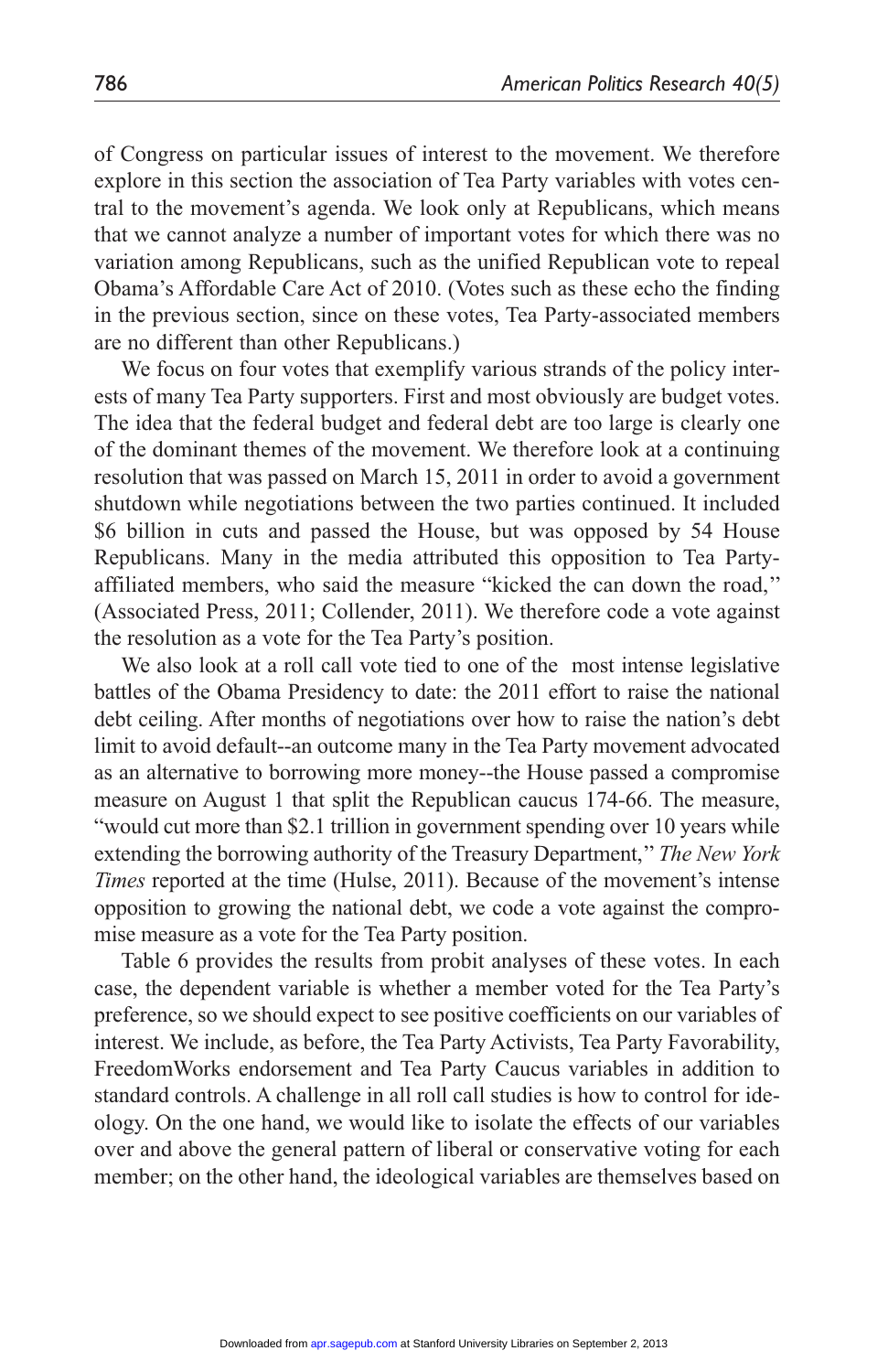|                              | March CR    |             |            | Debt Ceiling    |                   |                   |
|------------------------------|-------------|-------------|------------|-----------------|-------------------|-------------------|
|                              | (a)         | (b)         | (c)        | (a)             | (b)               | (c)               |
| Tea Party Activists (1,000s) | 2.760***    | $2.375**$   | 4.201***   | $1.614*$        | $1.276^{\dagger}$ | $1.930*$          |
|                              | (0.766)     | (0.765)     | (1.104)    | (0.688)         | (0.701)           | (0.971)           |
| Tea Party Favorability       | 0.306       | 0.391       | 0.217      | 0.624           | 0.691             | 0.012             |
|                              | (0.482)     | (0.503)     | (0.711)    | (0.453)         | (0.471)           | (0.649)           |
| <b>FreedomWorks</b>          | 0.109       | $-0.022$    |            | $-0.029$        | $-0.137$          |                   |
|                              | (0.424)     | (0.437)     |            | (0.385)         | (0.399)           |                   |
| Tea Party Caucus (112th)     | $0.803***$  | $0.639**$   | $0.837*$   | $0.487*$        | 0.313             | $0.715*$          |
|                              | (0.229)     | (0.234)     | (0.334)    | (0.215)         | (0.222)           | (0.300)           |
| Poole Rosenthal (112th)      |             | $2.813***$  |            |                 | $2.815***$        |                   |
|                              |             | (0.804)     |            |                 | (0.780)           |                   |
| Poole Rosenthal (110th)      |             |             | 1.376      |                 |                   | $1.599^{\dagger}$ |
|                              |             |             | (0.944)    |                 |                   | (0.943)           |
| Seniority                    | 0.021       | 0.046       | 0.001      | $-0.052$        | $-0.032$          | $-0.060$          |
|                              | (0.032)     | (0.033)     | (0.037)    | (0.033)         | (0.034)           | (0.040)           |
| Bush Vote in District, 2004  | 4.450*      | 1.463       | 0.131      | $4.210*$        | 1.421             | 0.687             |
|                              | (1.960)     | (2.156)     | (3.318)    | (1.806)         | (2.005)           | (3.149)           |
| Percent Black                | 5.099**     | 4.781**     | 2.016      | 4.203***        | 3.983**           | $3.885^{\dagger}$ |
|                              | (1.675)     | (1.728)     | (2.771)    | (1.456)         | (1.498)           | (2.320)           |
| District Median Household    | 0.764       | 0.034       | $-0.842$   | 0.260           | $-0.613$          | $-2.201$          |
| Income                       | (0.980)     | (1.049)     | (1.321)    | (0.961)         | (1.040)           | (1.406)           |
| <b>GOP</b> Freshman          | 0.353       | 0.294       |            | 0.346           | 0.233             |                   |
|                              | (0.448)     | (0.460)     |            | (0.414)         | (0.427)           |                   |
| South                        | $-1.354**$  | $-1.695***$ | $-2.148**$ | $-0.367$        | $-0.641$          | $-0.694$          |
|                              | (0.469)     | (0.500)     | (0.668)    | (0.447)         | (0.481)           | (0.693)           |
| Midwest                      | 0.291       | $-0.159$    | $-0.367$   | 0.502           | 0.150             | 0.284             |
|                              | (0.366)     | (0.403)     | (0.530)    | (0.391)         | (0.431)           | (0.646)           |
| West                         | $-0.461$    | $-0.906*$   | $-1.534**$ | 0.457           | 0.137             | $-0.116$          |
|                              | (0.413)     | (0.446)     | (0.591)    | (0.417)         | (0.449)           | (0.667)           |
| (Intercept)                  | $-6.617***$ | $-6.134**$  | $-2.947$   | $-6.6$     $**$ | $-6.187**$        | $-1.562$          |
|                              | (1.985)     | (2.053)     | (2.842)    | (1.862)         | (1.925)           | (2.712)           |
| N                            | 240         | 240         | 133        | 240             | 239               | 133               |

#### **Table 6.** Tea Party Affiliation and Fiscal Policy Votes

Dependent variable is whether the member voted for the Tea Party's position. Standard errors in parentheses. †Significant at *p* < .10. \**p* < .05. \*\**p* < .01. \*\*\**p* < .001.

votes, so they may soak up important variation that we are trying to explain. Therefore we report three specifications for each roll call: specification (a) which does not include any vote-based ideology measure; specification (b) which includes the NOMINATE ideology measure based on the 112th Congress (up until September 23, 2011); and specification (c) which includes the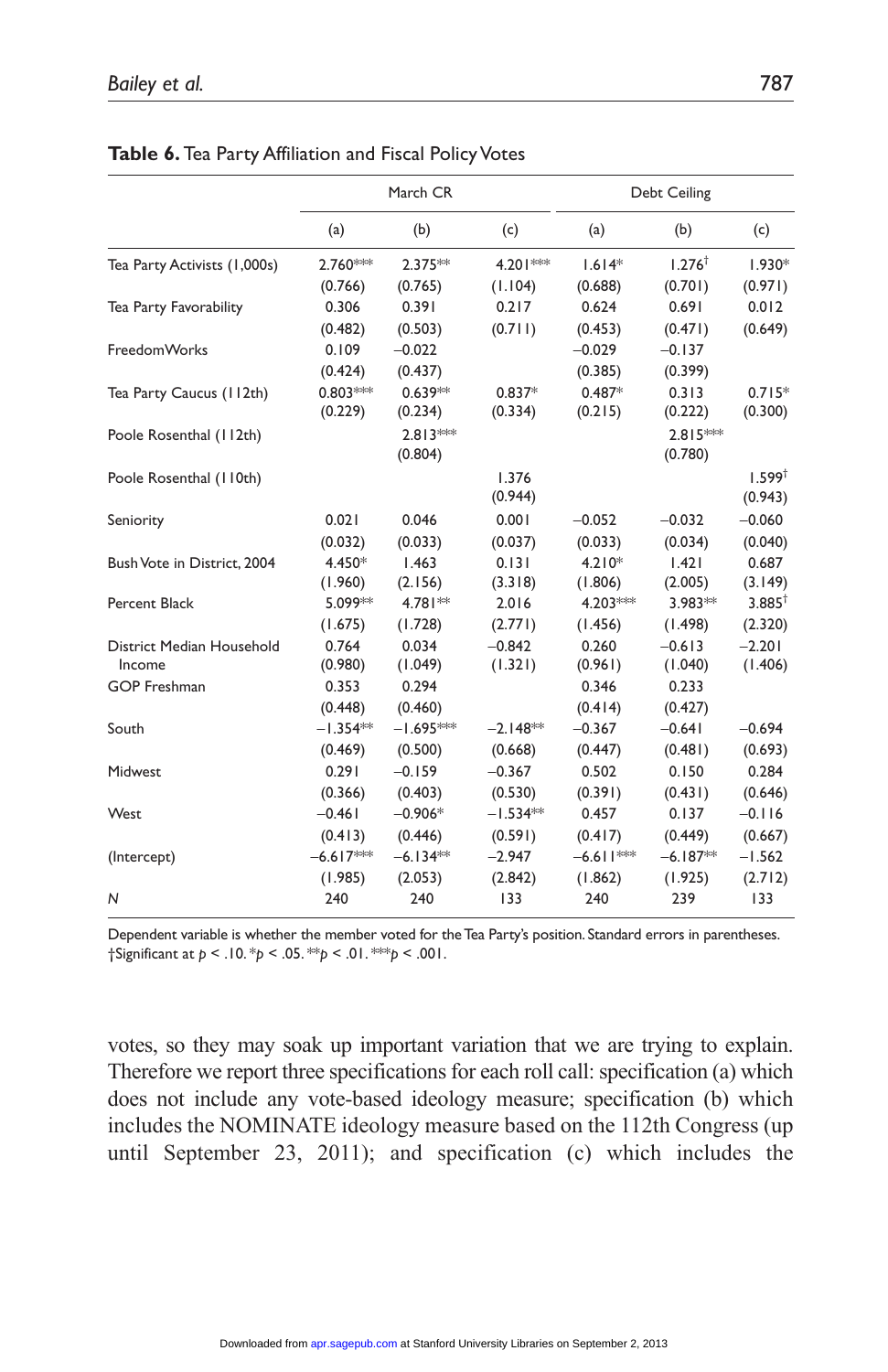NOMINATE ideology measure from the 110th Congress. Specification (a) is the easiest test for our Tea Party variables, specification (b) is a standard approach and specification (c) attempts to control for pre-Tea Party ideology at the cost of losing observations for members who did not serve in the 110th, (which in turn means that variables that only vary for new members, such as those indicating FreedomWorks endorsement and being newly elected in 2010, must be dropped).

Fortunately results are generally consistent across specifications, easing interpretation. The results demonstrate the multifaceted nature of Tea Party influence. Levels of Tea Party activism are significantly associated with opposition to both the March continuing resolution and the debt ceiling votes in all six specifications. District-level opinion of the Tea Party showed no significant effects. Representatives who had been endorsed by FreedomWorks were also not at all distinctive. The Tea Party group's endorsement may have helped elect more Republicans, but they were not necessarily distinctive Republicans. Tea Party Caucus membership, however, was significant in several specifications, but the effect of Caucus membership is not robust to the inclusion of an ideology control in Model (b) for the debt ceiling vote. This is more consistent with the idea that individuals who were particularly conservative have identified with the movement, rather than the idea that joining the Tea Party Caucus has pushed members to be *more* opposed to spending.

In order to interpret the probit coefficients substantively, we simulate first differences in predicted values using Imai, King and Lau's (2007, 2008) Zelig software. These first differences are presented in Figure 2. The plots above show estimated first differences generated from the probit models in Tables 6 and 7. The black dots represent the estimated change in probability of voting the Tea Party position on an issue salient to the movement as the different Tea Party variables increase in value. For continuous variables (Tea Party Activists and Tea Party Favorability), the black dots show the estimated change in probability as the Tea Party variables move from one standard deviation below the mean to one standard deviation above the mean. For dichotomous variables, (FreedomWorks endorsements and Tea Party Caucus membership), the dots show the change in probability as the variables move from 0 to 1. The lines extending from the black dots are 95 percent confidence intervals.

The Tea Party Activists variable is associated with rather large effects. The coefficients for the March continuing resolution models imply that moving from one standard deviation below the mean level of Tea Party activists to one standard above the mean, (and holding all other variables at their means), is associated with increases in the likelihood of a member voting the Tea Party's position on the March continuing resolution of 21, 17 and 27 percentage points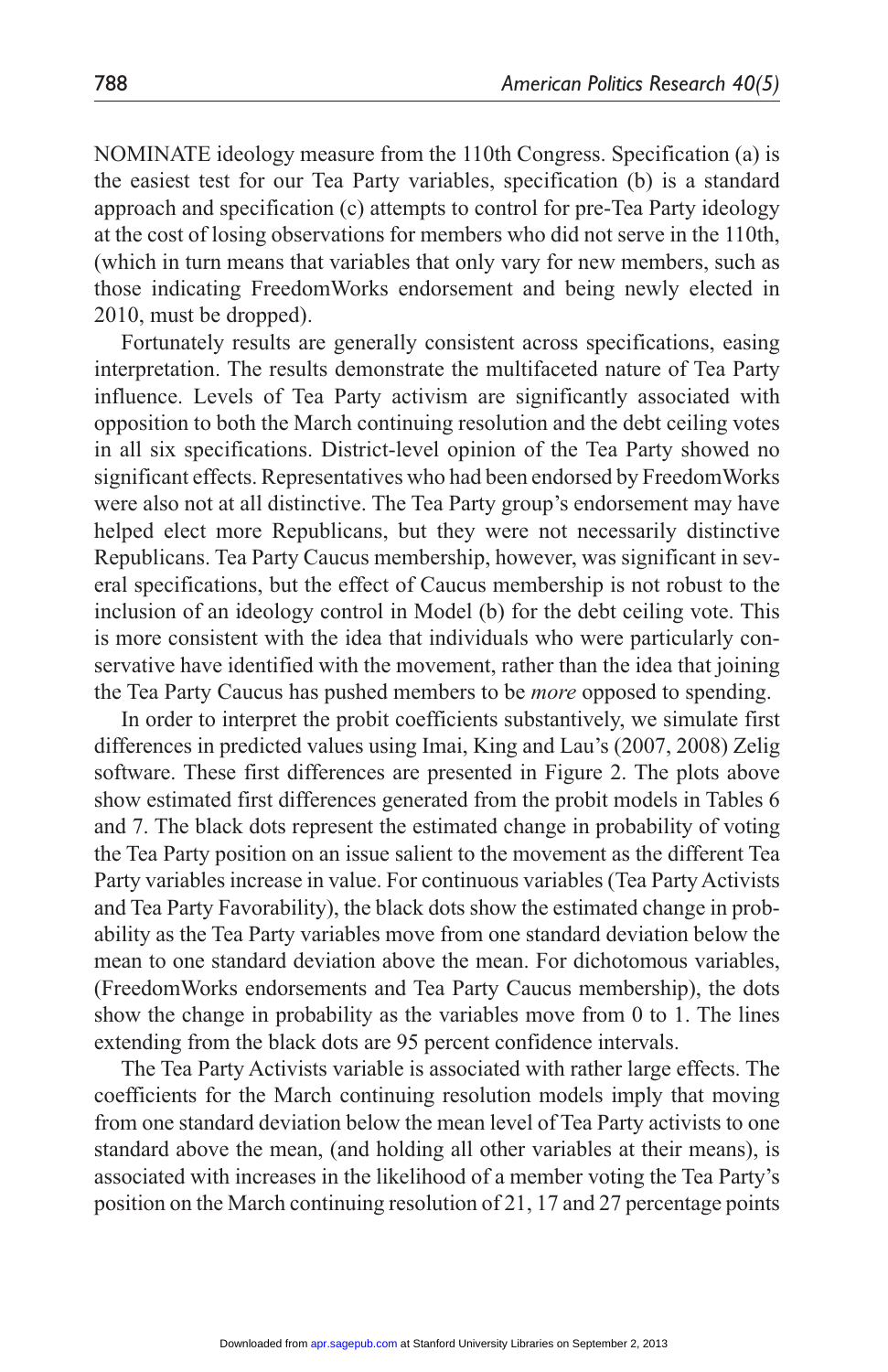

**Figure 2.** First differences for probit models of legislative votes

across the specifications (a), (b), and (c), respectively. Increasing the levels of Tea Party activism in the same way in the debt ceiling models yields increases in the probability of voting with the Tea Party of 16, 12 and 16 percentage points across the three specifications. As Figure 2 shows, these estimates are remarkably uniform across the six models. Of the six first differences for these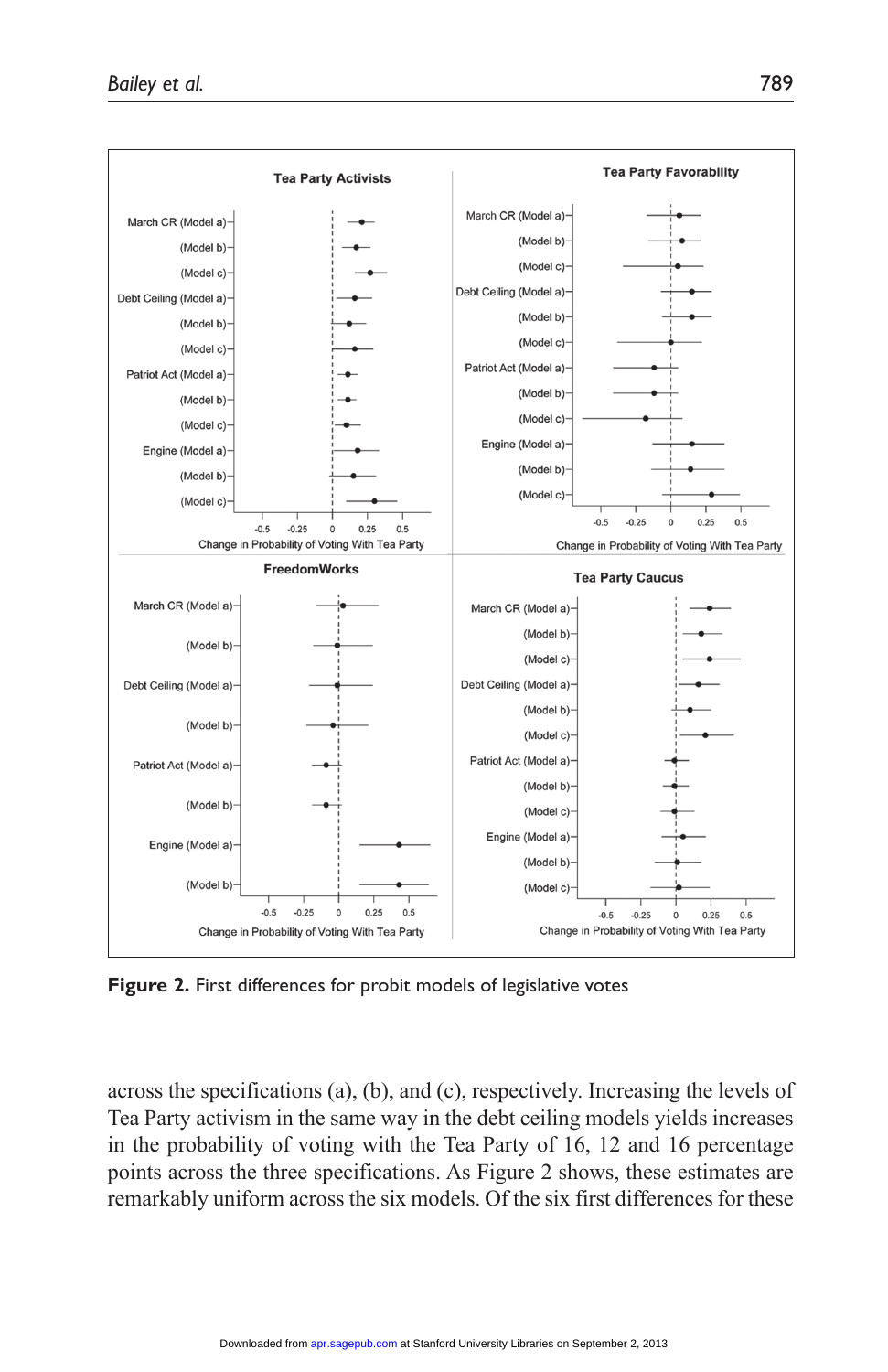|                                  | Patriot Act        |                    |          | Engine                |                       |                       |
|----------------------------------|--------------------|--------------------|----------|-----------------------|-----------------------|-----------------------|
|                                  | (a)                | (b)                | (c)      | (a)                   | (b)                   | (c)                   |
| Tea Party Activists (1,000s)     | $2.356**$          | $2.318**$          | 2.402*   | $1.281*$              | $1.079^{\dagger}$     | 2.464**               |
|                                  | (0.833)            | (0.842)            | (1.063)  | (0.608)               | (0.618)               | (0.855)               |
| Tea Party Favorability           | $-0.689$           | $-0.688$           | $-0.930$ | 0.434                 | 0.404                 | 1.037 <sup>†</sup>    |
|                                  | (0.558)            | (0.559)            | (0.792)  | (0.404)               | (0.409)               | (0.613)               |
| <b>FreedomWorks</b>              | $-0.736^{\dagger}$ | $-0.745^{\dagger}$ |          | $1.147**$             | $1.135***$            |                       |
|                                  | (0.439)            | (0.440)            |          | (0.388)               | (0.390)               |                       |
| Tea Party Caucus (112th)         | $-0.090$           | $-0.101$           | $-0.094$ | 0.137                 | 0.033                 | 0.065                 |
|                                  | (0.282)            | (0.285)            | (0.373)  | (0.206)               | (0.211)               | (0.290)               |
| Poole Rosenthal (112th)          |                    | 0.187              |          |                       | $1.395*$              |                       |
|                                  |                    | (0.877)            |          |                       | (0.649)               |                       |
| Poole Rosenthal (110th)          |                    |                    | 0.341    |                       |                       | 1.284                 |
|                                  |                    |                    | (1.059)  |                       |                       | (0.812)               |
| Seniority                        | 0.006              | 0.008              | 0.015    | $-0.017$              | $-0.010$              | 0.024                 |
|                                  | (0.034)            | (0.035)            | (0.040)  | (0.026)               | (0.026)               | (0.031)               |
| Bush Vote in District, 2004      | 3.555              | 3.347              | 4.143    | $-1.372$              | $-2.807$              | $-5.617$ <sup>t</sup> |
|                                  | (2.178)            | (2.370)            | (3.637)  | (1.654)               | (1.795)               | (2.874)               |
| Percent Black                    | 0.480              | 0.444              | 3.316    | $-2.401$ <sup>†</sup> | $-2.651^{\dagger}$    | $-3.529$              |
|                                  | (2.153)            | (2.158)            | (2.969)  | (1.347)               | (1.364)               | (2.171)               |
| District Median Household Income | 0.157              | 0.116              | $-0.526$ | 0.472                 | 0.247                 | $-0.593$              |
|                                  | (1.070)            | (1.084)            | (1.422)  | (0.794)               | (0.805)               | (1.087)               |
| <b>GOP</b> Freshman              | 0.632              | 0.629              |          | $-0.627$              | $-0.712$ <sup>†</sup> |                       |
|                                  | (0.456)            | (0.456)            |          | (0.404)               | (0.408)               |                       |
| South                            | $-0.545$           | $-0.569$           | $-0.540$ | 0.398                 | 0.252                 | 0.233                 |
|                                  | (0.499)            | (0.508)            | (0.747)  | (0.346)               | (0.355)               | (0.524)               |
| Midwest                          | $-0.251$           | $-0.285$           | $-0.336$ | $-0.091$              | $-0.323$              | $-0.348$              |
|                                  | (0.430)            | (0.452)            | (0.755)  | (0.305)               | (0.325)               | (0.500)               |
| West                             | 0.032              | 0.000              | 0.347    | $-0.087$              | $-0.303$              | $-0.758$              |
|                                  | (0.432)            | (0.450)            | (0.679)  | (0.333)               | (0.349)               | (0.512)               |
| (Intercept)                      | $-2.193$           | $-2.131$           | $-1.925$ | $-1.604$              | $-1.166$              | $-1.578$              |
|                                  | (2.083)            | (2.110)            | (2.964)  | (1.542)               | (1.567)               | (2.252)               |
| N                                | 236                | 236                | 3        | 240                   | 240                   | 133                   |

#### **Table 7.** Tea Party Affiliation and Small Government Votes

Dependent variable is whether the member voted the Tea Party's position. Standard errors in parentheses. †Significant at *p* < .10. \**p* < .05. \*\**p* < .01. \*\*\**p* < .001.

two votes, all but one–model (b) of the Debt Ceiling vote–is statistically significant at the 95 percent level, though that first difference is right on the borderline of significance (the lower bound of the confidence interval is -.01).

Tea Party Favorability and FreedomWorks endorsements yielded no statistically significant first differences in any specifications for the March resolution or debt ceiling votes. But the substantive effects of the Tea Party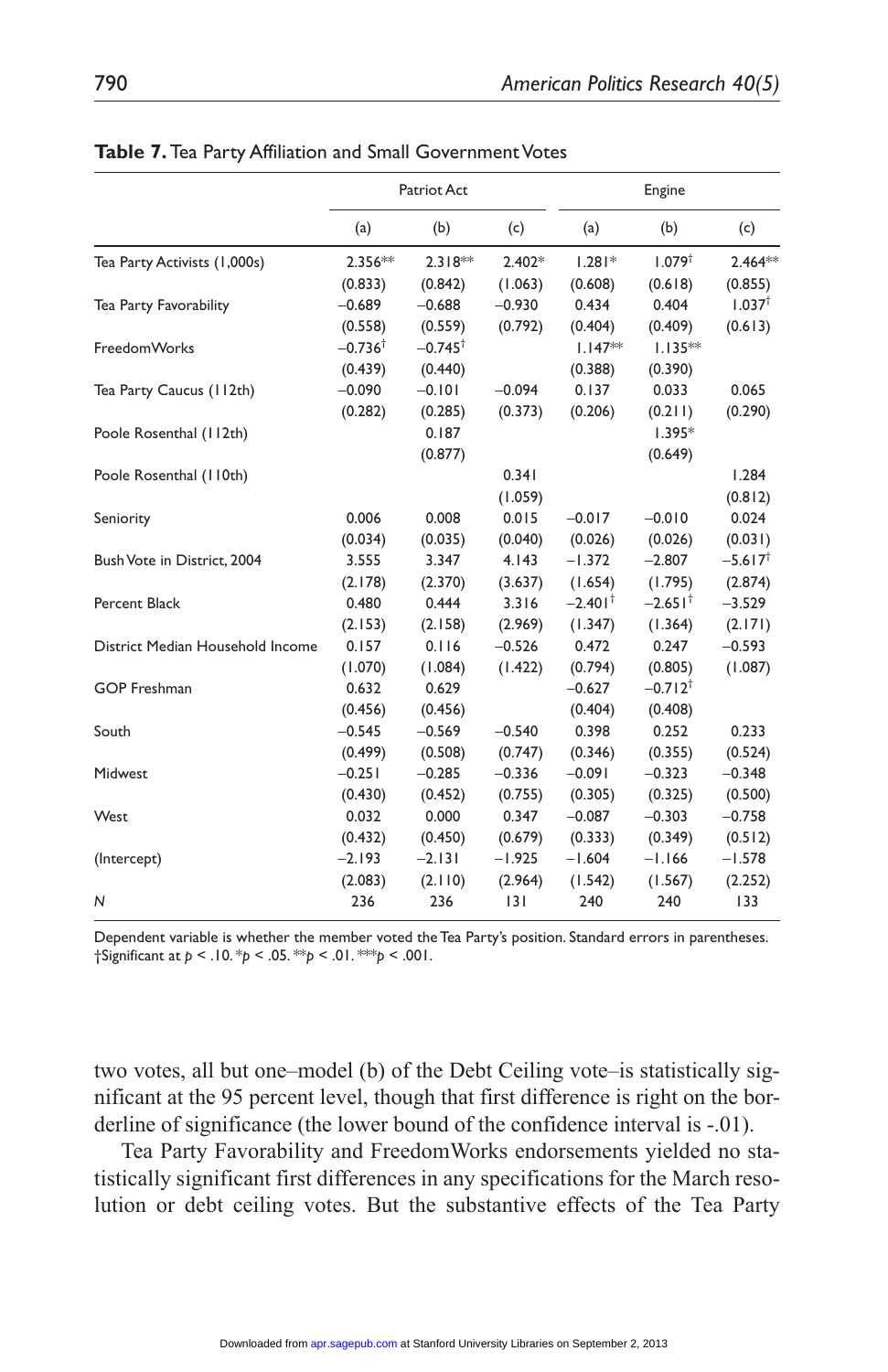Caucus variables are noteworthy. For the March resolution models, caucus membership increased the probability of voting with the Tea Party by 24, 18 and 24 percentage points across the three models. The variable is associated with 16, 10 and 21-point increases in the debt ceiling models, though the first difference in model (b) is not statistically significant at the 95 percent level.

The Tea Party is also associated with a more general opposition to government, and with a more libertarian orientation. This preference is not universally held within the movement, as many Tea Party supporters are very hawkish on national security and quite comfortable with a large or even expanded national security apparatus. Nonetheless, at least part of the movement has a libertarian and anti-statist element that makes some of them skeptical of the federal government even with regard to police and national security. We therefore examine a vote to extend provisions in the Patriot Act--a law that granted expanded policing powers to the federal government to combat terrorism, which has been opposed by small government libertarians. On February 8, 2011 an initial vote to extend provisions of the Patriot Act was voted down in the House, and journalists attributed this opposition to the Tea Party's influence (Kane & Sonmez, 2011). We code a vote against the extension as a vote for the Tea Party position.

The first three columns of Table 7 provides results on the Patriot Act vote. There is again a statistically significant association in all three specifications between levels of Tea Party activists in a home district and supporting the Tea Party position on the issue. This indicates that districts with lots of grassroots activity *do* produce members whose skepticism of the government extends even to the national security apparatus. The simulated effect of increasing Tea Party Activists from one standard deviation below the mean level to one standard deviation above is 11, 10 and 10 percentage across Models (a), (b), and (c), respectively. Again, Tea Party Favorability was never a meaningful predictor of voting behavior. Interest group endorsements were, if anything, associated with support for the Patriot Act (note the negative and statistically significant coefficients in Models (a) and (b)). This is consistent with much of the narrative around the Tea Party as a culturally conservative movement; it does, however, contradict the view that group endorsements went to libertarian candidates. Tea Party Caucus membership shows no statistically significant effect in the Patriot Act models.

Tea Party opposition to the federal government also has a strong anti-Washington and even anti-establishment flavor. Sometimes Tea Party anger is as much against Republicans who "go native'' in Washington as it is against big-spending liberals, as evidenced by the ousting of several high-profile GOP incumbents in the 2010 primaries by Tea Party-backed challengers (Balz &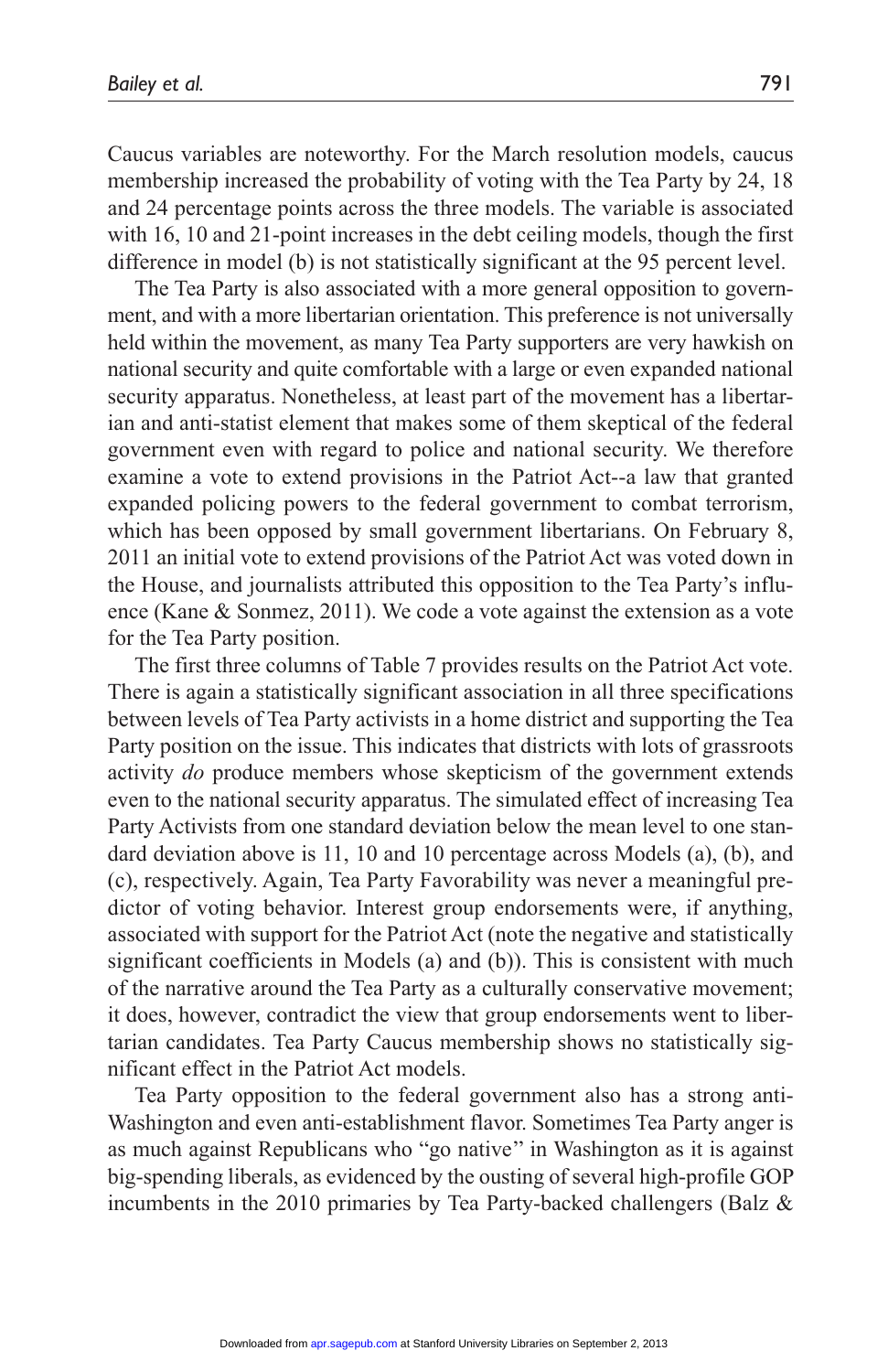Cilizza, 2010). A vote to cut funding for a controversial fighter jet engine on February 16, 2011 highlighted this tension. The engine was derided by budget hawks as political pork, but was supported by Speaker John Boehner, of Ohio, where the engine, "provided more than 1,000 jobs'' (Drew, 2011). Again, journalists attributed much of the opposition to the engine to the Tea Party wing of the GOP, and we coded a vote to cut the engine as a vote for the Tea Party position.

The final three columns of Table 7 provide results on the engine vote. Again, we see a statistically significant positive association between levels of Tea Party activists in a district and a willingness to cut funding for the engine, indicating that members from districts with more Tea Party activists are more likely to buck the Washington establishment. The simulated effect of increasing local Tea Party activist levels from one standard deviation below the mean level to one standard deviation above is sizable, ranging from 18 to 30 percentage points across the three specifications, although the first difference barely misses statistical significance at the 95% level in specification (b). Alone among the votes, the engine vote had Tea Party Favorability approaching statistical significance  $(p < 0.1)$  in Model (c), but none of the first differences were significant at the 95 percent level. The Tea Party Caucus membership showed no statistically significant effects, implying a divided caucus on this measure.

Unlike any of the other votes, the FreedomWorks endorsement variable was significant and very substantial. The group lobbied on the engine vote, including sending letters to members of Congress urging them to vote for the amendment cutting funding and threatening negative consequences for a failure to vote with them:

We will count your vote on [the amendment] as a KEY VOTE when calculating the FreedomWorks Economic Freedom Scorecard for 2011. The Economic Freedom Scorecard is used to determine eligibility for the Jefferson Award, which recognizes members of Congress with voting records that support economic freedom. (Kibbe, 2011a)

The lobbying appears to have paid off as those candidates who were endorsed responded with an estimated increase in probability of voting against the jet engine of over 40 percentage points, (recall that the FreedomwWorks variable is not included in specification (c) as FreedomWorks only endorsed GOP challengers in 2010). This is in contrast to the budget votes where FreedomWorks also supported Tea Party positions (see, for example, Kibbe, 2011b), but there was no observable effect on members of Congress. It appears interest group positions are swamped by larger political concerns on highly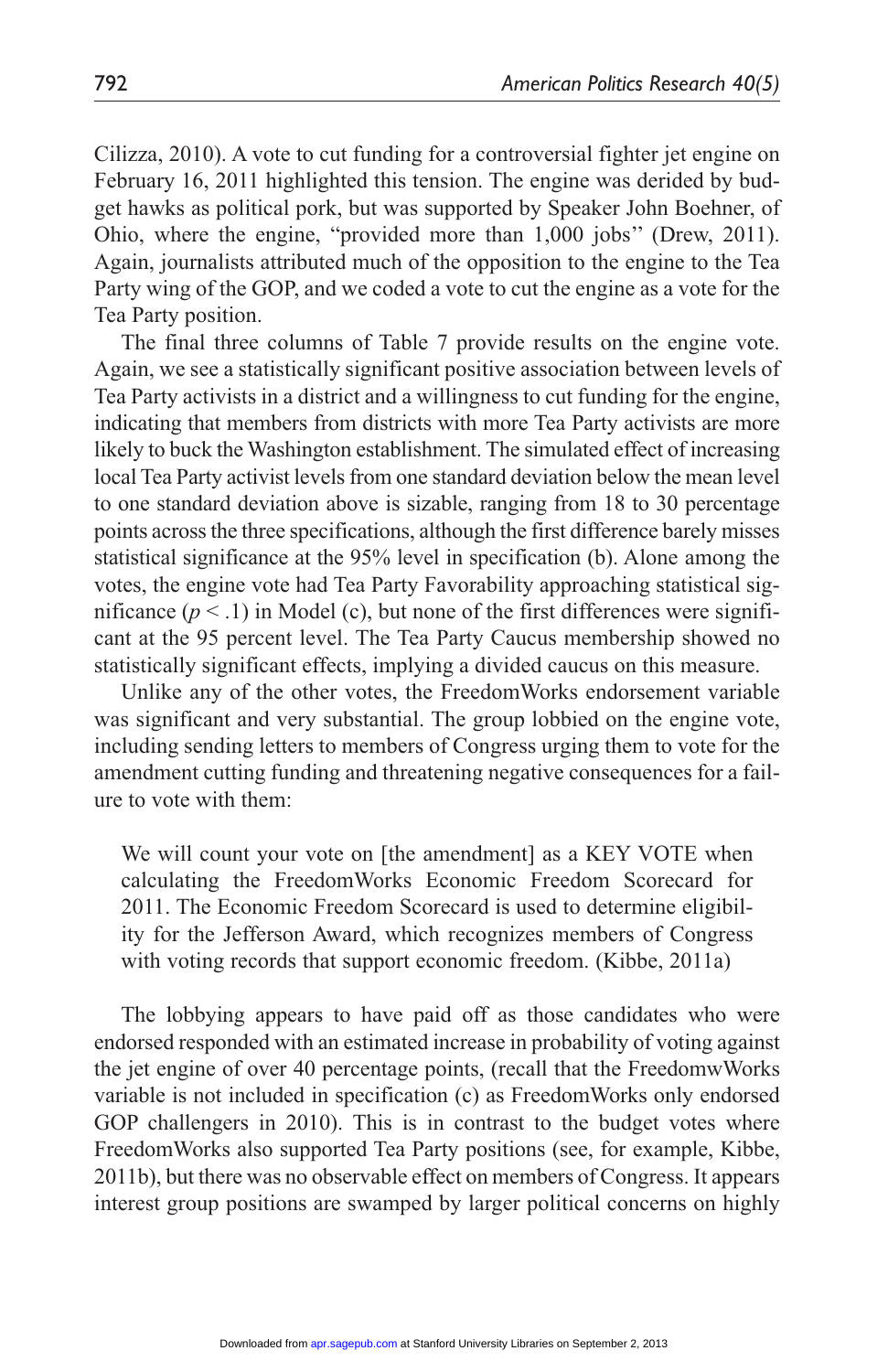salient budget bills, but can be more powerful on less salient budget votes such as the jet engine vote.

# **Conclusion**

The Tea Party is an important political movement. It is also a complex movement. There are activists, sympathetic citizens, interest groups and affiliated politicians, all operating in a highly decentralized environment. Which, if any, of these facets is most likely to translate into electoral success and changes to policy?

Our analysis points to activism as the most important way in which the movement might have influence. Republican candidates in districts with more Tea Party activists performed better in the 2010 general election relative to other Republicans, evidence that stood up in a series of placebo and other statistical tests. This ground-level enthusiasm also was associated with legislative changes. On specific votes of interest to the Tea Party, members from districts with high levels of Tea Party activism repeatedly took stands consistent with the movement. The broader implications are clear: organization matters and non-median influences on Congress are alive and well (Crespin, Gold, & Rohde, 2006).

The next most important area of movement strength was elite selfidentification with the movement. These individuals did not reap electoral gains by associating with the movement, but on some Tea Party priorities they voted in ways markedly different than otherwise similarly situated Republicans. While this behavior may enhance votes in some indirect way or other forum (such as seeking higher office or publicity), it is also consistent with the idea that these members are sincerely committed to the agenda of the movement and willing to use slack in the representative-voter relationship to advance the goals of the movement.

Interest group influence is less clear. Endorsement by one—and only one group was associated with better electoral outcomes, but there are signs that this group specifically sought out the most attractive candidates making it hard to be confident that the group's endorsements were increasing vote shares rather than reflecting underlying and otherwise unmeasured vote-getting advantages of individual candidates. But the group was not simply endorsing candidates in pro-Republican districts, so it remains possible that endorsement by FreedomWorks did causally increase Republican vote totals. We can be more certain that these interest group endorsements generally did not affect congressional voting. The exception was on a lower profile budget vote that FreedomWorks lobbied: on this, the effect was massive. This means that the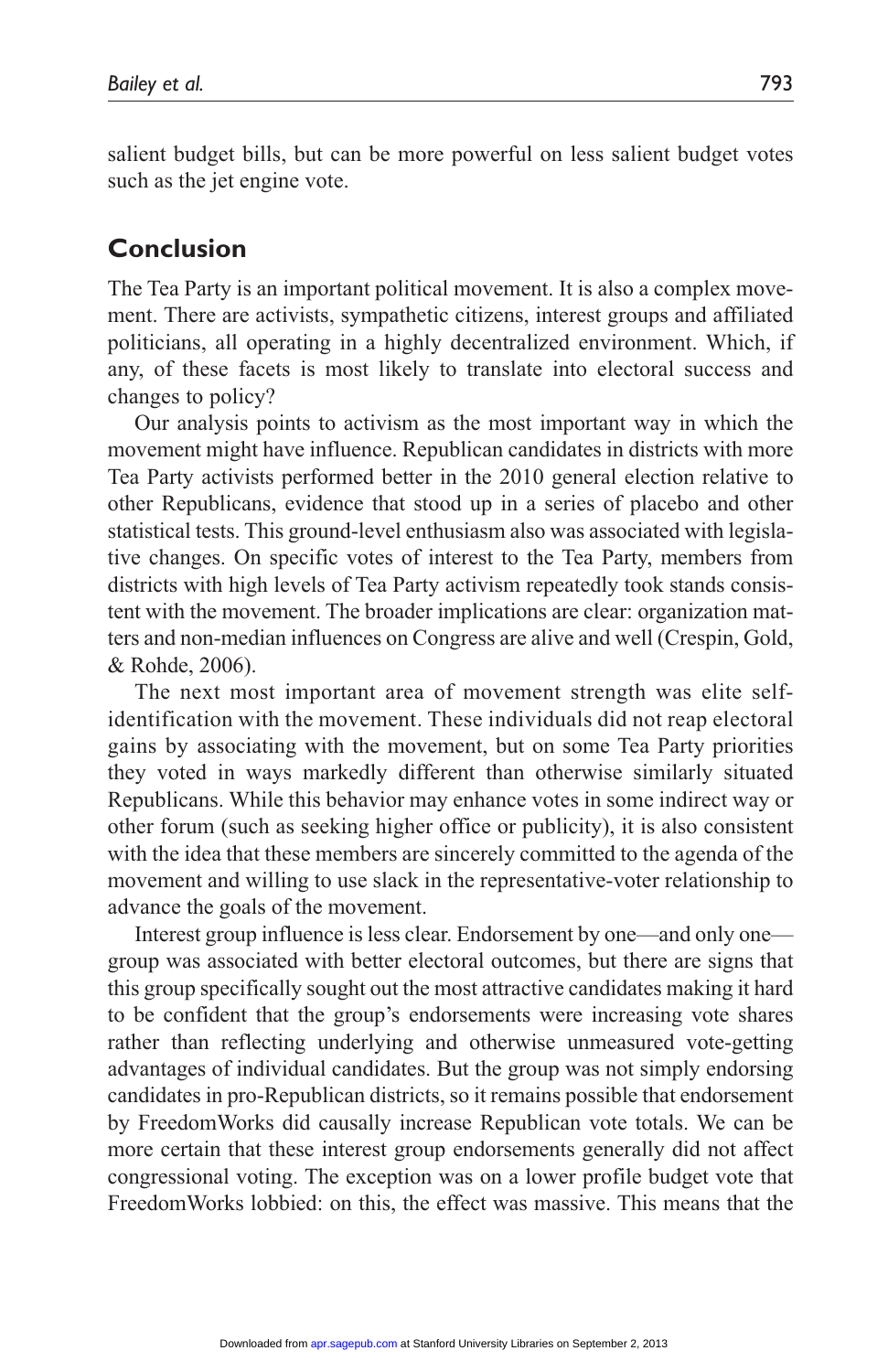common practice in news coverage of identifying Tea Party supporters in Congress based on whether they were endorsed by a Tea Party group is generally unwise. For very particular votes on which the groups lobby, however, endorsements may reflect a deeper relationship that influences how members vote. On the high-profile votes and unlobbied votes, however, it appears that GOP candidates endorsed by Tea Party groups were remarkably conventional Republicans.

Sympathy toward the Tea Party among ordinary citizens showed no influence on electoral outcomes and virtually no sign of influencing congressional votes. This may be due in part to survey respondents not really understanding the Tea Party or due to their lack of mobilization. The contrast of the consistent evidence that activists matter is striking.

These results speak to the strength the movement has gained in a short period of time. Clearly, the Tea Party arises from a long-standing conservative movement in America. However, its political accomplishments are nonetheless real. The fact that some modes of Tea Party affiliation show significant effects even after controlling for the ideology of representatives and the underlying conservatism of their districts suggests that at least some elements of the Tea Party movement are distinct from traditional Republican politics.

More generally, these findings highlight the need in future studies of political movements for careful delineation between these various facets of movement strength, and argue for a heightened focus on non-elite supporters. The actions of well-funded national political organizations affiliated with movements are often easier to measure, and, to be sure, are important. The success of both grassroots and elite components are certainly intertwined. Elites help inform and mobilize voters, supply resources, and advertise ways for grassroots activists to show support. But, as this analysis reinforces, mere *signals* from elites in the form of endorsements are not sufficient, by and large, to impact elections and policy. It is the presence of rank-and-file enthusiasm- -boots on the ground–that appears to drive representatives to alter their behavior.

This, in turn, suggests a novel interpretation of the Tea Party. It is not, as some have concluded, ultimately inconsequential in the 2010 election, nor in policymaking after the election. Even accounting for what we might have expected to happen in 2010 due to the economy, the movement appears to have had an impact. But the movement is also not a simple reflection of the will of the people. Its impact appears to have required mobilization among activists. Members of Congress are not responding to changes in the preferences of constituents so much as they are responding to an organized interest, and one that put electoral and legislative politics at the top of its agenda.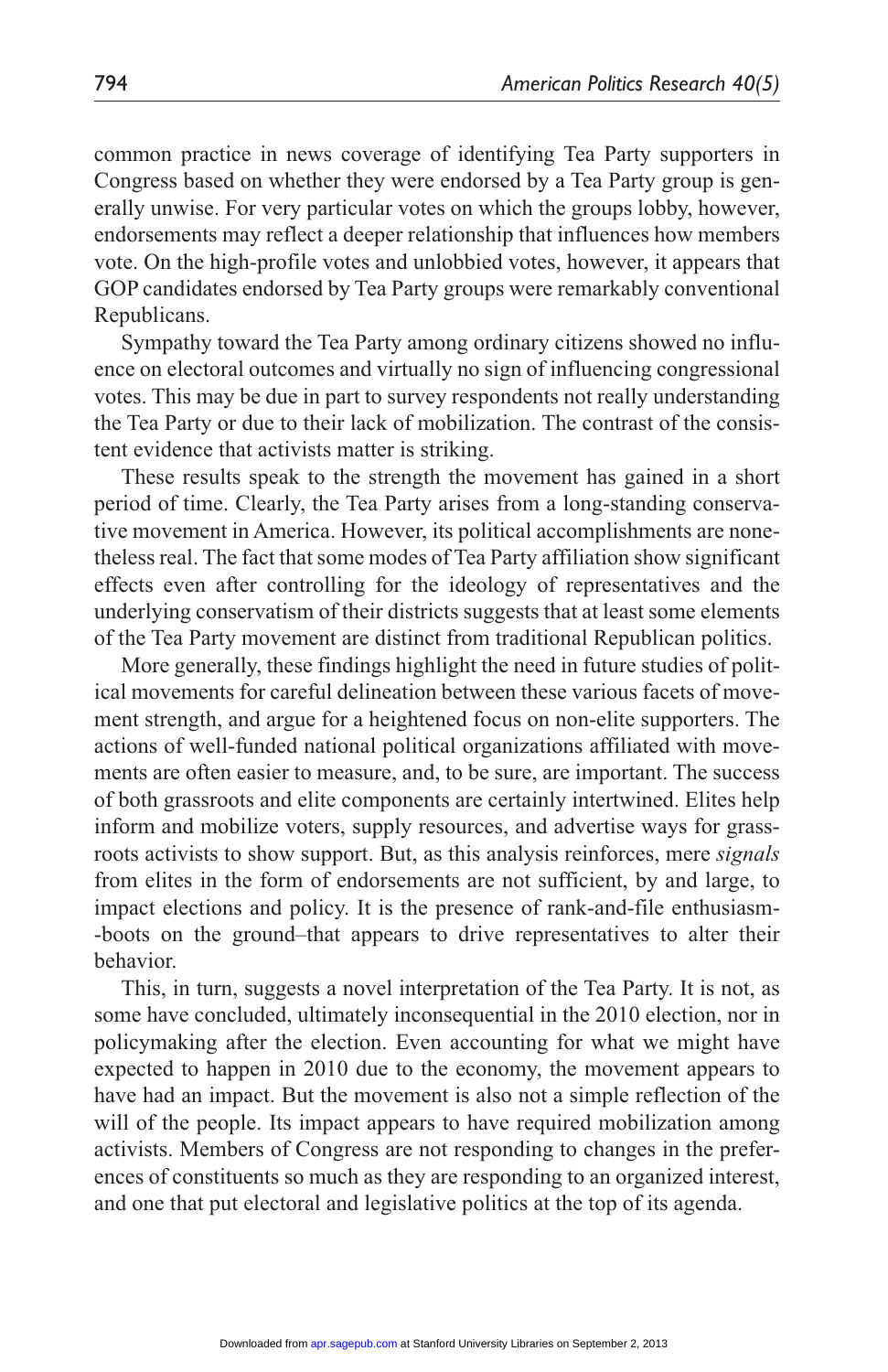## **Appendix**

**Appendix Table 1.** Descriptive Statistics (Excludes Uncontested Races in 2010)

|                                               | Mean     | SD    | Min.     | Max.   |
|-----------------------------------------------|----------|-------|----------|--------|
| Tea Party Activists (1,000s)                  | 0.402    | 0.179 | 0.041    | 1.148  |
| Tea Party Favorability                        | 3.021    | 0.437 | 1.611    | 4.016  |
| <b>FreedomWorks</b>                           | 0.276    | 0.447 | 0.000    | 1.000  |
| Tea Party Caucus (112th)                      | 0.118    | 0.323 | 0.000    | 1.000  |
| Tea Party Caucus (111th)                      | 0.084    | 0.277 | 0.000    | 1.000  |
| Tea Party Express Endorsement                 | 0.330    | 0.471 | 0.000    | 1.000  |
| Palin Endorsement                             | 0.079    | 0.270 | 0.000    | 1.000  |
| GOP Two-Party Vote, 2010                      | 0.506    | 0.170 | 0.043    | 0.849  |
| GOP Two-Party Vote, 2008                      | 0.408    | 0.223 | 0.000    | 1.000  |
| GOP Two-Party Vote, 2006                      | 0.420    | 0.228 | 0.000    | 1.000  |
| Change GOP 2008-2010                          | 0.097    | 0.123 | $-0.353$ | 0.695  |
| Change GOP 2006-2010                          | 0.085    | 0.137 | $-0.461$ | 0.694  |
| Bush Vote in District 2004                    | 0.499    | 0.138 | 0.091    | 0.794  |
| McCain Vote Share in District 2008            | 0.443    | 0.141 | 0.050    | 0.760  |
| Poole Rosenthal (112th)                       | 0.057    | 0.701 | $-1.000$ | 1.000  |
| Poole Rosenthal (110th)                       | $-0.326$ | 0.655 | $-1.000$ | 0.978  |
| Rep. Incumbent 2010                           | 0.328    | 0.470 | 0.000    | 1.000  |
| Dem. Incumbent 2010                           | 0.571    | 0.495 | 0.000    | 1.000  |
| Rep. Incumbent 2008                           | 0.363    | 0.481 | 0.000    | 1.000  |
| Dem. Incumbent 2008                           | 0.552    | 0.498 | 0.000    | 1.000  |
| Rep. Incumbent 2006                           | 0.463    | 0.499 | 0.000    | 1.000  |
| Dem. Incumbent 2006                           | 0.458    | 0.499 | 0.000    | 1.000  |
| Rep. Spending 2010 (million \$)               | 1.039    | 1.199 | 0.000    | 12.000 |
| Dem. Spending 2010 (million \$)               | 1.215    | 1.138 | 0.000    | 5.600  |
| Rep. Spending 2008 (million \$)               | 0.823    | 1.043 | 0.000    | 7.000  |
| Dem. Spending 2008 (million \$)               | 1.040    | 0.968 | 0.000    | 7.300  |
| Rep. Spending 2006 (million \$)               | 0.939    | 1.184 | 0.000    | 8.100  |
| Dem. Spending 2006 (million \$)               | 0.866    | 0.844 | 0.000    | 4.600  |
| Quality Rep. Challenger 2010                  | 0.190    | 0.393 | 0.000    | 1.000  |
| Quality Dem. Challenger 2010                  | 0.101    | 0.302 | 0.000    | 1.000  |
| Quality Rep. Challenger 2008                  | 0.133    | 0.340 | 0.000    | 1.000  |
| Quality Dem. Challenger 2008                  | 0.111    | 0.314 | 0.000    | 1.000  |
| Quality Rep. Challenger 2006                  | 0.108    | 0.311 | 0.000    | 1.000  |
| Quality Dem. Challenger 2006                  | 0.133    | 0.340 | 0.000    | 1.000  |
| Percent Black                                 | 0.118    | 0.149 | 0.003    | 0.652  |
| District Median Household Income (\$100,000s) | 0.525    | 0.139 | 0.233    | 1.037  |
| South                                         | 0.303    | 0.460 | 0.000    | 1.000  |
| Midwest                                       | 0.244    | 0.430 | 0.000    | 1.000  |
| West                                          | 0.234    | 0.424 | 0.000    | 1.000  |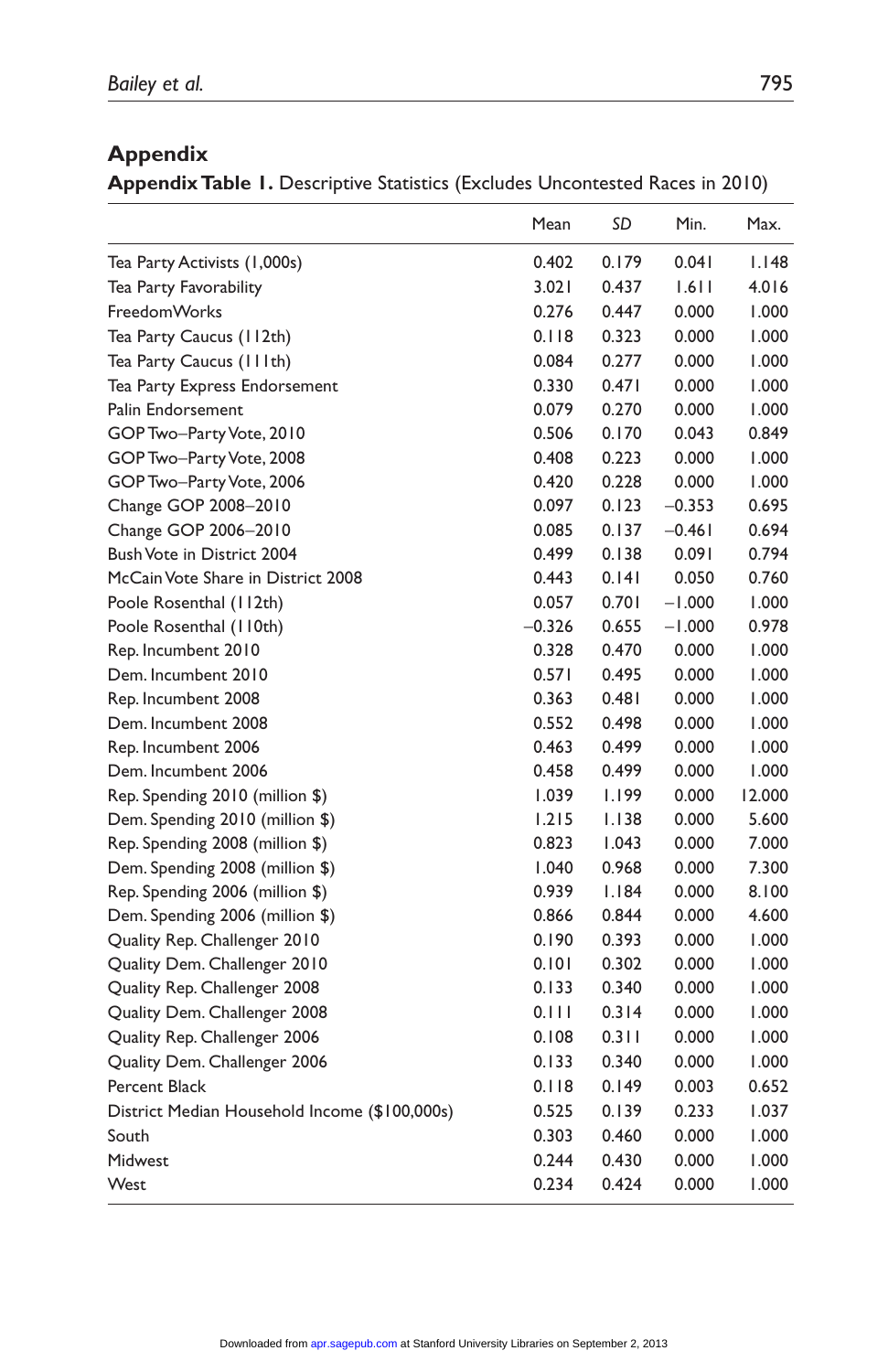|                              |                   | 2008        | 2006        |
|------------------------------|-------------------|-------------|-------------|
|                              | 2010              | (Placebo)   | (Placebo)   |
|                              | (a)               | (b)         | (c)         |
| Tea Party Activists (1,000s) | $0.049**$         | 0.012       | 0.001       |
|                              | (0.016)           | (0.022)     | (0.020)     |
| Tea Party Favorability       | $0.022*$          | $-0.000$    | 0.008       |
|                              | (0.010)           | (0.014)     | (0.013)     |
| <b>FreedomWorks</b>          | $0.022**$         | $-0.026**$  | $-0.023**$  |
|                              | (0.007)           | (0.008)     | (0.007)     |
| Tea Party Caucus (111th)     | $-0.029**$        | $-0.005$    | 0.004       |
|                              | (0.010)           | (0.011)     | (0.011)     |
| Bush Vote in District, 2004  | $0.771***$        | $0.682***$  | $0.613***$  |
|                              | (0.039)           | (0.053)     | (0.050)     |
| Rep. Incumbent               | $0.081***$        | $0.077***$  | 0.099***    |
|                              | (0.011)           | (0.012)     | (0.012)     |
| Dem. Incumbent               | $-0.059***$       | $-0.102***$ | $-0.096***$ |
|                              | (0.009)           | (0.012)     | (0.012)     |
| (Intercept)                  | $0.040^{\dagger}$ | $0.119***$  | $0.114***$  |
|                              | (0.021)           | (0.031)     | (0.028)     |
| N                            | 406               | 380         | 378         |
| $R^2$                        | 0.924             | 0.875       | 0.887       |
|                              |                   |             |             |

### **Appendix Table 2.** Basic Models of GOP Vote in Recent Congressional Elections

Dependent variable is Republican share of two-party vote. Standard errors in parentheses. Includes only contested races.

†Significant at *p* < .10. \**p* < .05. \*\**p* < .01. \*\*\**p* < .001.

#### **Appendix Table 3.** Congressional GOP Vote, Challengers Only

|                              | 2010-2008 | 2010-2006  |  |
|------------------------------|-----------|------------|--|
|                              | (a)       | (b)        |  |
| Tea Party Activists (1,000s) | $0.040*$  | $0.088***$ |  |
|                              | (0.019)   | (0.021)    |  |
| Tea Party Favorability       | 0.010     | 0.022      |  |
|                              | (0.012)   | (0.014)    |  |
| FreedomWorks                 | 0.014     | $0.020*$   |  |
|                              | (0.008)   | (0.010)    |  |
| Tea Party Caucus (111th)     | $-0.006$  | $-0.009$   |  |
|                              | (0.010)   | (0.012)    |  |

*(continued)*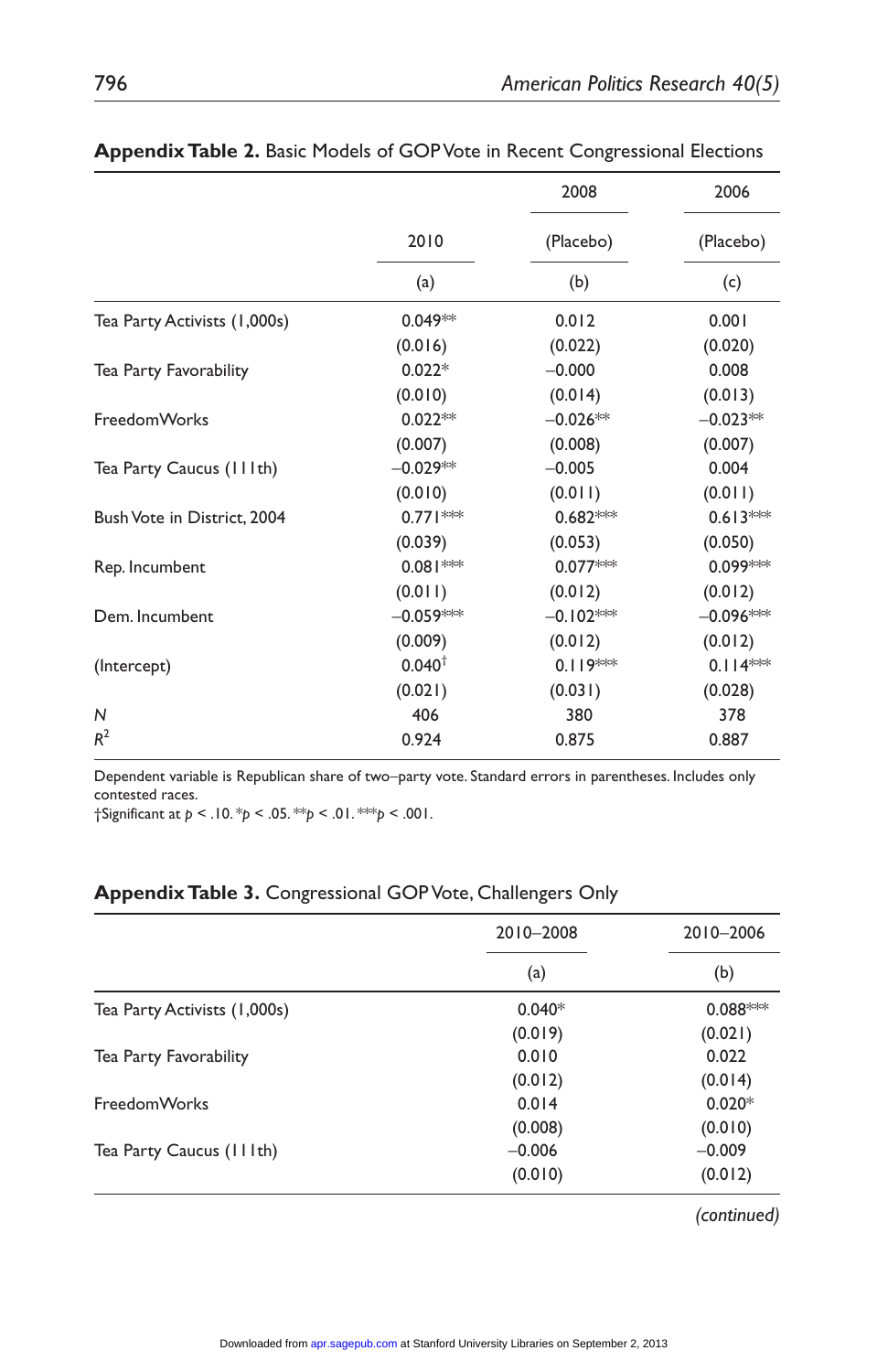|                                       | 2010-2008         | 2010-2006   |
|---------------------------------------|-------------------|-------------|
|                                       | (a)               | (b)         |
| Bush Vote in District, 2004           | $0.157**$         | 0.093       |
|                                       | (0.050)           | (0.057)     |
| Rep. Incumbent 2010                   | $0.055***$        | $0.065***$  |
|                                       | (0.013)           | (0.015)     |
| Dem. Incumbent 2010                   | 0.022             | $-0.042**$  |
|                                       | (0.014)           | (0.014)     |
| Rep. Incumbent in prior year          | $-0.060***$       | $-0.080***$ |
|                                       | (0.013)           | (0.015)     |
| Dem. Incumbent in prior year          | $0.040**$         | $0.091***$  |
|                                       | (0.014)           | (0.014)     |
| Rep. Spending 2010                    | $-0.002$          | $-0.002$    |
|                                       | (0.003)           | (0.003)     |
| Dem. Spending 2010                    | $-0.001$          | $-0.002$    |
|                                       | (0.004)           | (0.004)     |
| Rep. Spending in prior year           | $-0.009*$         | $-0.006$    |
|                                       | (0.004)           | (0.004)     |
| Dem. Spending in prior year           | $0.010*$          | $0.022***$  |
|                                       | (0.004)           | (0.006)     |
| Quality Rep. Challenger 2010          | $0.016^{\dagger}$ | 0.014       |
|                                       | (0.009)           | (0.010)     |
| Quality Dem. Challenger 2010          | 0.007             | $-0.006$    |
|                                       | (0.011)           | (0.011)     |
| Quality Rep. Challenger in prior year | $-0.027**$        | $-0.041***$ |
|                                       | (0.009)           | (0.012)     |
| Quality Dem. Challenger in prior year | 0.007             | $0.036***$  |
|                                       | (0.011)           | (0.010)     |
| Percent Black                         | $-0.070**$        | $-0.145***$ |
|                                       | (0.027)           | (0.031)     |
| District Median Household Income      | $-0.014$          | $-0.070**$  |
|                                       | (0.022)           | (0.026)     |
| South                                 | 0.006             | $-0.007$    |
|                                       | (0.009)           | (0.011)     |
| Midwest                               | 0.011             | $-0.001$    |
|                                       | (0.008)           | (0.009)     |
| West                                  | $-0.012$          | $-0.059***$ |
|                                       | (0.008)           | (0.009)     |
| (Intercept)                           | $-0.070*$         | $-0.032$    |
|                                       | (0.036)           | (0.041)     |

### **Appendix Table 3. (continued)**

Dependent variable is the change in the Republican share of two-party vote from 2006 or 2008 to 2010. Thus the expected signs for variables measured in the prior year are negative for Republican measures and positive for Democratic measures. Standard errors in parentheses. Includes only contested races. †Significant at *p* < .10. \**p* < .05. \*\**p* < .01. \*\*\**p* < .001.

*N* 359 354  $R^2$  0.425 0.575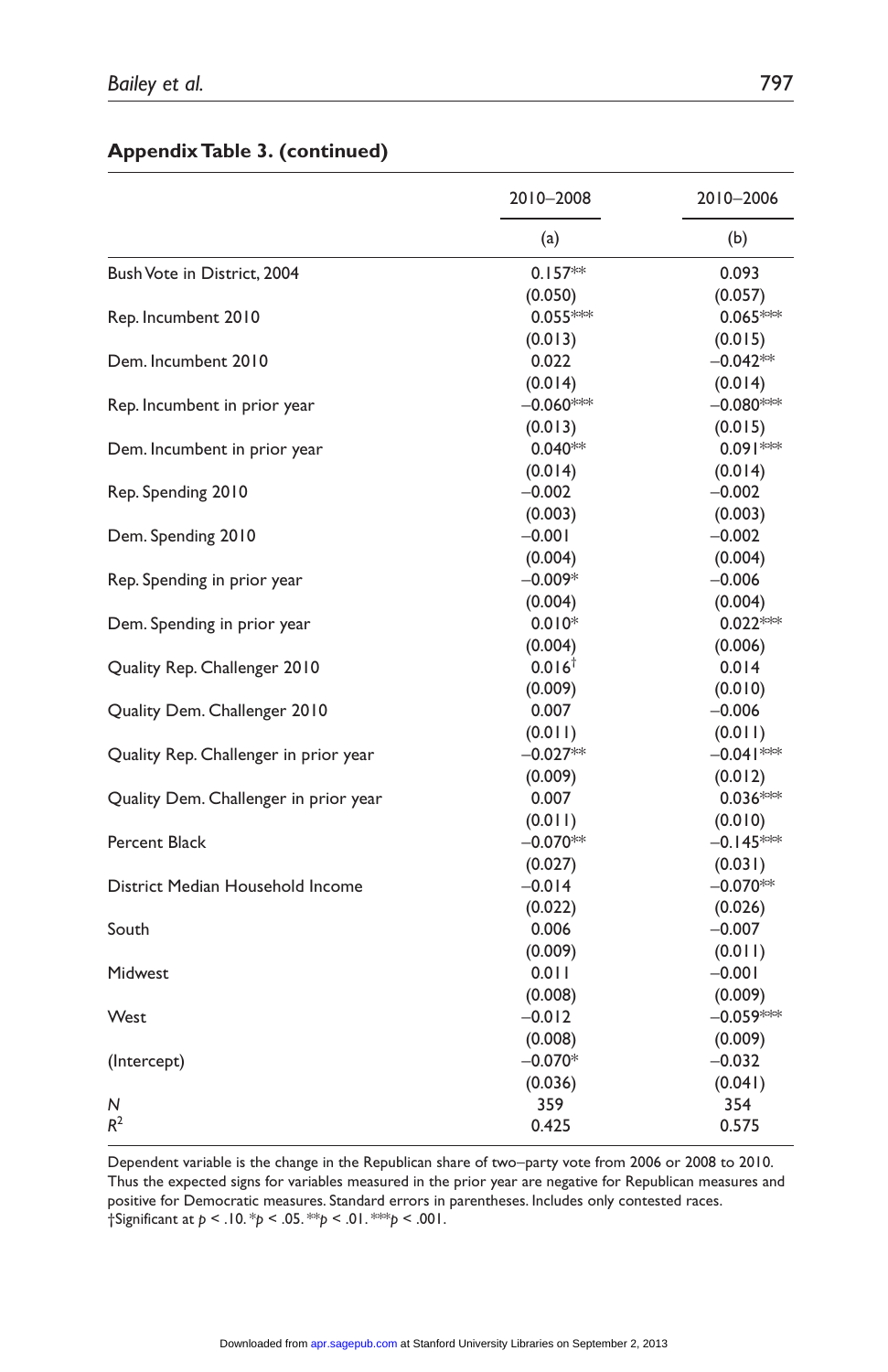|                                  |                    | 2008        | 2006        |
|----------------------------------|--------------------|-------------|-------------|
|                                  | 2010               | (Placebo)   | (Placebo)   |
|                                  | (a)                | (b)         | (c)         |
| Tea Party Activists (1,000s)     | $0.083***$         | 0.025       | 0.001       |
|                                  | (0.018)            | (0.029)     | (0.025)     |
| Tea Party Favorability           | $0.034**$          | 0.004       | 0.004       |
|                                  | (0.011)            | (0.017)     | (0.017)     |
| <b>FreedomWorks</b>              | 0.013 <sup>†</sup> | $-0.013$    | 0.001       |
|                                  | (0.007)            | (0.010)     | (0.010)     |
| Tea Party Caucus (111th)         |                    | 0.006       | 0.011       |
|                                  |                    | (0.025)     | (0.025)     |
| Lagged GOP House Vote            | $0.069***$         | $0.106***$  | $0.150***$  |
|                                  | (0.019)            | (0.031)     | (0.034)     |
| Bush Vote in District, 2004      | $0.551***$         | $0.434***$  | 0.398***    |
|                                  | (0.050)            | (0.071)     | (0.074)     |
| Dem. Incumbent                   | $-0.066***$        | $-0.123***$ | $-0.065***$ |
|                                  | (0.011)            | (0.021)     | (0.017)     |
| Rep. Spending                    | $0.008*$           | $0.010^{+}$ | $0.019**$   |
|                                  | (0.003)            | (0.005)     | (0.006)     |
| Dem. Spending                    | 0.005              | 0.007       | $-0.005$    |
|                                  | (0.003)            | (0.005)     | (0.007)     |
| Quality Rep. Challenger          | 0.007              | $0.034**$   | $0.034**$   |
|                                  | (0.007)            | (0.010)     | (0.010)     |
| Quality Dem. Challenger          | $-0.018$           | $-0.081***$ | $-0.025$    |
|                                  | (0.014)            | (0.022)     | (0.019)     |
| <b>Percent Black</b>             | $-0.082***$        | $-0.035$    | 0.033       |
|                                  | (0.022)            | (0.034)     | (0.031)     |
| District Median Household Income | 0.022              | $0.073*$    | $0.079*$    |
|                                  | (0.022)            | (0.031)     | (0.032)     |
| South                            | 0.009              | $0.029*$    | 0.015       |
|                                  | (0.009)            | (0.013)     | (0.013)     |
| Midwest                          | $0.019*$           | 0.005       | $0.022^+$   |
|                                  | (0.008)            | (0.011)     | (0.011)     |
| West                             | $-0.023**$         | $-0.013$    | $0.033**$   |
|                                  | (0.007)            | (0.011)     | (0.011)     |
| (Intercept)                      | $0.060^{\dagger}$  | $0.137**$   | 0.063       |
|                                  | (0.031)            | (0.049)     | (0.046)     |
| Ν                                | 273                | 224         | 177         |
| $R^2$                            | 0.920              | 0.810       | 0.845       |

# **Appendix Table 4.** Models of GOP Vote using McCain Vote Control

Dependent variable is Republican share of two-party vote. Standard errors in parentheses. Includes only contested races.

†Significant at *p* < .10. \**p* < .05. \*\**p* < .01. \*\*\**p* < .001.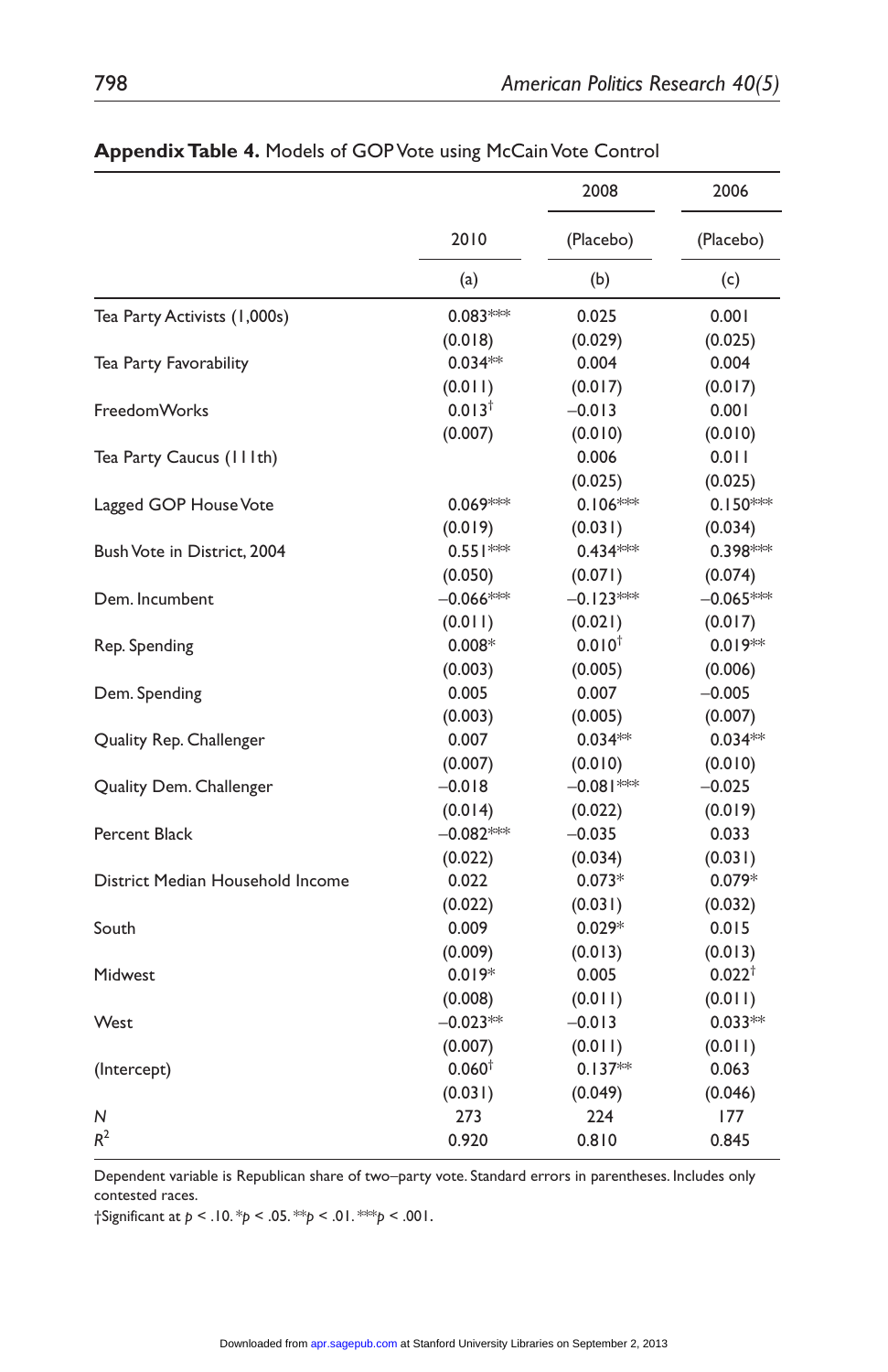|                                  | 2010<br>(a)        | 2008<br>(Placebo)<br>(b) | 2006<br>(Placebo)<br>(c) |
|----------------------------------|--------------------|--------------------------|--------------------------|
|                                  |                    |                          |                          |
|                                  |                    |                          |                          |
| Tea Party Activists (1,000s)     | $0.072***$         | 0.011                    | $-0.009$                 |
|                                  | (0.014)            | (0.020)                  | (0.020)                  |
| Tea Party Favorability           | $0.023*$           | $-0.008$                 | 0.015                    |
|                                  | (0.009)            | (0.013)                  | (0.012)                  |
| <b>FreedomWorks</b>              | $0.026***$         | $-0.021**$               | $-0.013^{\dagger}$       |
|                                  | (0.006)            | (0.007)                  | (0.007)                  |
| Tea Party Caucus (111th)         | $-0.014^{\dagger}$ | $-0.006$                 | 0.010                    |
|                                  | (0.008)            | (0.010)                  | (0.010)                  |
| Lagged GOP House Vote            | $0.111***$         | $0.155***$               | $0.165***$               |
|                                  | (0.016)            | (0.024)                  | (0.023)                  |
| McCain Vote in District, 2008    | $0.557***$         | $0.536***$               | $0.366***$               |
|                                  | (0.039)            | (0.052)                  | (0.051)                  |
| Rep. Incumbent                   | $0.081***$         | $0.071***$               | 0.089***                 |
|                                  | (0.010)            | (0.013)                  | (0.014)                  |
| Dem. Incumbent                   | $-0.048***$        | $-0.081***$              | $-0.082***$              |
|                                  | (0.009)            | (0.014)                  | (0.013)                  |
| Rep. Spending                    | $-0.002$           | $0.007^{\dagger}$        | 0.006                    |
|                                  | (0.002)            | (0.004)                  | (0.004)                  |
| Dem. Spending                    | $-0.001$           | $-0.010**$               | $-0.018***$              |
|                                  | (0.003)            | (0.004)                  | (0.005)                  |
| Quality Rep. Challenger          | $0.011^+$          | $0.032**$                | $0.044***$               |
|                                  | (0.007)            | (0.010)                  | (0.011)                  |
| Quality Dem. Challenger          | $-0.009$           | $-0.029**$               | $-0.024*$                |
|                                  | (0.008)            | (0.011)                  | (0.009)                  |
| Percent Black                    | $-0.097***$        | $-0.038$                 | 0.030                    |
|                                  | (0.020)            | (0.029)                  | (0.029)                  |
| District Median Household Income | 0.026              | 0.036                    | $0.074**$                |
|                                  | (0.017)            | (0.024)                  | (0.024)                  |
| South                            | 0.007              | $-0.003$                 | $0.02*$                  |
|                                  | (0.007)            | (0.010)                  | (0.010)                  |
| Midwest                          | $0.027***$         | 0.011                    | $0.031***$               |
|                                  | (0.006)            | (0.009)                  | (0.009)                  |
| West                             | $-0.018**$         | $-0.011$                 | $0.038***$               |
|                                  | (0.006)            | (0.009)                  | (0.009)                  |
| (Intercept)                      | $0.106***$         | $0.15***$                | $0.10**$                 |
|                                  | (0.025)            | (0.037)                  | (0.036)                  |
| Ν                                | 406                | 380                      | 374                      |
| $R^2$                            | 0.948              | 0.907                    | 0.913                    |
|                                  |                    |                          |                          |

### **Appendix Table 5.** Change in GOP Vote, Full Results

Dependent variable is Republican share of two-party vote. Standard errors in parentheses. Includes only contested races.

†Significant at *p* < .10. \**p* < .05. \*\**p* < .01. \*\*\**p* < .001.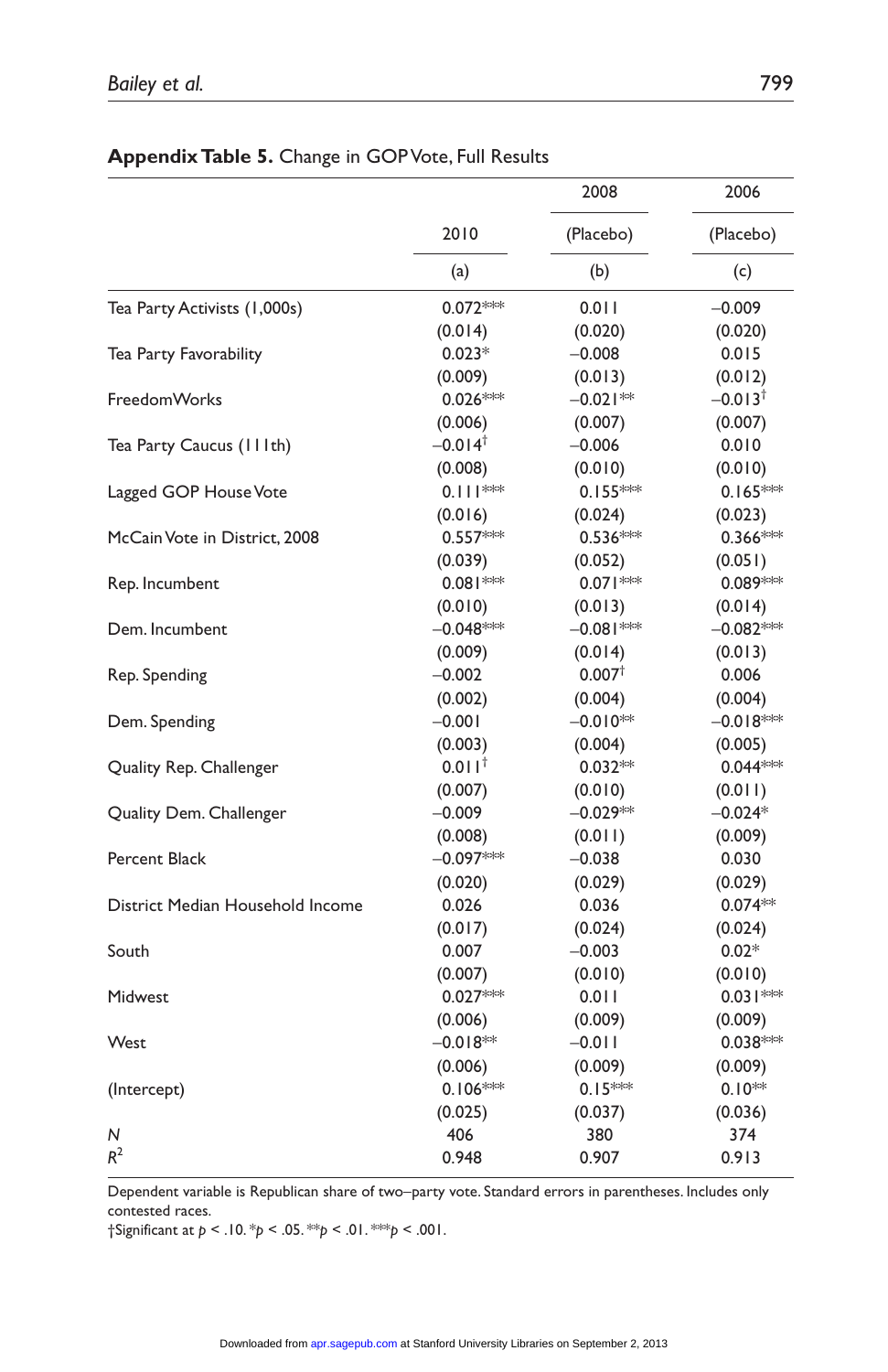# **Acknowledgments**

This paper has benefitted from comments by Jon Ladd, Dan Hopkins, Nora Gordon, Jeremy Horowitz, John Lapinski, Neil Malhotra, Matt Levendusky, Marc Meredith and Lindsay Pettingill and from feedback at the D.C.-Area American Politics Workshop. We are grateful to Gary Jacobson, Aaron King, Frank Orlando and David Rohde for generously sharing data.

## **Declaration of Conflicting Interests**

The author(s) declared no potential conflicts of interest with respect to the research, authorship, and/or publication of this article.

# **Funding**

The author(s) disclosed receipt of the following financial support for the research, authorship, and/or publication of this article: Mummolo received a grant from Georgetown University's Department of Government for research on this article.

# **References**

- Abramowitz, A. (2011). *Partisan polarization and the rise of the Tea Party movement*. Paper presented at Annual Meeting of American Political Science Association, Seattle, Wash. Retrieved from http://ssrn.com/abstract=1903153.
- Achen, C. (2002). Toward a new political methodology: microfoundations and ART. *Annual Review of Political Science, 5*, 423-50.
- Aldrich, J. (1983). A Downsian spatial model with party activism. *American Political Science Review, 77*, 974-990.
- Aldrich, J. (1995). *Why parties? The origin and transformation of political parties in America*. Chicago: University of Chicago Press.
- Ansolabehere, S., & Snyder Jr., J.M. (2011, March/April). Weak tea. *Boston Review*. Retrieved from http://bostonreview.net/BR36.2/stephen ansolabehere james snyder jr tea party.php
- Arnold, R. D. (1990). *The logic of congressional action*. New Haven, CT: Yale University Press.
- *Associated Press*. (2011, March 16). U.S. House approves funds to run government for three more weeks. via *The Denver Post*. Retrieved from http://www.denverpost. com/nationworld/ci\_17623026
- Bailey, M. A. (2007). Comparable preference estimates across time and institutions for the court, Congress and Presidency. *American Journal of Political Science, 51*, 433-448.
- Balz, D., & Cilizza, C. (2010, May 19). Sen. Arlen Specter loses Pennsylvania primary; Rand Paul wins in Kentucky. *The Washington Post*. Retrieved from ifundefined-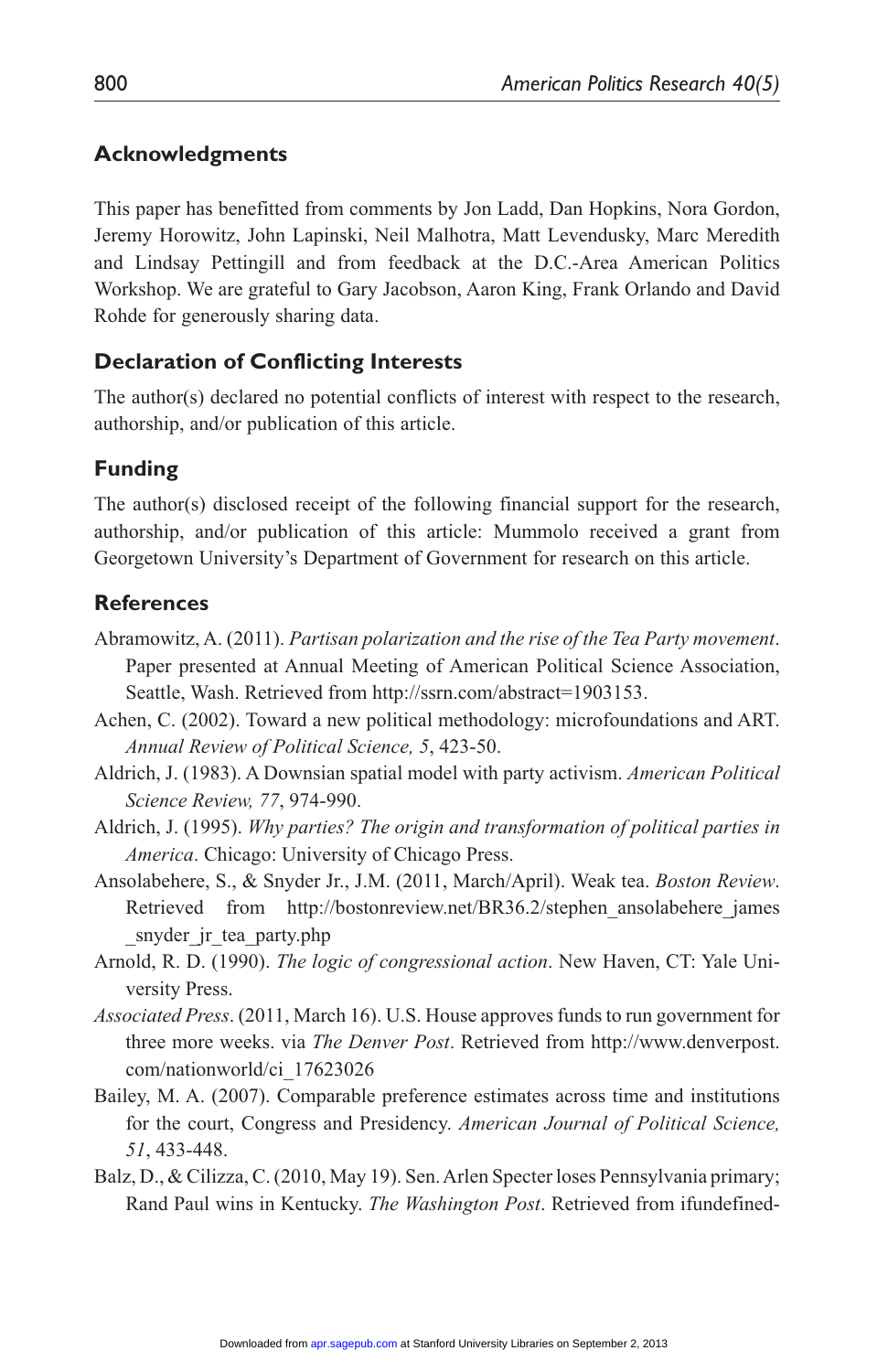selectfont http://www.washingtonpost.com/wp-dyn/content/article/2010/05/18/ AR2010051805561.html.

- Barreto, M., & Parker, C. (2010, May). *Washington Poll, Technical report*. University of Washington Institute for the Study of Ethnicity, Race and Sexuality. Retrieved from http://www.washingtonpoll.org/
- Bawn, K., Cohen, M., Karol, D., Masket, S., Noel, H., & Zaller, J. R. (2006). *A theory of parties*. Paper presented at Annual Meeting of the American Political Science Association, Philadelphia, PA.
- Bedard, P. (2010, January 25). Washington whispers: Rick Santelli gets credit for Tea Party movement. *U.S. News and World Report.* Retrieved from http:// www.usnews.com/news/blogs/washington-whispers/2010/01/25/rick-santelligets-credit-for-tea-party-movement
- Bond, J. R., Fleisher, R., & Ilderton, N. (2011). *Was the Tea Party responsible for the Republican victory in the 2010 House elections?* Paper presented at Annual Meeting of American Political Science Association, Seattle, Wash. Retrieved from http://ssrn.com/abstract=1901627.
- Burghart, D., & Zeskind, L. (2010). *Tea Party nationalism: A critical examination of the Tea Party movement and the size, scope, and focus of its national factions* (Institute for Research & Education on Human Rights). Presented at the Berkeley Tea Party Conference. Retrieved from http://www.teapartynationalism. com/the-databri-report-data-ifundefinedselectfont and-visualizations/tea-partymembership-map
- Campbell, D.E., & Putnam, R.D. (2011, Aug. 16). Crashing the Tea Party. *The New York Times*. Retrieved from http://www.nytimes.com/2011/08/17/opinion/crashingthe-tea-party.html
- Canes-Wrone, B., Brady, D. W., & Cogan, J. F. (2002). Out of step, out of office: Electoral accountability and House members' voting. *American Political Science Review, 96*, 127-140.
- Clarke, K. A. (2009). Return of the phantom menace: Omitted variable bias in political research. *Conflict Management and Peace Science, 26*(1), 46-66.
- Cohen, M., Karol, D., Noel, H., & Zaller, J. (2008). *The party decides: Presidential nominations before and after reform.* Chicago, IL: University of Chicago Press.
- Collender, S. (2011, April 5). Does John Boehner have any friends these days? *Capital gains and games*. Retrieved from http://capitalgainsandgames.com/blog/ stan-collender/2198/does-john-boehner-have-any-friends-these-days
- Converse, P. (1964). The nature of belief systems in mass publics. In David Apter (Ed.), *Ideology and discontent*. New York, NY: Free Press.
- Crespin, M., Gold, S., & Rohde, D. (2006). Ideology, electoral incentives, and congressional politics: An examination of the Republican class of 1994 in the House. *American Politics Research, 34*, 135-158.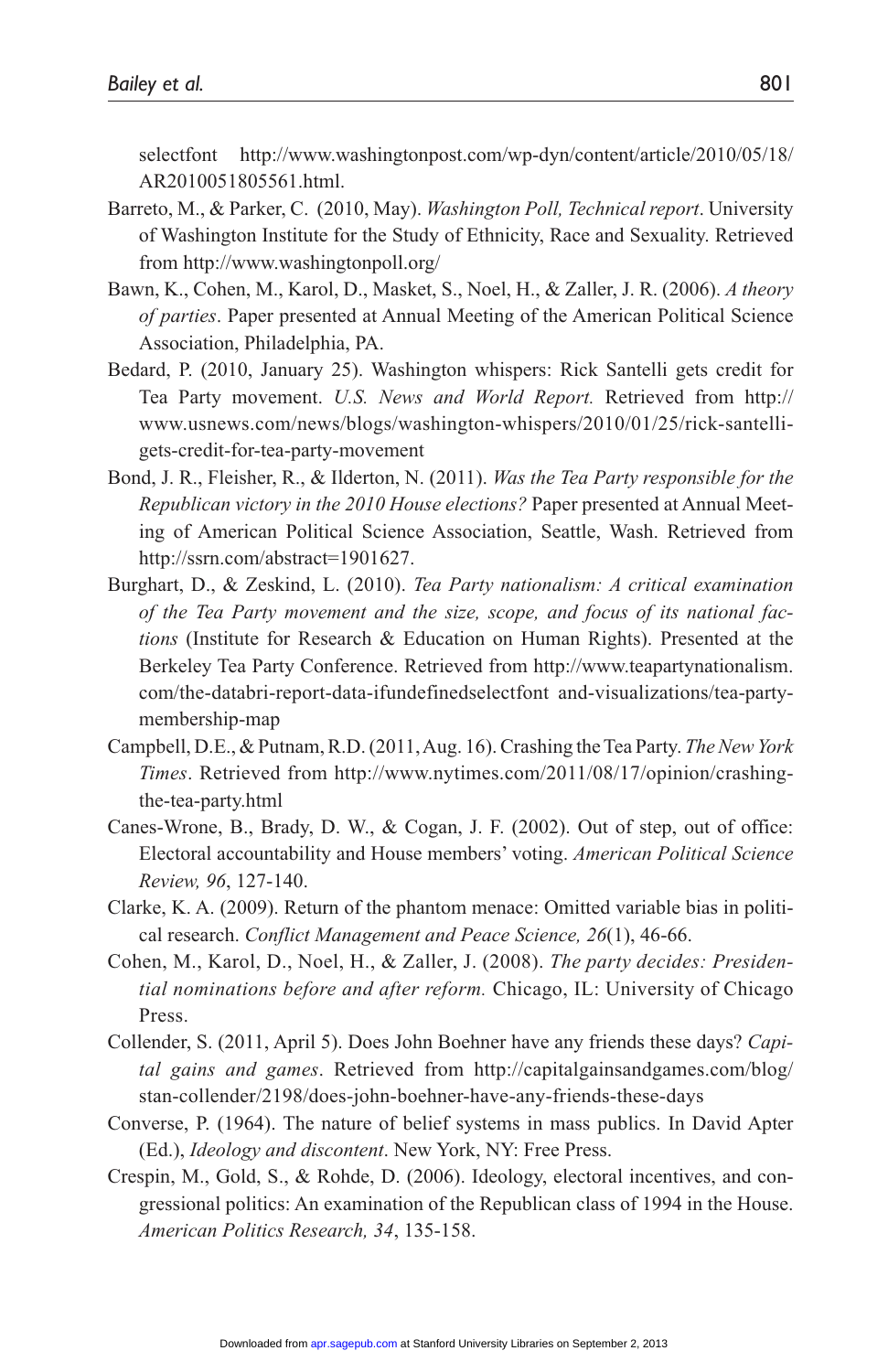- Dominguez, C. B. K. (2011). Does the party matter? Endorsements in congressional primaries. *Political Research Quarterly, 64*, 534-544.
- Drew, C. (2011, Feb. 18). House votes to cancel F-35 jet engine program. *The New York Times*. Retrieved from http://www.nytimes.com/2011/02/17/us/politics/17-f-35-engine.html? $r=1$  hp
- Fenno, R. F., Jr. (1977). U.S. House members in their constituencies: An exploration. *American Political Science Review, 71*, 883-917.
- Gardner, A. (2010, October 24). Gauging the scope of the Tea Party movement in America. *The Washington Post*. Retrieved from http://www.washingtonpost.com/ wpdyn/content/article/2010/10/23/AR 2010102304000.html
- Green, J.C. (1995). The Christian right and the 1994 elections: A view from the states. *PS: Political Science and Politics, 28*(1), 5-8.
- Heaney, M., & Rojas, F. (2007). Partisans, nonpartisans, and the antiwar movement in the United States. *American Politics Research, 34*, 431-464.
- Hulse, C. (2011, August 1). Long battle on debt ending as Senate set for final vote. *The New York Times*. Retrieved from http://www.nytimes.com/2011/08/02/us/ politics/02fiscal.html?pagewanted=all
- Imai, K., King, G., & Lau, O. 2008. Toward A Common Framework for Statistical Analysis and Development. *Journal of Computational and Graphical Statistics, 17*, 892-913.
- Imai, K., King, G., & Lau, O. (2007). Zelig: Everyone's Statistical Software. Retrieved from http://GKing.harvard.edu/zelig
- Jacobson, G. C. (2011). The Republican Resurgence of 2010. *Political Science Quarterly, 127*(1), 27-52.
- Jacobson, G. C. (2011). *The President, the Tea Party, and voting behavior in 2010: Insights from the cooperative congressional election study*. Paper presented at Annual Meeting of American Political Science Association, Seattle, Wash. Retrieved from http://ssrn.com/abstract=1901626
- Jacobson, G. C. (1989). Strategic politicians and the dynamics of U.S. House elections, 1946-86. *American Political Science Review, 83*, 773-793.
- Kane, P., & Sonmez, F. (2011, Feb. 8). Patriot Act extension fails in the House by seven votes. *The Washington Post*. Retrieved from http://www.washingtonpost. com/wp-dyn/content/article/2011/02/08/AR2011020806345.html?hpid=topnews
- Karol, D. (2009). *Party position change in American politics: Coalition management*. New York, NY: Cambridge University Press.
- Karpowitz, C. F., Monson, J. Q., Patterson, K. D., & Pope, J. C. (2011). Tea time in America? The impact of the Tea Party movement on the 2010 midterm elections. *PS: Political Science & Politics, 44*, 303-309.
- Kibbe, M. (2011a). *Key vote YES on Rooney's CR Amendment No. 2 to end funding for second engine in F-35 Joint Strike Fighter program* (Letter from FreedomWorks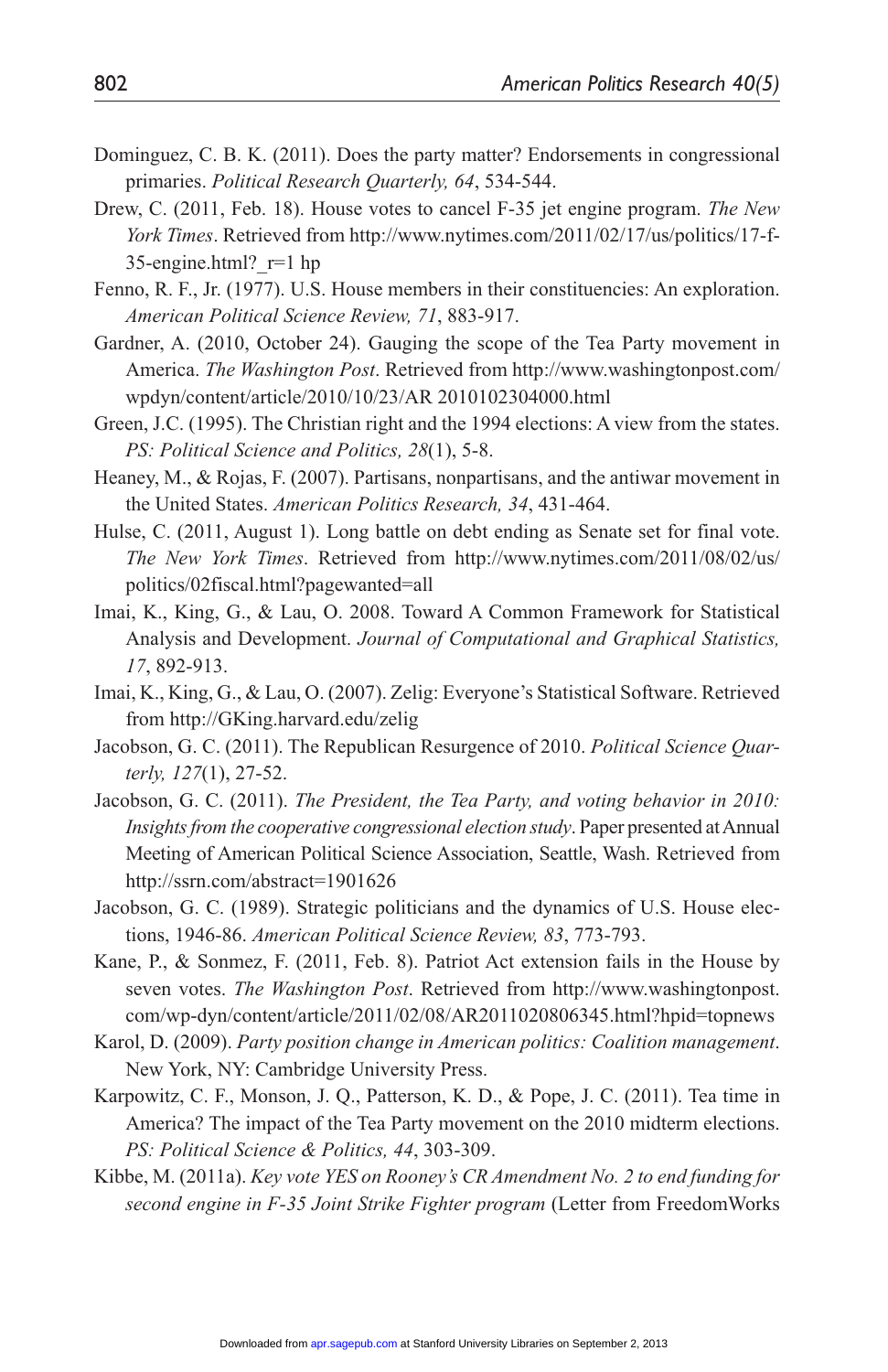President and CEO). Retrieved from http://www.freedomworks.org/blog/mkibbe/ key-vote-yes-on-ifundefinedselectfont amendment-to-end-funding-for-secon.

- Kibbe, M. 2011b. *FreedomWorks letter: Ask your representative to sign Republican study committee's letter regarding debt ceiling vote letter from FreedomWorks President and CEO*. Retrieved from http://www.freedomworks.org/blog/mkibbe/ freedomworks-letter-ifundefinedselectfont ask-your-representative-to-sig
- King, A., Orlando, F., & Rhode, D. (2010). *Midterm election candidate quality data set* (Shared by authors). Duke University.
- Kingdon, J. W. (1977). Models of legislative voting. *Journal of Politics, 39*, 563-595.
- Koszczuk, J., & Stern, H. A. (Eds.). (2005). *CQ's Politics in America: 2006, the 109th Congress*. Washington, D.C.: Congressional Quarterly Inc.
- Lewis, J., & Poole, K. (2011). *112th Congress roll call vote data download*. Retrieved from http://amypond.sscnet.ucla.edu/rollcall/
- Masket, S. (2009). *No middle ground: How informal party organizations control nominations and polarize legislatures*. Ann Arbor: University of Michigan Press.
- Masket, S., & Noel, H. (2012). Serving two masters: Using referenda to assess partisan versus dyadic legislative representation. *Political Research Quarterly*. doi:10.1177/ 1065912910388188.
- Perrin, A. J., Tepper, S. J., Caren, N., & Morris, S. (2011). *Cultures of the Tea Party*. Paper presented at Annual Meeting of the American Sociological Association, Las Vegas, Nevada.
- Poole, K., Lewis, J., Lo, J., & Carroll, R. (2007). Scaling roll call votes with wnominate in R. *Journal of Statistical Software 22*(1). Retrieved from http://www.jstatsoft.org/
- Schwartz, M.A. (2010). Interactions between social movements and US political parties. *Party Politics, 16*, 587-607.
- Sides, J. (2010, November 4). How much did the Tea Party help GOP candidates? *The Monkey Cage*. Retrieved from http://www.themonkeycage.org/2010/11/ how much did the tea party hel.html
- Thomas, S., & Dann, C. (2011). House passes compromise budget bill 260-167. *Msnbc. com.* Retrieved from http://firstread.msnbc.msn.com/\_news/2011/04/14/6471855 house-ifundefinedselectfont passes-compromise-budget-bill-260-167
- U.S. Census Bureau. (2000.). 110th Congressional District Summary File (100- Percent), Selected Characteristics of the Population: 2000 [Data file]. Retrieved from http://factfinder.census.gov/servlet/DCGeoSelectServlet?ds\_ name=DEC\_2000\_110H
- Victor, J., Ringe, N., & Gross, J. (2008). *Keeping your friends close and your enemies closer: Information networks in legislative politics* (Manuscript). Retrieved from http://opensiuc.lib.siu.edu/pn\_wp/12